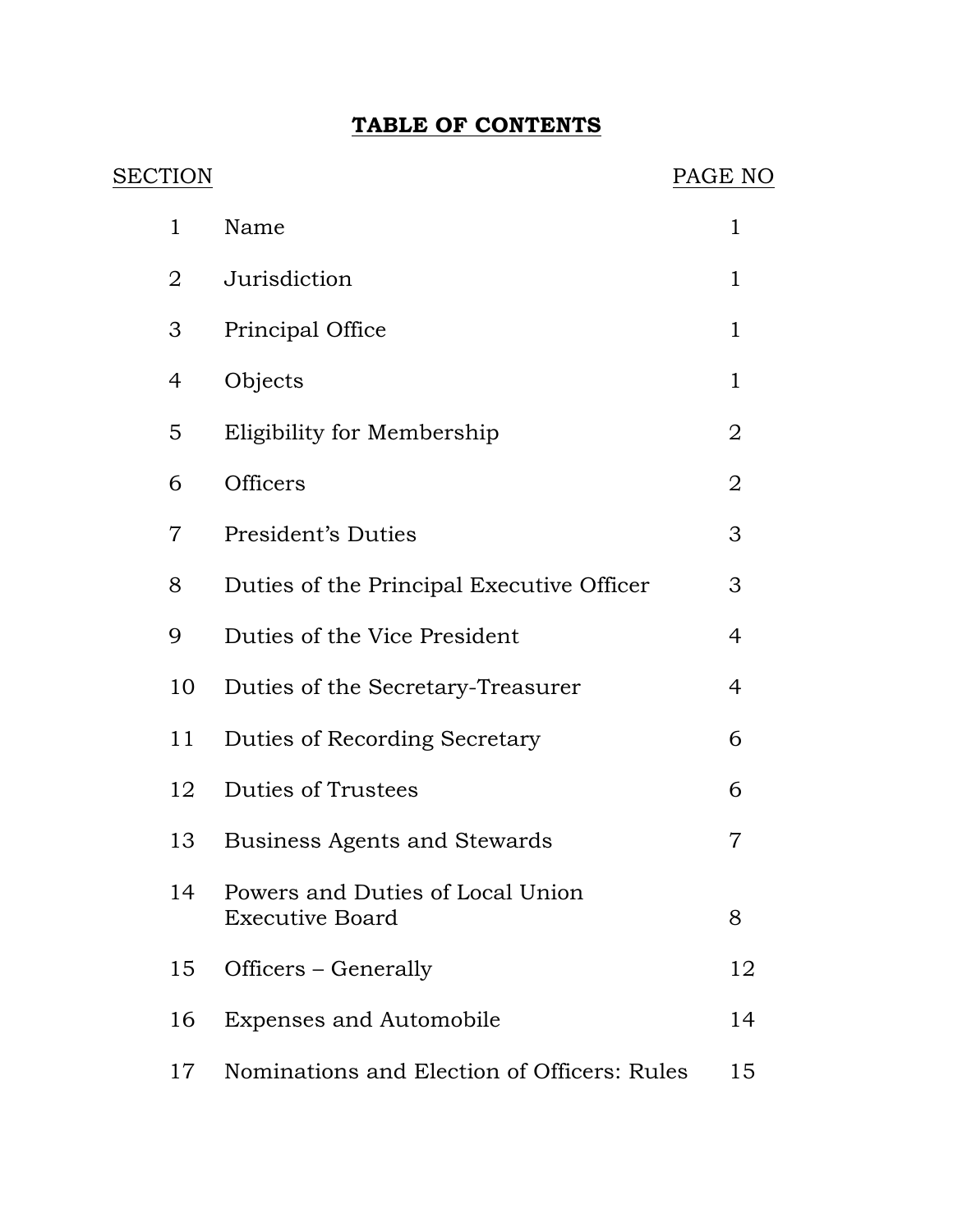| 18 | Dues and Initiation Fees                                                | 23 |
|----|-------------------------------------------------------------------------|----|
| 19 | Meetings                                                                | 25 |
| 20 | Membership                                                              | 28 |
| 21 | Charges and Trials                                                      | 32 |
| 22 | <b>Bonding</b>                                                          | 35 |
| 23 | Rules of Order                                                          | 36 |
| 24 | <b>Standing Committees</b>                                              | 39 |
| 25 | <b>International Constitution</b>                                       | 39 |
| 26 | Local Union Property                                                    | 40 |
| 27 | Negotiations, Ratification of Agreement,<br><b>Strikes and Lockouts</b> | 40 |
| 28 | Saving Clauses                                                          | 42 |
| 29 | Amendments                                                              | 42 |
| 30 | Obligation                                                              | 43 |
| 31 | <b>Fraternal Benefits</b>                                               | 44 |
| 32 | Miscellaneous                                                           | 45 |
| 33 | <b>Fiscal Year</b>                                                      | 46 |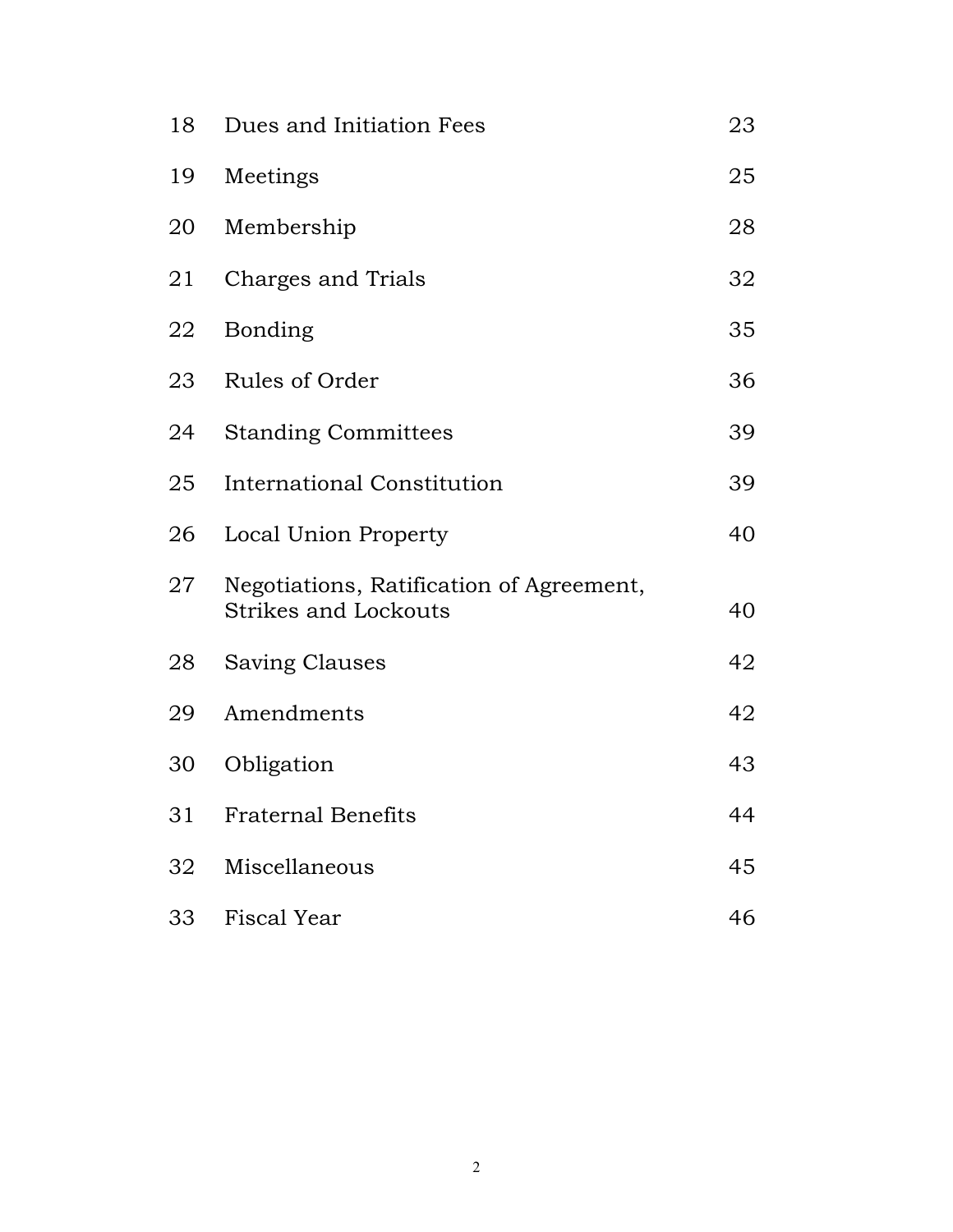### **BY-LAWS- 2017**

### **Section 1 - NAME**

This Local Union shall be known as Studio Transportation Drivers Local Union No. 399 and is chartered by the International Brotherhood of Teamsters.

### **Section 2 - JURISDICTION**

The jurisdiction of this Local Union shall be as determined by the International Union from time to time.

### **Section 3 - PRINCIPAL OFFICE**

(A) The principal office of this organization shall be located in North Hollywood, County of Los Angeles, State of California, or at such other place as the Local Union Executive Board may designate. The organization may have such other sub-offices either within or without the State of California as the Local Union Executive Board may require from time to time.

(B) All books, records, and financial documents shall be kept at the principal office of the Local Union.

### **Section 4 - OBJECTS**

(A) The objects of this Local Union shall be:

(1) To unite into one labor organization all workers eligible for membership, regardless of religion, race, creed, color, national origin, age, physical or mental disability, sex, sexual orientation, gender identity or any other legally protected group or class;

(2) To engage in organizing workers to provide the benefit of unionism to all workers and to protect and preserve the benefits obtained for members of this organization;

(3) To secure improved wages, hours, working conditions and other economic advantages through organization, negotiations and collective bargaining, through legal and economic means, and other lawful methods;

(4) To provide educational advancement and training for employees, members and officers;

(5) To safeguard, advance, and promote the principle of free collective bargaining, the rights of workers, farmers and consumers, and the

1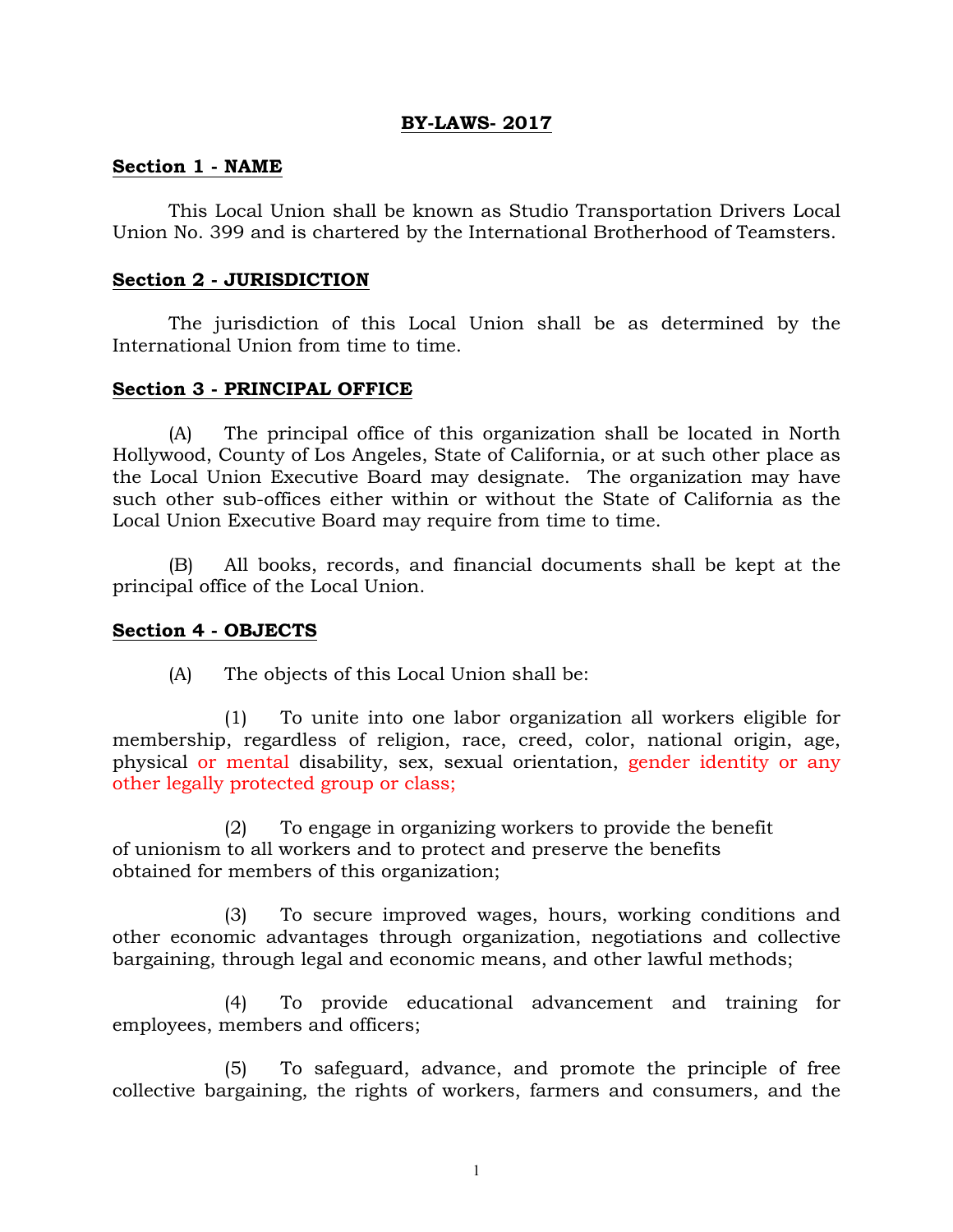security and welfare of all the people by political, educational and other community activity;

(6) To engage in cultural, civic, legislative, political, fraternal, educational, charitable, welfare, social, and other activities which further the interests of this organization and its membership, directly or indirectly;

(7) To provide financial and moral assistance to other labor organizations or other bodies having purposes and objectives in whole or in part similar or related to those of this organization;

(8) To protect and preserve the Union as an institution and to perform its legal and contractual obligations;

(9) To carry out the objectives of the International Union as an affiliate thereof and its duties as such an affiliate;

(10) To receive, manage, invest, expend or otherwise use the funds and property of this organization to carry out the duties and to achieve the objectives set forth in these Bylaws and the International Constitution and for such additional purposes and objects not inconsistent therewith as will further the interests of this organization and its members, directly or indirectly.

(B) It is recognized that the problems with which this labor organization is accustomed to deal are not limited to unionism or to organization and collective bargaining alone, but encompass a broad spectrum of economic and social objectives as set forth above and as the Union may determine from time to time; we, therefore, determine and assert that the participation of this labor organization, individually and with other organizations, in the pursuit and attainment of the objectives set forth herein are for the benefit of the organization and its members.

# **Section 5 - ELIGIBILITY FOR MEMBERSHIP**

Eligibility to membership in this Local Union shall be as set forth in the International Constitution, and applicants for membership shall comply with and be subject to the requirements imposed by these Bylaws and the International Constitution.

# **Section 6 - OFFICERS**

The officers of this Local Union shall be the President, Vice President, Secretary-Treasurer, Recording Secretary and three (3) Trustees. These officers shall constitute the Executive Board of the Union. The term of office of all officers shall commence on the first of January in the year following the election.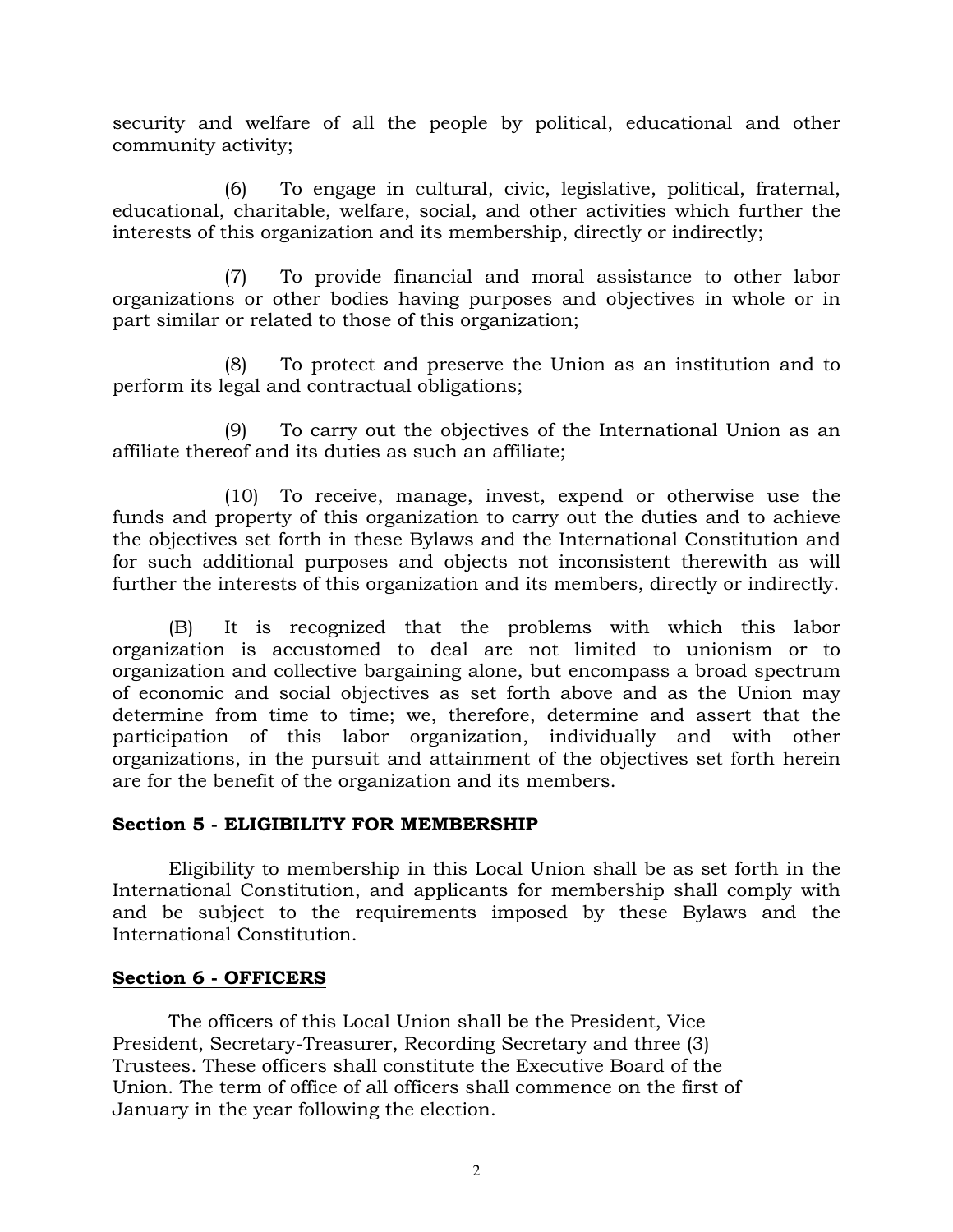### **Section 7 - PRESIDENT'S DUTIES**

(A) It shall be the duty of the President to preside at membership meetings of this Local Union and to preserve order therein. He shall appoint all committees and shall also have the right to serve on all committees by virtue of his office, and in general, shall perform all duties incident to the office of President, and such other duties as may be assigned by the Local Union Executive Board, principal executive officer, or membership from time to time.

(B) The President shall decide all questions of order during membership meetings, subject to an appeal to the membership, if a valid objection has been taken by an interested member, which appeal shall be determined by a majority vote of the members present and voting. The President shall not vote on motions pending before the membership meeting except to cast the deciding vote when a tie occurs on any question. The President shall announce the result of all votes and enforce all fines and penalties, and shall have the power to call special meetings as provided in Section 19(B).

# **Section 8 - DUTIES OF THE PRINCIPAL EXECUTIVE OFFICER**

(A) The Secretary-Treasurer shall be the principal executive officer of this organization. He shall, in general, supervise, conduct and control all of the business and affairs of the Local Union, its officers and employees. He shall determine the number of clerical employees of the Local Union, subject to the approval of the Executive Board. He shall also select the attorneys, accountants or other special or expert services to be retained by the Local, subject to the approval of the Executive Board. He shall have charge and supervision of all the officers and employees of the Local Union. He shall have the power to appoint, suspend, or discharge all appointive organizers, appointive Business Agents, Assistant Business Agents and employees. The principal executive officer shall also have charge of all labor controversies involving the Local Union.

(B) The principal officer, subject to the provisions of Article XXIII, Section 3 of the International Constitution, together with the President shall sign all official documents, deeds, mortgages, bonds, contracts, or other instruments, all checks on bank accounts, and perform such other duties as the International Constitution, these Bylaws or law may require of him.

(C) The principal officer in conjunction with the President shall have the authority to disburse or order the disbursement of all monies necessary to pay the bills, obligations and indebtedness of the Local Union, which have been properly incurred as provided herein. He shall have the authority to pay current operating expenses of the Local Union, including rents, utilities and

3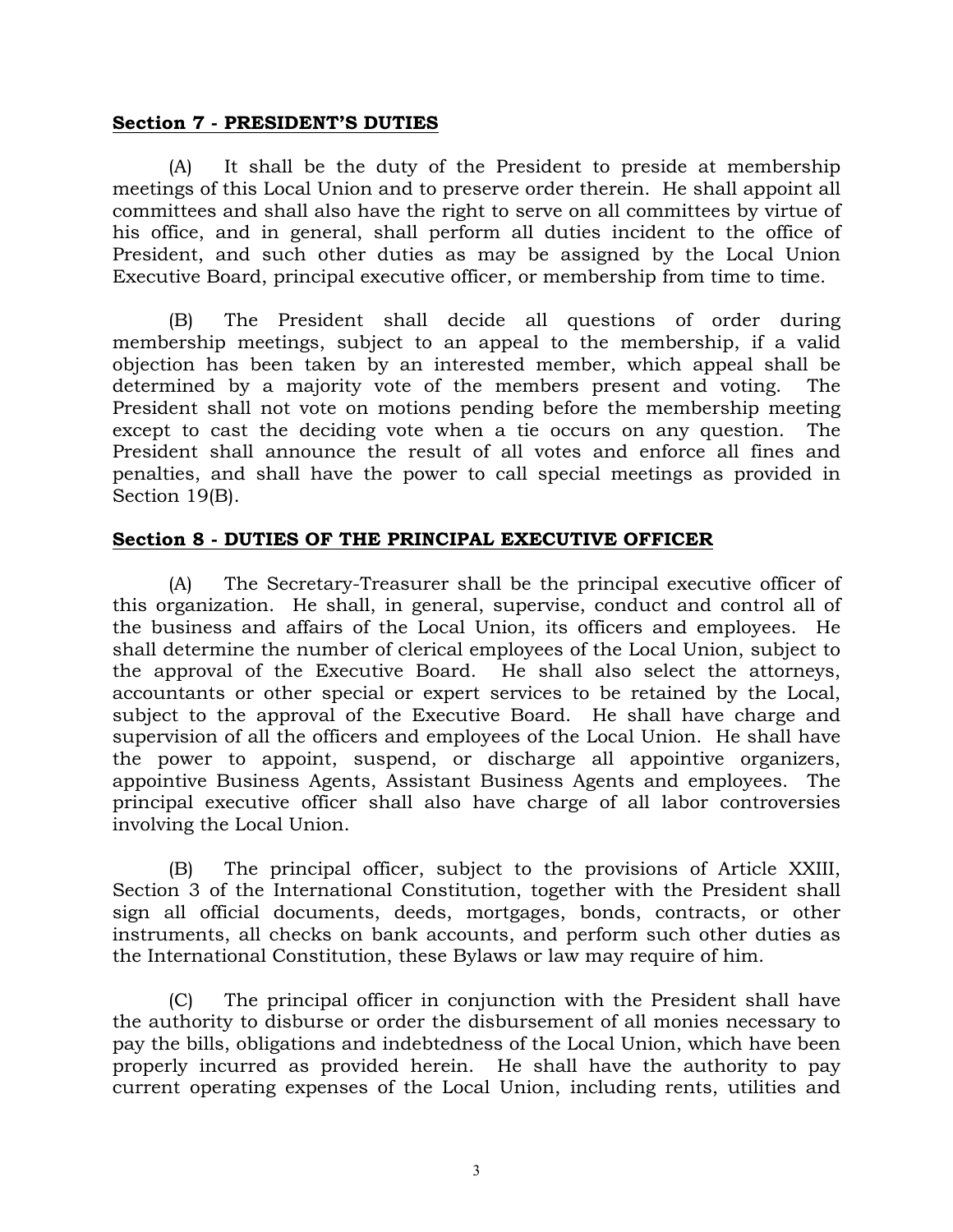maintenance of the Union Hall, and salaries and expenses of officers and employees.

(D) The principal officer shall have authority to interpret these Bylaws and to decide all questions of law thereunder, between meetings of the Local Union Executive Board.

(E) The principal officer shall preside at meetings of the Local Union Executive Board, shall enforce the International Constitution, these Bylaws and rules of order adopted by this Union and shall ensure that all officers perform their respective duties. He shall also have the right to serve on all committees by virtue of his office.

(F) Upon completion of an election of officers that results in a new principal executive officer, the incumbent principal officer or designee shall meet with the principal officer-elect during the period between the date of the election and the end of the term of office to review pending grievances, open contract negotiations and the Local's financial records.

### **Section 9 - DUTIES OF THE VICE PRESIDENT**

It shall be the duty of the Vice President to preside at Local Union membership meetings in the absence of the President. He shall perform such other duties and render such assistance as may be directed by the principal executive officer or by the President.

# **Section 10 - DUTIES OF THE SECRETARY-TREASURER**

(A) The Secretary-Treasurer shall perform all the duties imposed upon Local Union Secretary-Treasurers by the International Constitution and these Bylaws, and in general perform all duties incident to the office and such other duties as from time to time may be assigned to him by the Local Union Executive Board or the members by resolution. He shall see that all notices and reports shall be given in accordance with the provisions of the International Constitution and these Bylaws or as required by law. He shall make at least quarterly a report including the assets and liabilities of the Local Union, and shall keep itemized records, showing the source of all monies received and spent, and shall keep records, vouchers, work sheets, books and accounts and all resolutions to verify such report.

(B) The Secretary-Treasurer upon request of any member shall make available to the member a copy of the last annual report. He shall also make available for inspection by any member or members at the Local Union's principal office during regular business hours any prior annual report and any other document, which is subject by statute to such inspection. Membership lists may not be copied.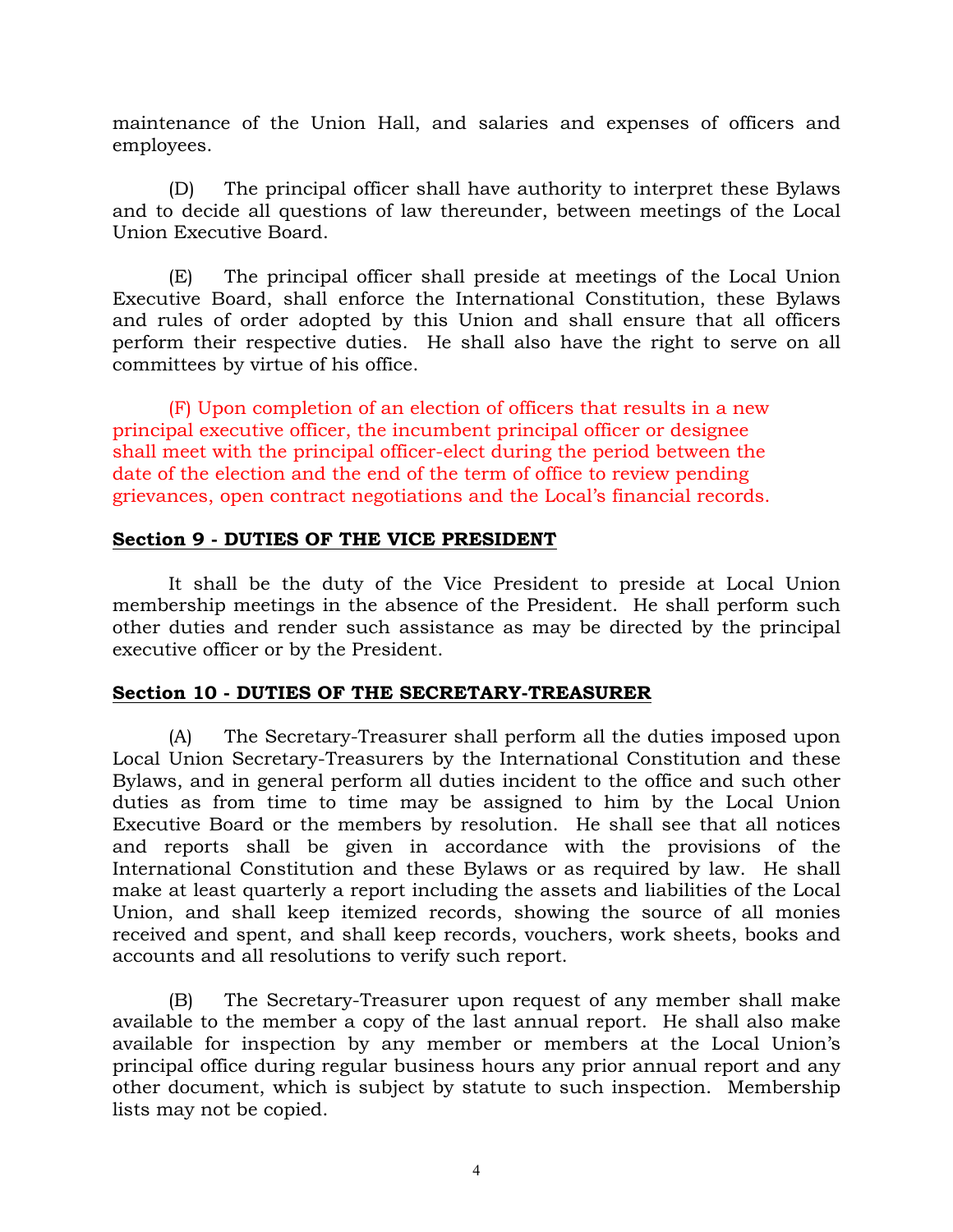(C) The Secretary-Treasurer shall have custody of the Local Union seal and the records of the proceedings of all meetings of the Local Union and the Local Union Executive Board, as prepared by the Recording Secretary, or such person as is authorized to take such proceedings; and shall keep important documents, papers, correspondence, as well as files on contracts and agreements with employers. Upon the request of any person in writing or made in person to the Secretary-Treasurer during regular hours at the principal office, he shall provide one (1) copy of the collective bargaining agreement made by the Local Union with the employer of such person, if the person making such request establishes that he is an employee directly affected by such an agreement. The Secretary-Treasurer may require a receipt from such person. He shall also maintain at the principal office of the Local Union copies of agreements made or received by the organization where another labor organization subordinate to the International Brotherhood of Teamsters has negotiated such a contract, and the employees represented by this Local Union are directly affected by such agreement, which agreements shall be available for inspection by any member or by any employee who establishes that his rights are affected by such agreement; during the regular hours maintained at the principal office of the Local Union.

(D) The Secretary-Treasurer shall keep a correct account of all monies paid to and paid out by the Local Union and shall provide receipts for any dues, initiation fees, or other fees, assessments or fines or other monies received. The Local Union Secretary-Treasurer shall enter all receipts in the name of the Local Union and shall deposit all monies in accordance with Article X, Section 9 of the International Constitution.

(E) The Secretary-Treasurer must report the names and addresses of all new members coming into the Local Union to the General Secretary-Treasurer and shall send to the General Secretary-Treasurer a revised list of names and addresses of all members in good standing in the Local Union on a current basis. Membership lists shall not be open to inspection by any member except as, and to the extent, required by Law.

(F) Whenever a Secretary-Treasurer's term of office expires or is otherwise terminated, he must see that his successor is properly bonded and a copy of the bond sent to the office of the General Secretary-Treasurer before he transfers to his successor in office the funds, papers, documents, records, vouchers, worksheets, books, money and other property of the organization. All such records, vouchers, worksheets, receipts, books, reports and documents shall be preserved and retained at the Local Union's principal office for a period of six years.

(G) The Secretary-Treasurer shall provide each new member with a free copy of the International Constitution, upon request. The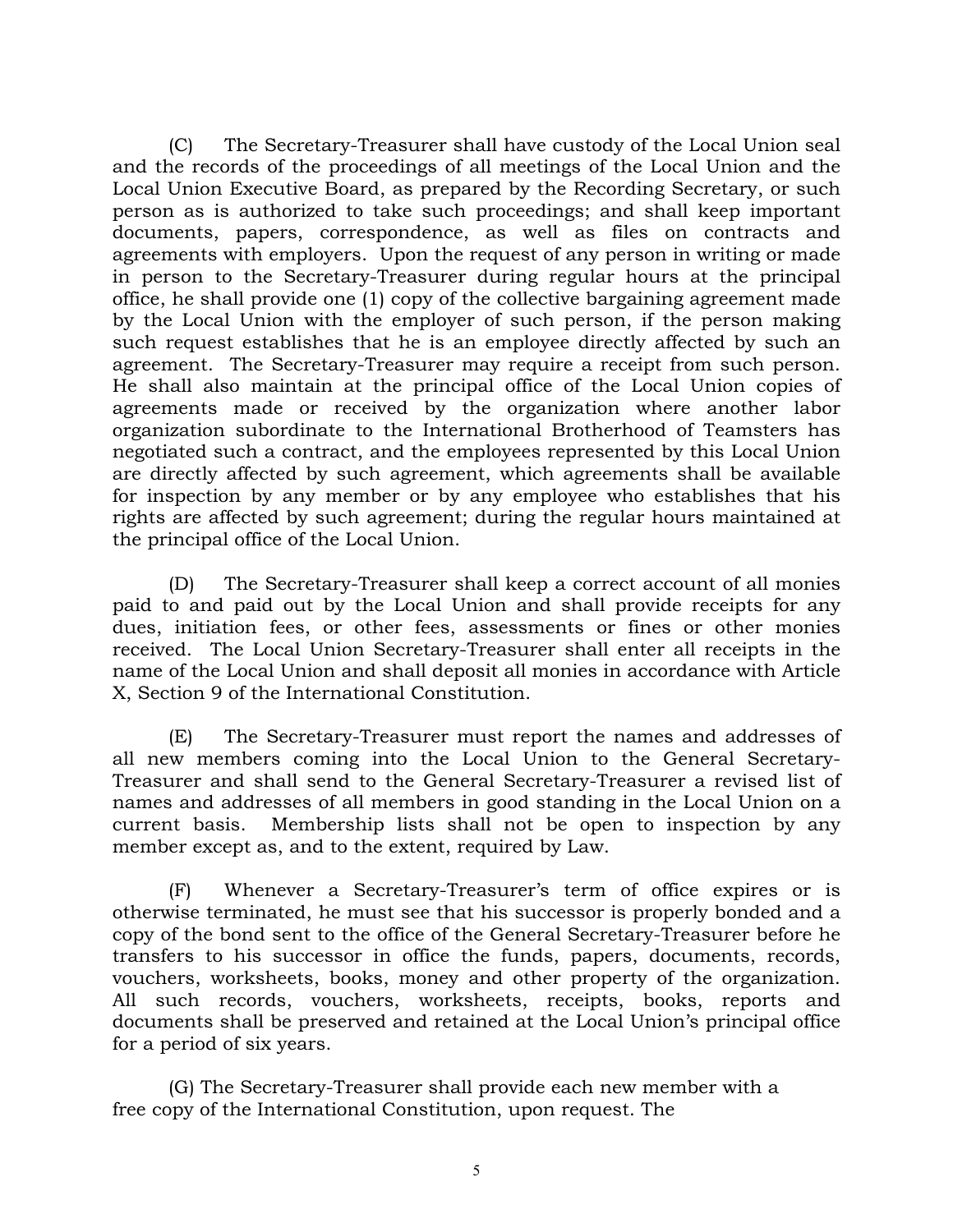Secretary-Treasurer shall provide any member with a copy of the International Constitution and of these Bylaws.

(H) The Secretary-Treasurer shall make available to the Trustees all documents necessary for them to verify and complete the monthly Trustees' Report, including, but not limited to, items identified in Subparagraph (D) of this Section.

(I) The Secretary-Treasurer shall make available for inspection by the International Auditor any documents necessary for the Auditor to complete the audit schedules or to complete assignments from the General Secretary-Treasurer.

# **SECTION 11 - DUTIES OF RECORDING SECRETARY**

It shall be the function of the Recording Secretary to attend general membership meetings of the Local Union and the Local Union Executive Board and to keep minutes of the proceedings. Minutes shall accurately record the motions made at meetings and shall include the names of the members making and seconding a motion, whether the motion was adopted or rejected, and the results of any division of the house or secret ballot votes. Minutes shall specifically include all financial transactions approved at the meeting.

The Recording Secretary shall keep a record of the names of the members comprising each committee and handle all correspondence of the Local Union assigned by the principal executive officer or authorized by membership resolution. In his absence, the President shall appoint a member to act as Recording Secretary pro tempore who shall have the duties set forth above. The President shall appoint a member or members to keep minutes of every meeting of the members involved. Minutes of division or craft meetings shall be read and approved at the next following meeting of the division or craft involved. Minutes of meetings shall be official records of the Local Union and shall be maintained at the Local Union's principal office.

# **Section 12 - DUTIES OF TRUSTEES**

It shall be the duty of the Trustees to conduct or have conducted a quarterly examination of the books of the Local Union and the results thereof shall be reported at the next regular membership meeting. They shall sign the books if they have found them correct and the bank balances verified. In the event that a Trustee declines to sign the books, the Trustee must state in writing to the Local Union Secretary-Treasurer his reasons for declining to do so and shall also advise the General Secretary-Treasurer of those reasons. A Trustee's disagreement with an expenditure properly authorized by the Executive Board or membership shall not be a valid basis for refusing to sign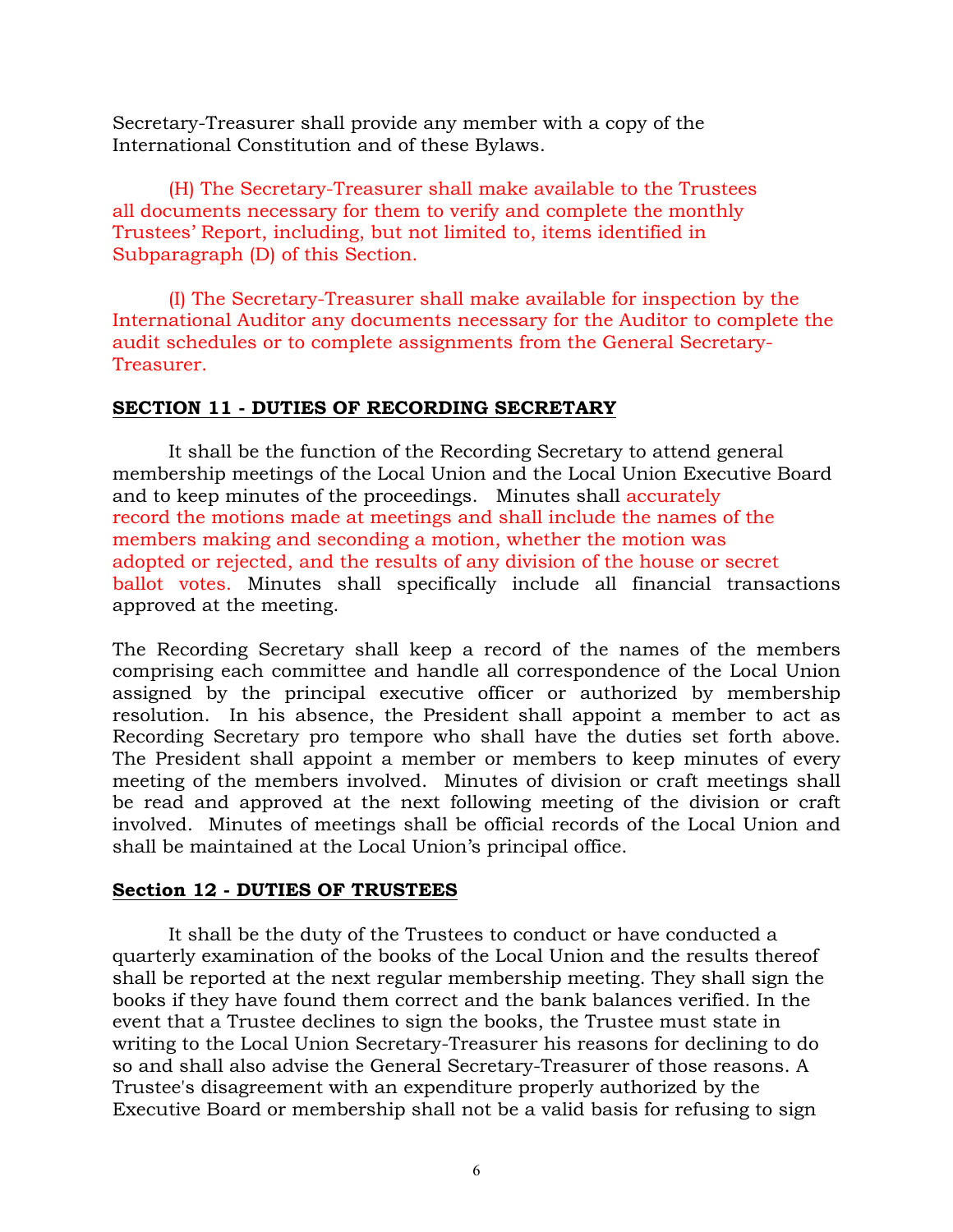the books. Trustees shall not sign blank reports*.* The Trustees' reports shall be sent to the General Secretary-Treasurer as required by the International Constitution. They shall receive and review the original surety bond covering each officer, employee and representative of the Local Union required to be bonded, and retain it at the Local Union's principal office. They shall have the duty to see that such bonds are current and enforceable. In the event of the unavailability of a Trustee, the remaining Trustees or Trustee shall perform the above functions. In performing their functions, the Trustees may avail themselves of the services of the Certified Public Accountants retained by the Local Union Executive Board.

# **Section 13 - BUSINESS AGENTS AND STEWARDS**

(A) Business Agents

Business Agents and Assistant Business Agents shall be appointed and may be removed at will only by the Secretary-Treasurer. Elected officers may be appointed as Business Agents or Assistant Business Agents. Appointed Business Agents cannot be appointed for a period beyond the term of office of the appointing authority. Business Agents, whether appointed or elected, shall be subject to the supervision and direction of the principal executive officer. Business Agents and Assistant Business Agents shall be appointed and may be removed at will only by the appointing authority.

(B) Stewards

Shop Stewards shall be elected by preferential election and/or appointed and/or removed by the Secretary-Treasurer with the approval of the Executive Board. Members selected to serve as shop stewards shall have their dues paid by this Local Union. However, payment of dues by the Local Union shall not affect the eligibility of such shop stewards to run for office or their entitlement to any other rights or benefits provided by these Bylaws or the International Constitution.

(C) Stewards' Obligations

 The authority of stewards whether appointed or elected shall be limited to, and shall not exceed, the following duties and activities:

(1) The investigation and presentation of grievances with his Employer or the designated company representative in accordance with the provisions of the collective bargaining agreement;

(2) The collection of dues when authorized by appropriate Local Union action.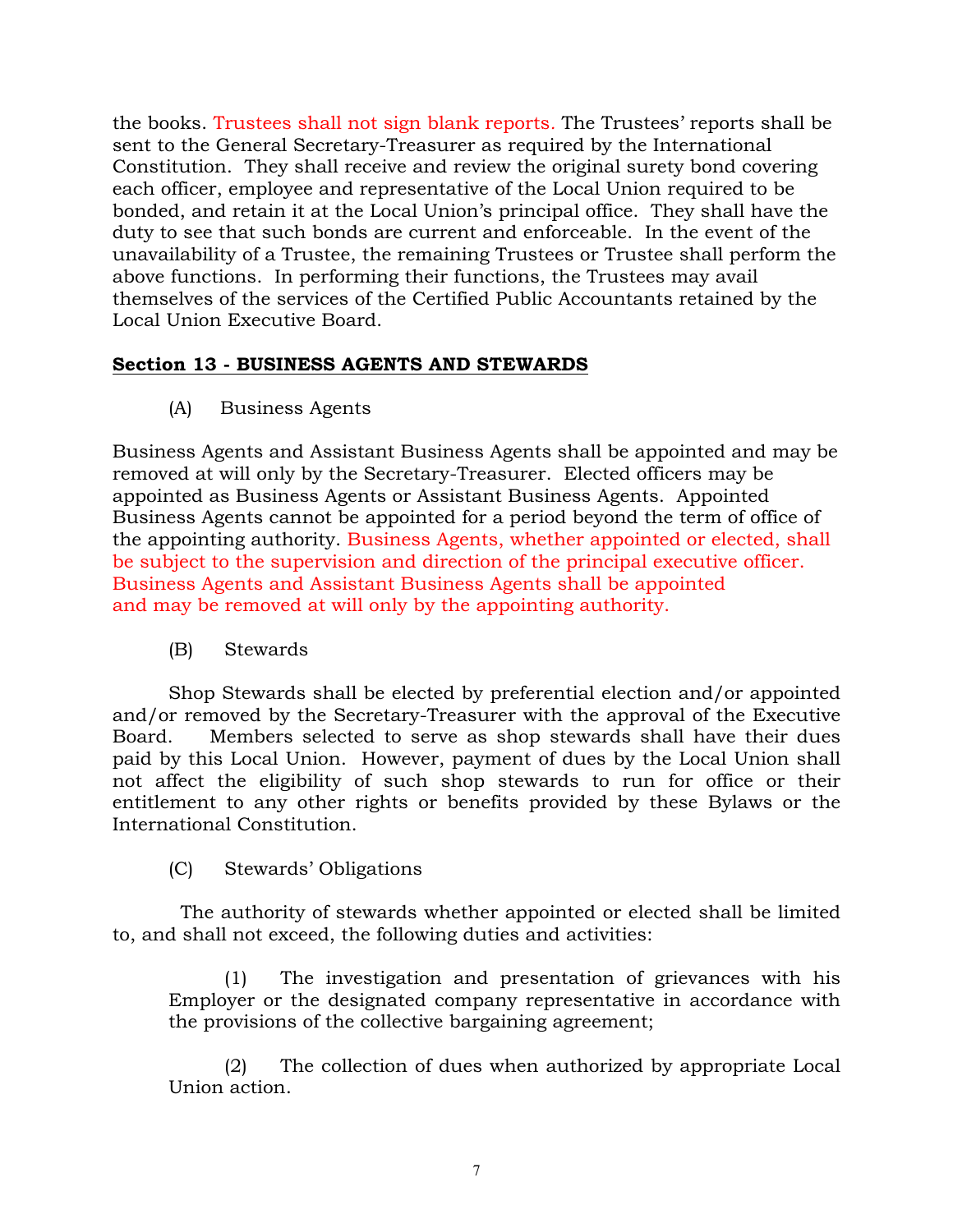(3) The transmission of such messages and information which shall originate with, and are authorized by the Local Union or its officers provided such messages and information.

(a) have been reduced to writing; or,

(b) if not reduced to writing, are of a routine nature and do not involve work stoppages, slowdowns, refusal to handle goods, or any other interference with the Employer's business.

Stewards have no authority to take strike action, or any other action not set forth in these Bylaws, or any other action interrupting the business of his employer, except as specifically authorized by official action of the Local Union.

(D) Warden and Conductor

A Warden and A Conductor may be appointed by the Chair and may be removed by him. If appointed, the Warden shall have charge of the inner door and shall admit only those entitled to be in attendance. He shall not allow any member "under the influence" to enter the meeting place. He shall assist the Chair in maintaining order.

It shall be the duty of the Conductor to assist the Warden and to bring the proposed new members to be obligated as members. He shall also escort all guests to the Chair. He shall perform the duties of the Warden in the absence of the Warden.

### **Section 14 - POWER AND DUTIES OF LOCAL UNION EXECUTIVE BOARD**

(A) Except as may be otherwise provided in these Bylaws, the Local Union Executive Board is authorized and empowered to conduct and manage the affairs of this organization, and to manage, invest, expend, contribute, use, borrow, lend and acquire Local Union funds and property in the pursuit of accomplishment of the objectives set forth in the Constitution of the International Union and these Bylaws and resolutions adopted in furtherance thereof. However, the Local Union Executive Board shall not have the authority to bind the Local Union for personal services to be rendered to the Local Union or its Executive Board, such as, but not limited to, legal, accounting, consulting, public relations and editorial services, by contract agreement or otherwise, beyond the expiration of the term of the Executive Board in office at the time such action is taken. This shall not prevent the Local Union Executive Board from entering into a bona fide collective bargaining agreement with another Union covering Local Union employees; provided, however, that if the Local Union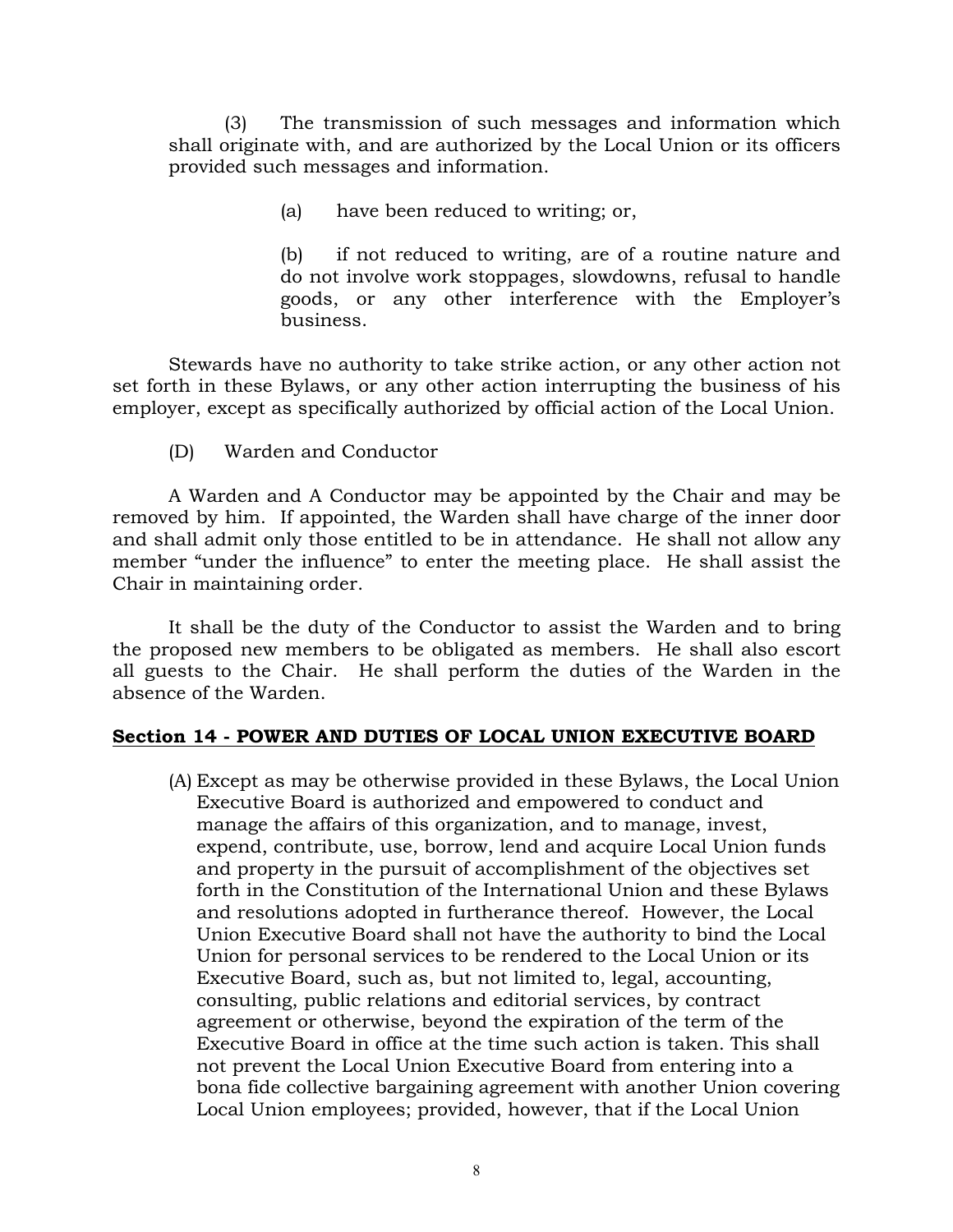employees form a union following the Local Union officer election, or a new collective bargaining agreement covering such employees is negotiated after the Local Union officer election, the newly organized unit shall not be voluntarily recognized, or the new collective bargaining agreement shall not be entered into on behalf of the Local Union, until such action is approved by the officers-elect.

The Local Union Executive Board, in addition to such other general powers conferred by these Bylaws, is hereby empowered to:

(1) Make and change rules and regulations not inconsistent with these Bylaws or the International Constitution for the management and conduct of the affairs of this Local Union;

(2) Establish the salaries for the officers, and Business Agents and employees of the Local Union establish the allowances, direct and indirect disbursements, expenses and reimbursement of expenses for officers and Business Agents those individuals. Changes in the salaries allowances or expenses of the officers, employees and Business Agents shall be specifically set forth in the minutes of the Executive Board Meeting at which such changes are approved. The minutes shall also reflect whether any officer who also serves as a Business Agent receives a salary, allowance or expense in his officer capacity or in his Business Agent capacity. Policies establishing benefits, including, but not limited to, sick leave, vacation, travel and car allowances for officers and employees shall be written and compiled in a Policies and Procedures Manual maintained and updated by the Executive Board. The Local Union Executive Board may establish a dues checkoff procedure for Local Union officers and employees belonging to this Local Union;

(3) Loan and borrow monies directly and indirectly for such purposes and with such security, if any, as it deems appropriate, and with such arrangements for repayment as it deems appropriate -- all to the extent provided by the law;

(4) Approve the Principal Executive Officer's attorneys, accountants, and such other special or expert services as may be required for the organization, and secure an audit of the books of this organization by a certified public accountant at least once a year;

(5) On behalf of the Local Union, its officers, employees or members, initiate, defend, compromise, settle, arbitrate or release or pay the expenses and costs of any legal proceedings or actions of any nature, subject to the provisions of Article IX, Section 9(c) of the International Constitution, if, in its judgment, it shall be necessary or desirable to protect, preserve, or advance the interests of the organization;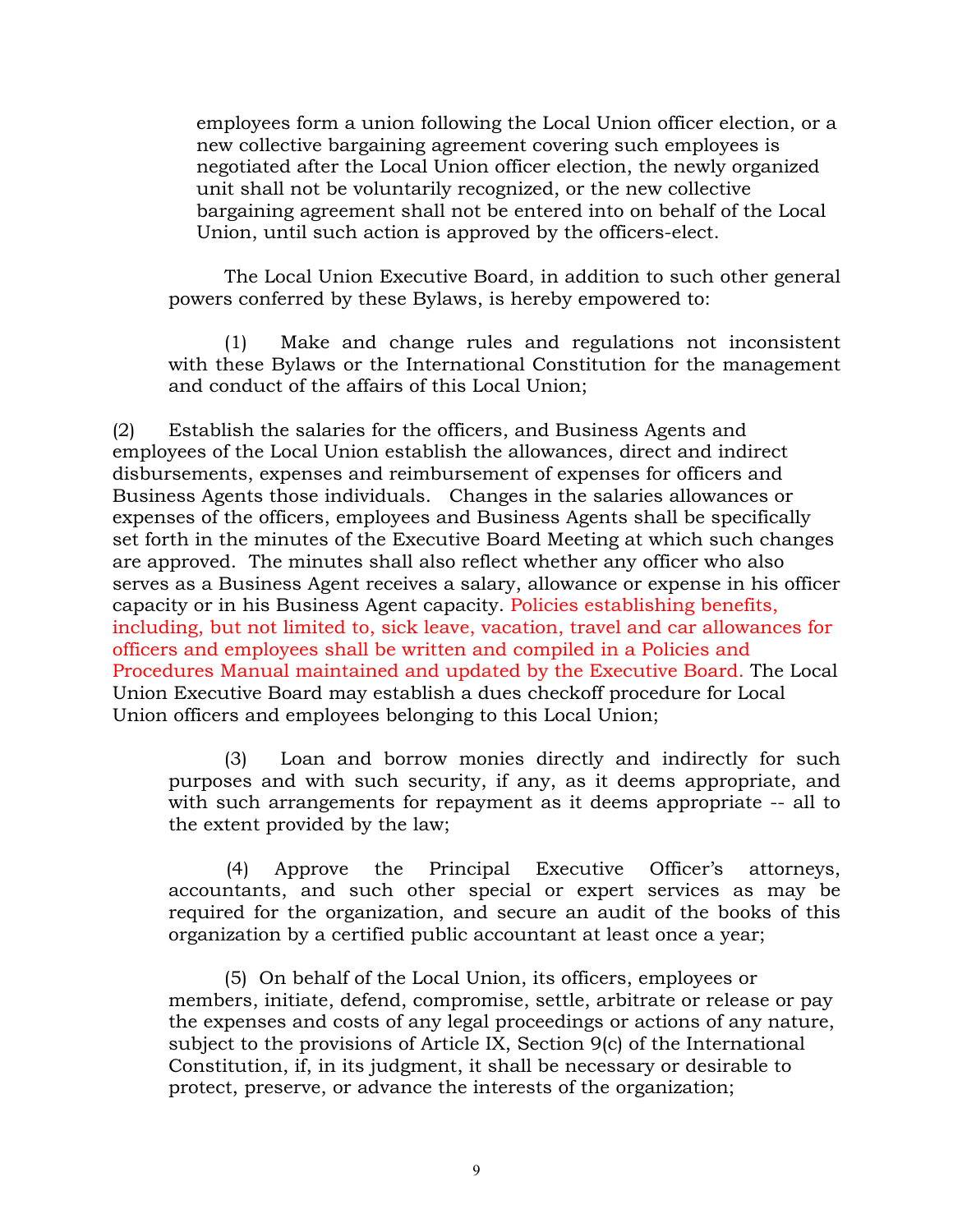(6) Fill all vacancies in office which occur during the term of such office for the entire remainder of the unexpired term, in the manner provided in Article XXII, Section 9 of the International Constitution;

(7) Transact all business and manage and direct the affairs of the Local Union between membership meetings, except as may otherwise be herein provided; delegate when necessary any of the above powers to any officer for specific and temporary purposes and on condition that the action of such officer or agent be ratified by the Local Union Executive Board. The Local Union Executive Board shall designate other officers for the President or Secretary-Treasurer for the purpose of signing checks to pay bills or to exercise any other functions of their offices in the event that either shall refuse to act or shall become ill or otherwise incapacitated;

(8) Lease, purchase or otherwise acquire in any lawful manner for and on behalf of the organization any and all real estate or other property, right and privileges, whatsoever deemed necessary for the prosecution of its affairs, and which the organization is authorized to acquire, at such price or consideration and generally on such terms and conditions as it thinks fit, and at its discretion pay therefore either wholly of partly in money or otherwise. Specific authorization at a membership meeting shall be required for such expenditures, over \$5000.00. Items of \$2500.00 or less shall be approved by the Secretary-Treasurer for routine expenditures not of a substantial nature;

(9) Sell or dispose of any real or personal estate, property, rights or privileges belonging to the organization whenever in its opinion the Local Union's interests would thereby be promoted, subject to approval (except as to form) at a membership meeting;

(10) Create, issue and make deeds, mortgages, trust agreements, contracts, and negotiable instruments secured by mortgage or otherwise as provided by resolution of the membership, and do every other act or thing necessary to effectuate the same;

(11) Create trusts, the primary purpose of which is to provide benefits for the members or their beneficiaries, and terminate and effectuate the same, all subject to approval (except as to form) by the membership;

(12) Appoint trustees of Health and Welfare or Pension Trust Funds negotiated directly by the Local Union, and to which the Local is the only union party;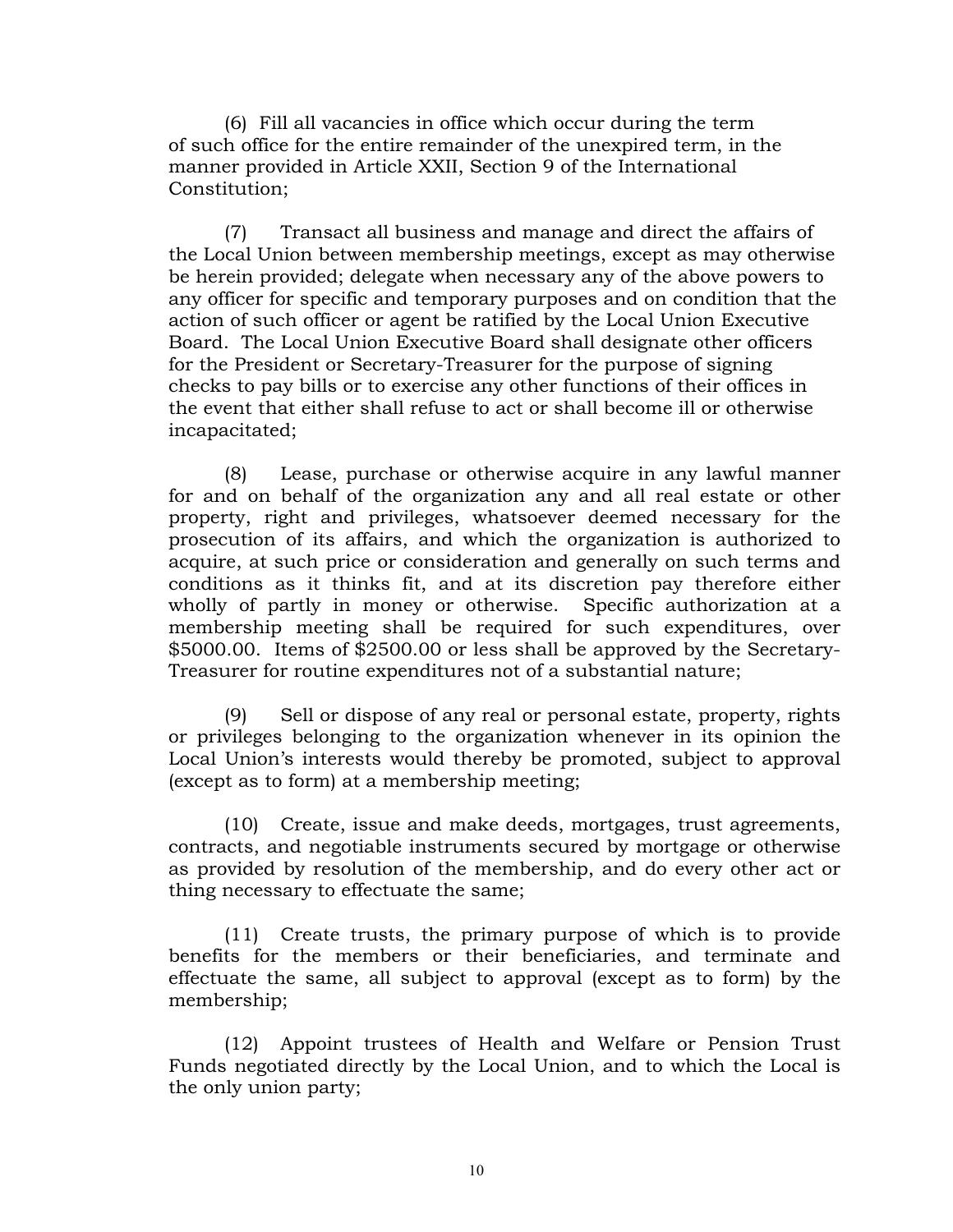(13) Determine the membership, which shall vote on agreements and strikes, and the composition of other membership meetings, and adopt rules and regulations concerning the conduct thereof not inconsistent with the International Constitution or these Bylaws;

(14) Determine the manner in which referendums shall be held, subject to review and modification by the General President, as permitted by Article VI, Section 1 (h) of the International Constitution;

(15) Affiliate this Local Union with Joint Council No. 42 and Western Conference, and in addition to these, such other subordinate bodies of the International Brotherhood of Teamsters as it shall be required to do and maintain such affiliations in good standing at all times;

(16) Enter into jurisdictional settlements and comply with jurisdictional awards in behalf of the Local Union, in accordance with the policies and directives of the International Union;

(17) Do all acts not expressly authorized herein, which are necessary or proper in implementation of the above duties for the protection of the property of the Local and for the benefit of the organization and members.

(18) Review interpretations of these Bylaws rendered between meetings by the Principal Executive Officer. Disputes over the interpretations of these Bylaws shall be submitted to the General President, pursuant to Article VI, Section 2(a) of the International Constitution.

(B) The Local Union Executive Board shall have the duty in investigate any alleged breach of fiduciary duty when circumstances so warrant and to take appropriate action if the investigation so merits.

(C) The Local Union Executive Board shall hold meetings at such time and place as shall be determined by the President, upon notice to all Board members. The President shall have the right to vote on any question pending before said meeting except where such vote would create a tie. The meetings of the Local Union Executive Board shall be no less frequent than meetings of the Local Union.

(D) A majority of the Local Union Executive Board shall constitute a quorum for the transaction of business at any meeting of the Board. The action of a majority of the Local Union Executive Board present at a meeting at which a quorum is present shall be the action of the Board.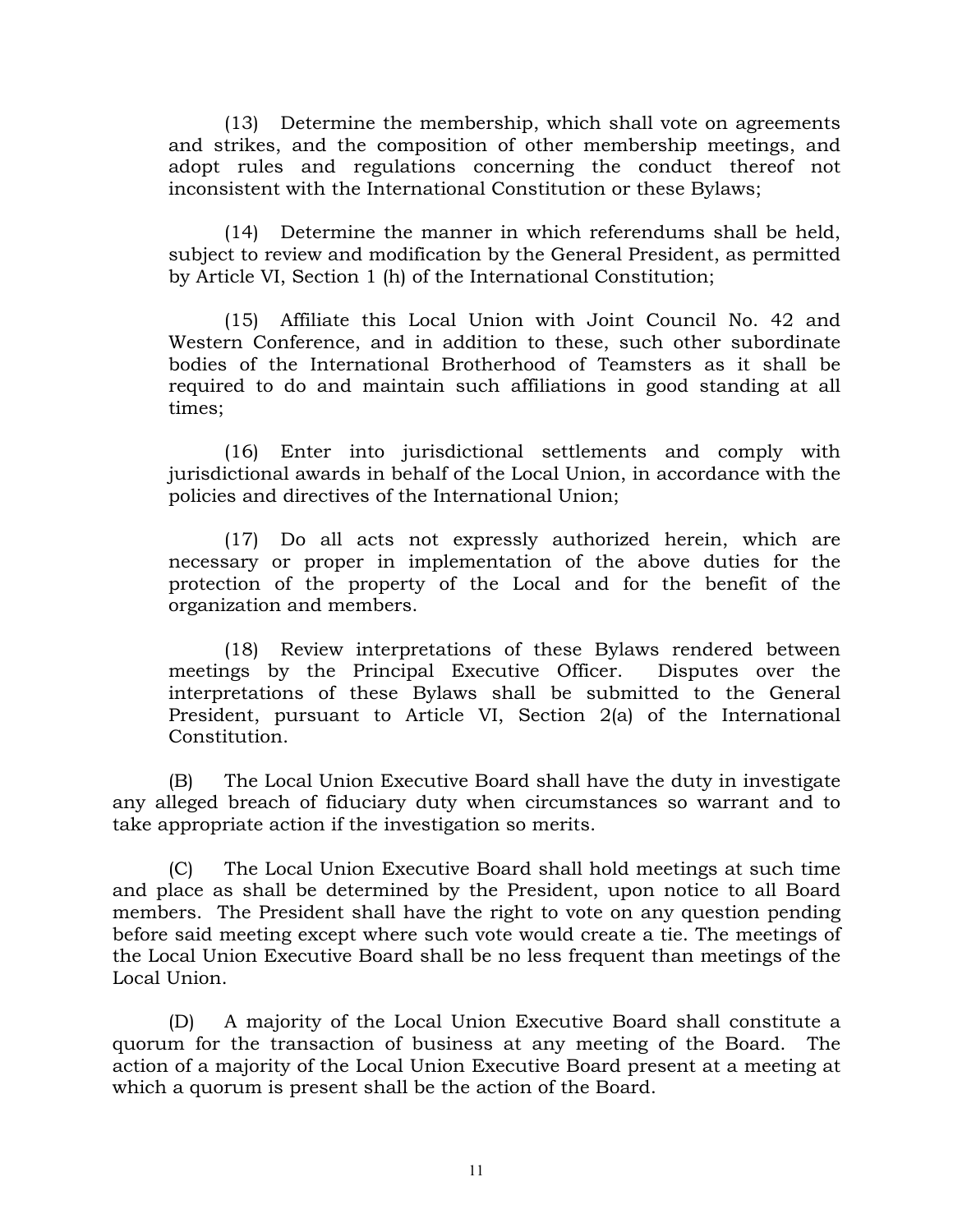(E) By action of the Local Union Executive Board, which action shall be recorded in the Executive Board meeting minutes, members of the Board who are not full-time paid officers or employees of the organization may be paid their expenses, including wages lost, if any, for attendance at each meeting of the Board. However, officers who are full time employees of the Local Union shall not receive additional payments for attendance at the Executive Board or membership meetings.

(F) As to all matters requiring action by the Local Union Executive Board, and when the Executive Board is not in formal session, the Executive Board may act by telegram, letter, electronic mail, or telephone. When action by the Local Union Executive Board is required, the principal executive officer may obtain same by telegraphing, writing, electronic mailing, or telephoning the members of the Executive Board and such members may take action on the matter brought to their attention in the same manner; provided, however, that whenever action is sought by any of the foregoing methods, all members of the Executive Board shall be polled. Such action so taken by the majority of the members of the Local Union Executive Board shall constitute action of the Board as though the Board were in formal session; provided, however, that any such action must be recorded in the minutes of the Executive Board and ratified by a majority of the members of the Executive Board at its next meeting.

(G) If the Executive Board is deadlocked for two consecutive meetings on any matter within its exclusive authority under this Section of the Bylaws, the matter shall be referred to the membership for resolution.

# **Section 15 - OFFICERS - GENERALLY**

(A) All officers of the International Union and affiliated bodies when installed after election shall be required to take the following oath of office:

I, \_\_\_\_\_\_\_\_\_\_\_\_\_\_\_\_\_\_\_\_\_\_\_\_\_\_\_\_\_\_\_\_\_\_\_\_\_\_\_\_\_\_, do sincerely promise, upon my honor as a trade unionist and a Teamster, that I will faithfully use all of my energies and abilities to perform the duties of my office, for the ensuing term, as prescribed by the Constitution and Bylaws of this Union. As an officer of this great Union, I will, at all times, act solely in the interests of our members, devote the resources of our Union to furthering their needs and goals, work to maintain a Union that is free of corruption, to preserve and strengthen democratic principles in our Union, and to protect the members' interests in all dealings with employers. I will never forget that it is the members who put me here, and it is the members whom I will serve. I further promise that I will faithfully comply with and enforce the Constitution and laws of the International Union and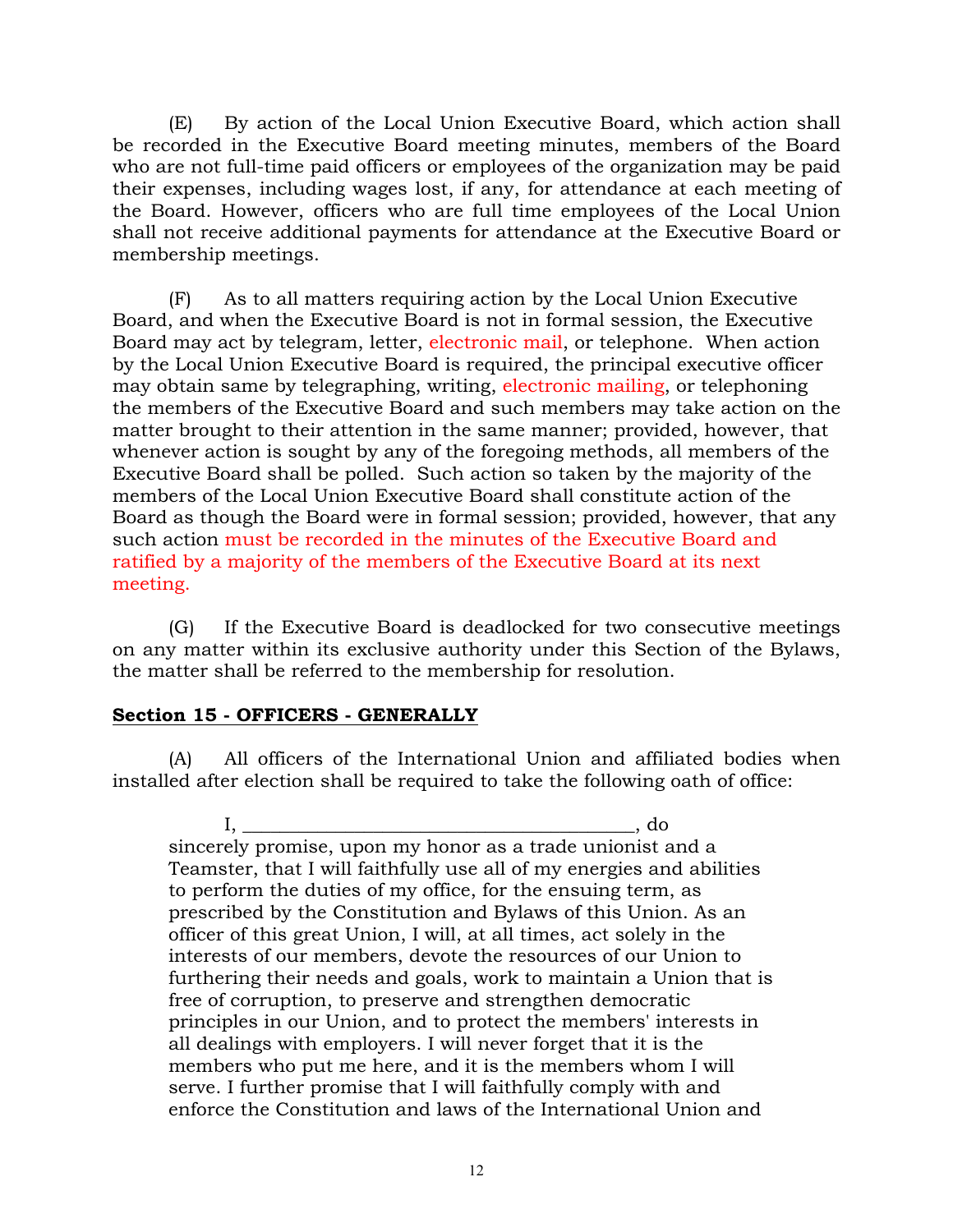Bylaws of this Union, that I will, at all times, by example, promote harmony and preserve the dignity of this Union. I also promise that at the close of my official term, I will promptly deliver any money or property of this Union in my possession to my successor in office.

(B) All officers are required to carry out their respective duties. In the event an officer declines to perform his duties as prescribed by the International Constitution, these Bylaws or by law, he shall be subject to charges filed in accordance with Article XIX of the International Constitution and Section 21 of these Bylaws. In appropriate situations in which misconduct or failure to perform duties assigned by these Bylaws jeopardizes the interests of the Local Union, and officer may be subject to summary removal from office, in accordance with Article XIX, Section 1(e) of the International Constitution.

(C) The right to assume office or hold office or position in the Local Union, as distinguished from accrued or vested benefits, shall never deemed a property right, but shall be a personal privilege and honor only. Any action taken by an officer in good faith and within the scope of his authority and power under these Bylaws shall not be the basis for any personal liability against such officer.

(D) All officers are required to carry out their respective duties. In the event an officer declines to perform his duties as prescribed by the International Constitution, these Bylaws or by law, he shall be subject to charges filed in accordance with Article XIX of the International Constitution and Section 21 of these Bylaws. In appropriate situations in which misconduct or failure to perform duties assigned by these Bylaws jeopardizes the interests of the Local Union, an officer may be subject to summary removal from office, in accordance with Article XIX, Section 1(e) of the International Constitution.

(E) All officers in the performance of their duties shall adhere to the terms of these Bylaws and the International Constitution.

(F) Elected officers of the Local Union shall, by virtue of such election, be delegates to any Joint Council with which the Local is affiliated as well as to any convention of any subordinate body, which may take place during their term of office. Elected Local Union officers shall be delegates to such conventions in the order of priority set forth in Article III, Section 5 (a)(1) of the International Constitution or as set forth in these Local Union Bylaws.

(G) The elected officers and Business Agents of this Local Union shall be delegates to other subordinate bodies and Conventions thereof, by virtue of their office or elected position in accordance with applicable provisions of the International Constitution and the Bylaws of such other subordinate bodies.

13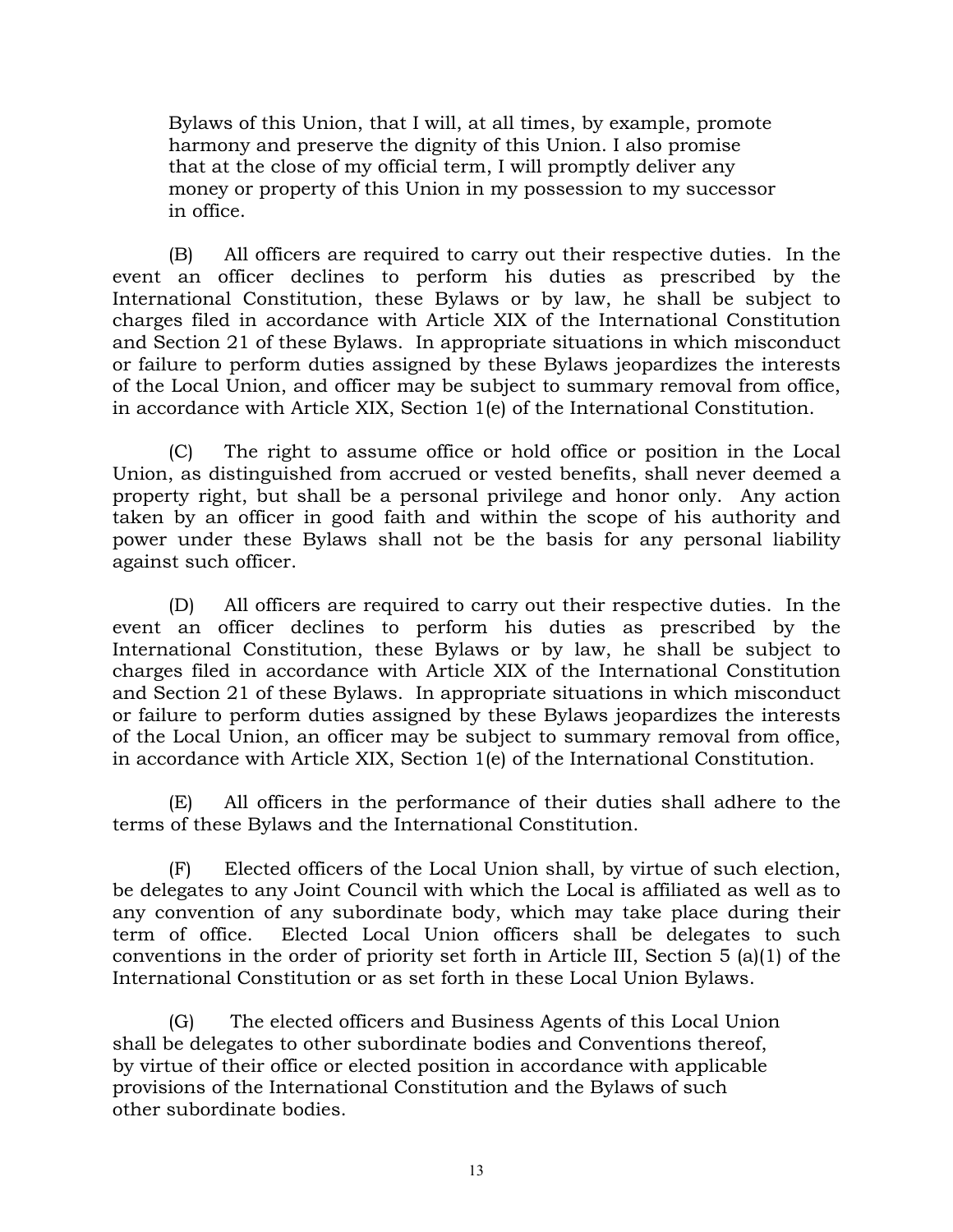(H) Any officer of this Union who absents himself for three (3) consecutive meetings of the Executive Board or Membership meetings without a proper excuse shall have his office declared vacant. No elected officer may be removed unless he has been afforded a full and fair hearing in strict compliance with Article XIX of the International Constitution.

(I) Any officer who works at the trade and whose work prevents him for acting as an officer may have his office declared vacant by the Executive Board. No elected officer may be removed unless he has been afforded a full and fair hearing in strict compliance with Article XIX of the International Constitution.

### **Section 16 - EXPENSES AND AUTOMOBILES**

### (A) Allowances

Recognizing that the officers and representatives of this organization do not work regularly scheduled hours and receive no compensation for overtime or premium pay; also recognizing that such individuals are required to pay varying amount for lodgings and meals depending upon city to which they travel, which amounts are sometimes less, but more often more than the allowances given them; and recognizing that they must participate in cultural, civic, legislative, political, fraternal, educational, charitable, social and other activities in addition to their specific duties as provided in the Constitution and these Bylaws, that such activities benefit the organization and its members and that the time spent in such activities is unpredictable and unascertainable, such officers and representatives may be granted an allowance (both for intown and out-of town work, respectively, which in the case of out-of-town work shall include hotel and meal expenditures) in such amount (daily, weekly or monthly) as the Local Union Executive Board may determine but in no event, in excess of that provided by the International Union to International Officers, except with specific advance approval of the membership. and there shall be no need to make a daily or other accounting to the Local Union membership for such allowance. Any such allowance must be of a reasonable amount, based upon the financial condition of the Local Union and the expenses the allowance is expected to cover. All policies adopted by the Executive Board shall be written and included in the Policies and Procedures Manual referenced in Section 14(A)(2) of these Bylaws.

Where allowances are provided, officers and employees may not be reimbursed for additional expenses for items intended to be covered by the allowance without specific additional authorization by the Executive Board and approval by the membership. In no event shall an officer or employee receive more than one payment for the same expense.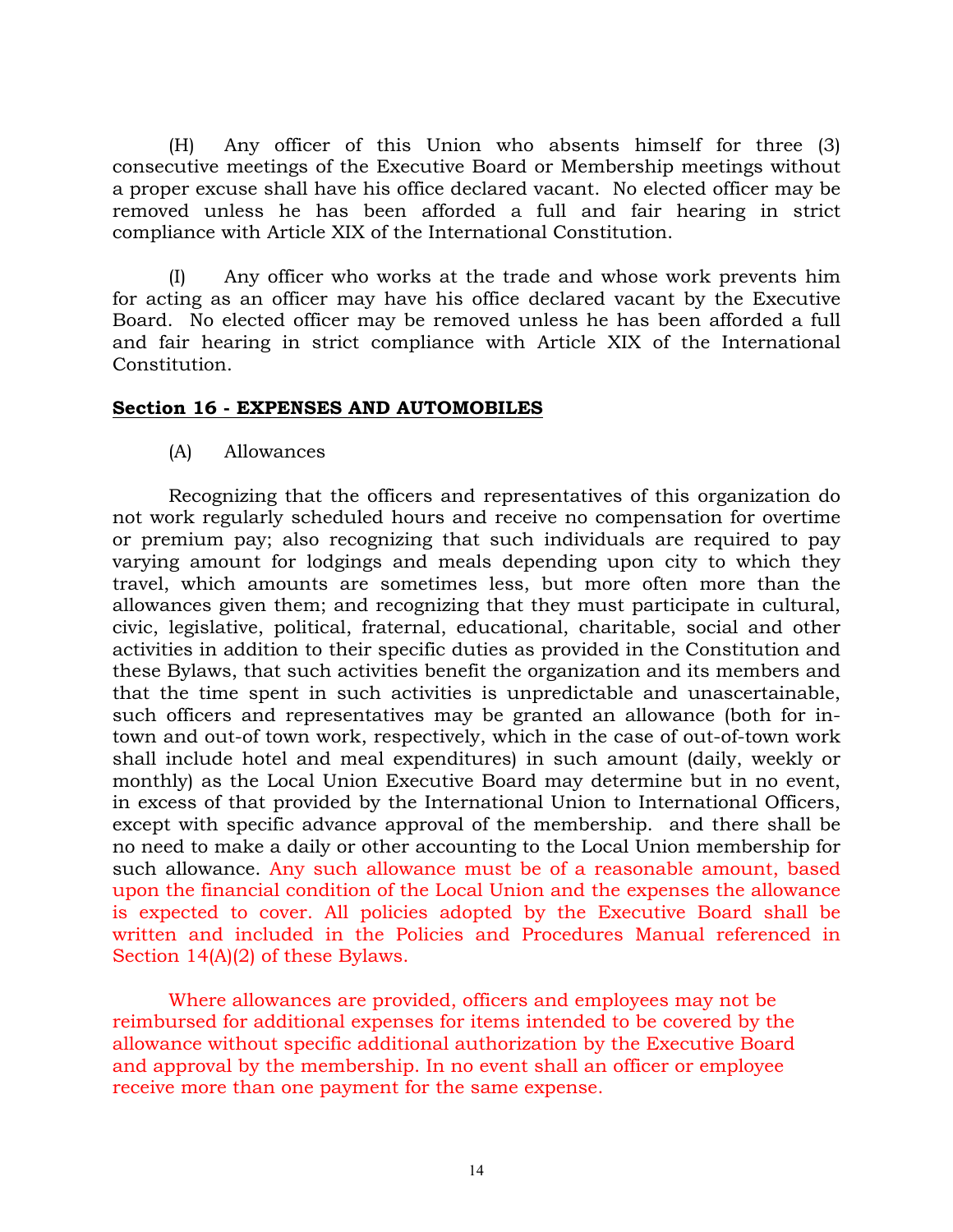In addition to the allowances set forth above, all officers and employees may be reimbursed for, or credit provided for, all other expenses incurred in connection with their activities.

# (B) Expenses

When a representative of the organization is engaged in activities in the interest of or for the benefit of the organization and its members within the scope of his authority, the labor organization shall pay the expenses incurred therein, or reimburse the representative upon receipt of itemized vouchers from him or the supplier of such services, provided that the representative does not receive an allowance for these expenses or reimbursement from any other source.

# (C) Automobile Allowance

The Local Union may provide its officers or representatives with automobiles upon authorization of the membership, or in lieu thereof, they may be paid an allowance for use of their automobiles in such amount or at such rate as shall be approved by the Local Union Executive Board. In such instances where the Local Union provides an automobile, title to the automobile shall remain at all times in the name of the Local Union. It is recognized that such officers or employees are required to be on instant call at all times, may be required to garage such automobiles and are responsible for their safeguarding. Accordingly, for the convenience of the Union and as partial compensation for such additional responsibilities, such officers shall be permitted private use of such automobiles on a round-the-clock, continuous basis, including private use when the automobiles are not required on Union business.

# (D) Benefits

The Local Union Executive Board may from time to time provide the terms and conditions of employment for officers, employees and representatives of this organization including, but not limited to, such fringe benefits as vacation with pay, holidays, sick leave, time off for personal leave, and, in connection therewith, any disability or sickness, or health and welfare and retirement benefits and activities and may from time to time provide changes therein, as well as additional compensations and allowances. Any such benefit adopted by the Executive Board shall be specifically set forth in the minutes of the Executive Board meetings. The Local Union Executive Board or the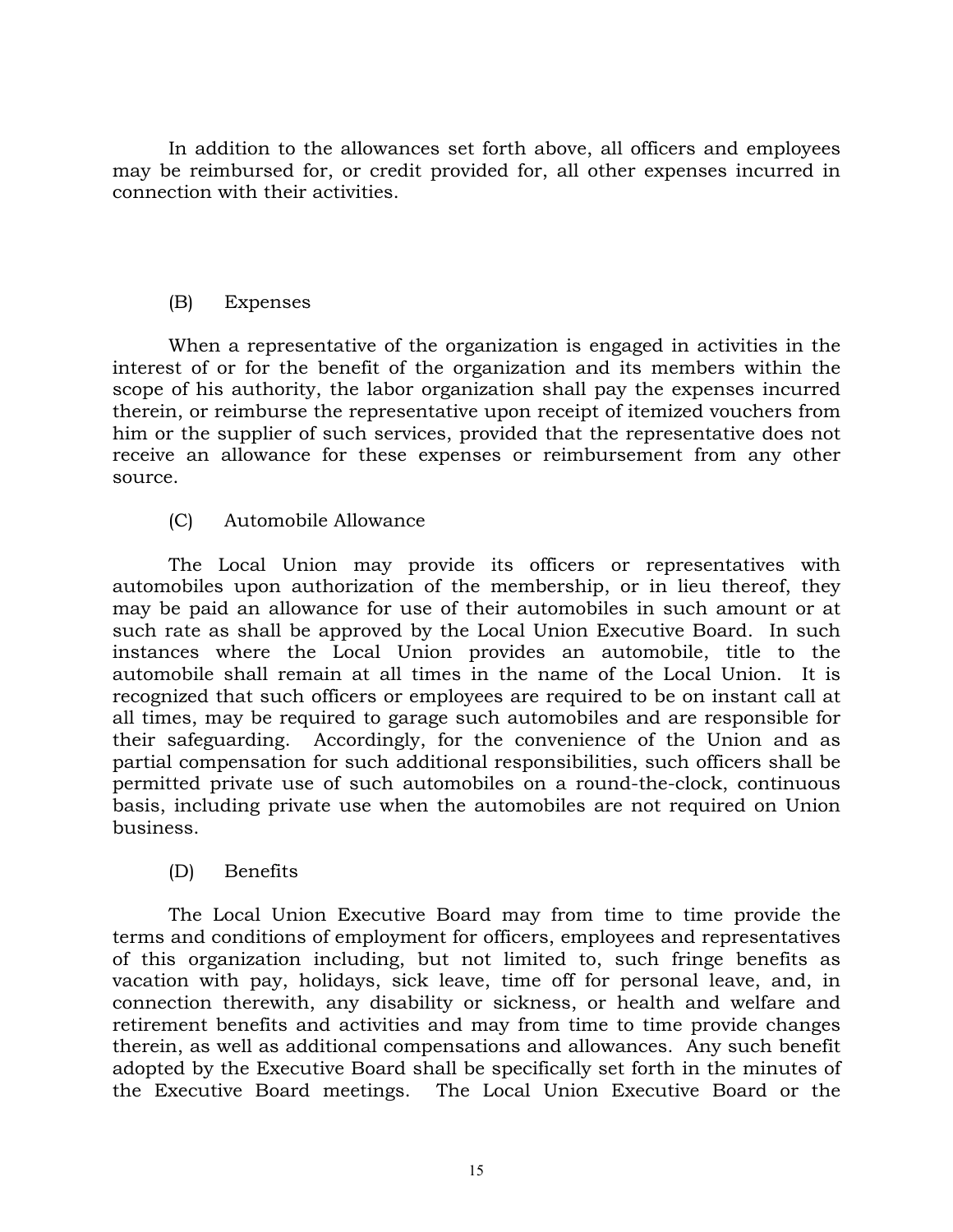principal executive officer is authorized to make to any Local Union officer or employee advances on his salary and/or vacation pay, within the restrictions of applicable law.

# **Section 17 - NOMINATIONS AND ELECTIONS OF OFFICERS: RULES**

# (A) Time of Nominations and Elections

Meetings as hereinafter established for nominations of officers shall be held in September subject to the provisions of the International Constitution. Elections shall be held not less than thirty days after nominations have been closed. The Local Union Executive Board shall set the time and place of nominations and elections and such time and place and other relevant arrangements shall be convenient to the greatest possible attendance by all the members.

The term of office of the Local Union officers and elected Business Agents shall not be for a lesser period than three (3) years, commencing on January 1 or the following year, except where necessary to bring the terms of office of all officers in concurrence or in order to provide for a schedule of nominations and elections in accordance with Article XXII, Section 4(a) of the International Constitution.

# (B) Notice of Rules, Nominations, Meeting and Election

At least twenty (20) days prior to the date of the nomination meeting, specific notice of the date, time and place of the nominations meeting and the offices to be filled shall be mailed or shall be published in any Local Union publication mailed to the membership (except that notice of nominations and election may be combined); each member shall be advised in such notice that the election rules are set forth in the Bylaws and International Constitution which are available upon request.

# (C) Eligibility of Members

(1) Every member whose dues are paid up through the month which is prior to the month in which the nominations or election is held shall have the right to nominate, vote for, or otherwise support the candidate of his choice. No member whose dues have been withheld by his employer for payment to the Local Union pursuant to his voluntary authorization provided for in a collective bargaining agreement shall be declared ineligible to nominate, or vote for, a candidate for office in the Local Union, by reason of a delay or default in the payment of dues by the employer to the Local Union.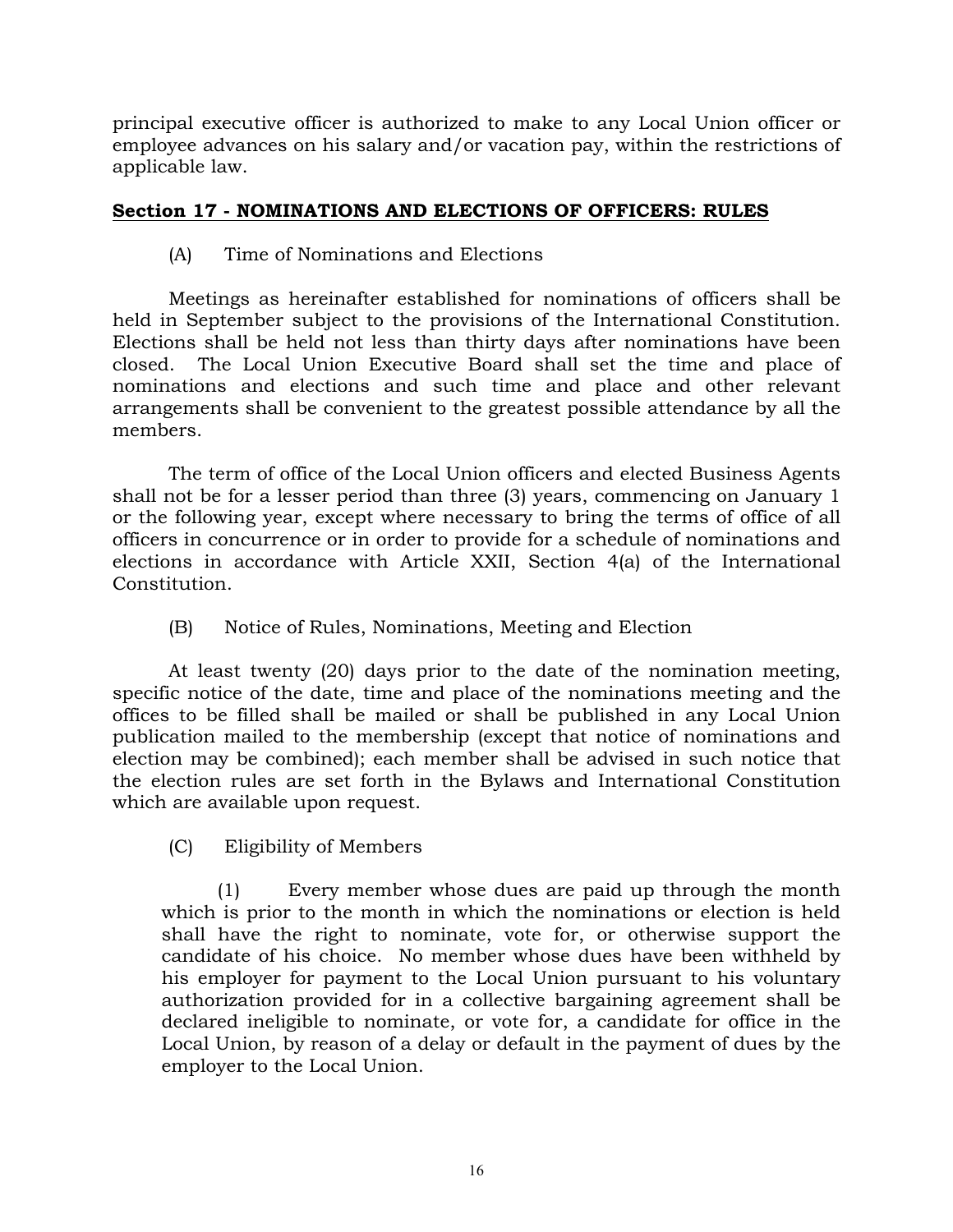(2) To be eligible for election to any office in this Local Union, a member must be in continuous good standing in this Local Union and actively employed at the craft within the jurisdiction of this Local Union for a period of twenty-four (24) consecutive months prior to the month of nomination for said office, and must be eligible to hold the office if elected. "Continuous good standing" means compliance with the provisions of Article X, Section 5 of the International Constitution concerning the payment of dues for a period of twenty-four (24) consecutive months, together with no interruptions in active membership in this Local Union because of suspension, expulsions, withdrawals, transfers or failure to pay fines or assessments. Provided, however, that if a member on withdrawal deposits his card in the month immediately following the month for which it was effective and pays his dues for both months in a timely manner as provided in Article X, Section 5(c), such period of withdrawal shall not be considered a break in continuous good standing in the Local Union;

 (3) Payment of dues after their due date shall not restore good standing status for such month or months in computing the continuous twenty-four (24) months good standing status required by this Section as a condition of eligibility for office. No member shall lose his good standing status for any month in which his dues have been withheld by his employer for payment to the Local Union pursuant to his voluntary authorization provide for in a collective bargaining agreement by reason of delay or default in the payment of such dues by the employer to the Local Union. However, a member on dues checkoff whose employer fails to make a proper deduction during any month in which the member has earnings from work performed during the month from which the dues could have been deducted, or has earnings from which the employer normally makes a dues deduction pursuant to the contract or established practice, shall not lose good standing status for that month. In such an event, the Local Union shall notify the member of his employer's failure and payment shall be made by the member within thirty (30) days of said notice in order to retain good standing status;

(4) Failure of a Local Union to issue a withdrawal card shall not be conclusive proof that a nominee was actively employed at the craft within the jurisdiction of the Local Union during the required twenty-four (24) month period prior to his nomination if a challenge is made based on evidence to the contrary, in which event a determination shall be made on the facts presented. Period of unemployment during the twenty-four (24) month period preceding the nomination shall not be considered a break in active employment at the craft within the jurisdiction of the Local Union if the nominee was actively seeking and available for employment in the craft, and not working outside the craft during such periods of unemployment. Members in a reserve component of the military or National Guard who are called to active service lasting more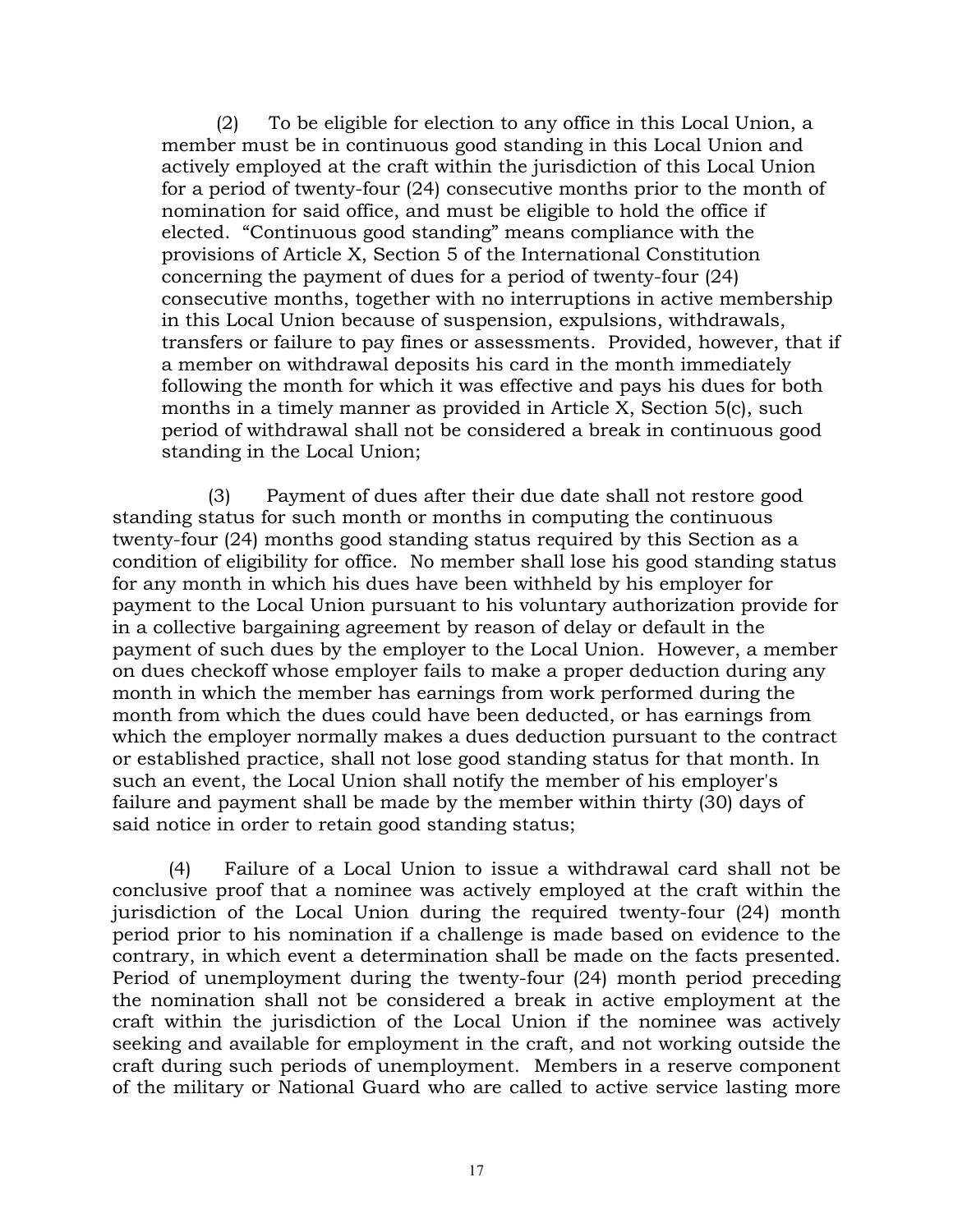than thirty (30) days but not more than twenty-four (24) consecutive months may have their eligibility determined in accordance with Article II, Section 4 (a)

Members in a reserve component of the military or National Guard who are called to active service lasting more than thirty (30) days but not more than twenty-four (24) consecutive months, may have their eligibility determined in accordance with Article II, Section 4(a)(4) of the International Constitution.

# (D) Nomination Procedures

Nominations shall be held in accordance with provisions of Section 17 (A) above at a general or special membership meeting or meetings or at a meeting or meetings of each separate division, craft or place of employment authorized by the Local Union Executive Board to hold separate meetings. If nominations are held at separate division, craft or place of employment meetings, the members may nominate candidates from their own or any other division, craft or place of employment for election to Union office. Nominations and the conduct of the election and related questions shall be the first order of business at the nomination meeting and complete minutes shall be kept of that business. Nothing in this provision shall prohibit the holding of special meetings, at which meeting nominations and the conduct of the election shall be the sole order of business. Nominations shall be taken at the scheduled time and date even if there is no quorum present as required by these Bylaws;

(2) Nominations shall be made at the meeting by a member in good standing other than the nominee by motion seconded by a member in good standing other than the nominee. Nominations may also be submitted by mail petition specifying the name and signature of the nominator and seconder, the position sought and the signature of the nominee*.* Candidates are advised to verify the good standing status of their nominator and seconder prior to the nomination meeting.

(3) Every member eligible to nominate candidates shall be entitled to nominate or second the nomination of one (1) candidate, but only one (1), for each office open. Prospective candidates may not nominate themselves nor second their own nomination.

(4) Nominations shall not be closed until a call for further nominates has been made three (3) times by the Chair without further nomination being made.

(5) If an election committee is used, after nominations, each candidate for the office of President, Secretary-Treasurer and Recording Secretary may designate one (1) member for service thereon who shall thereupon be appointed by the President.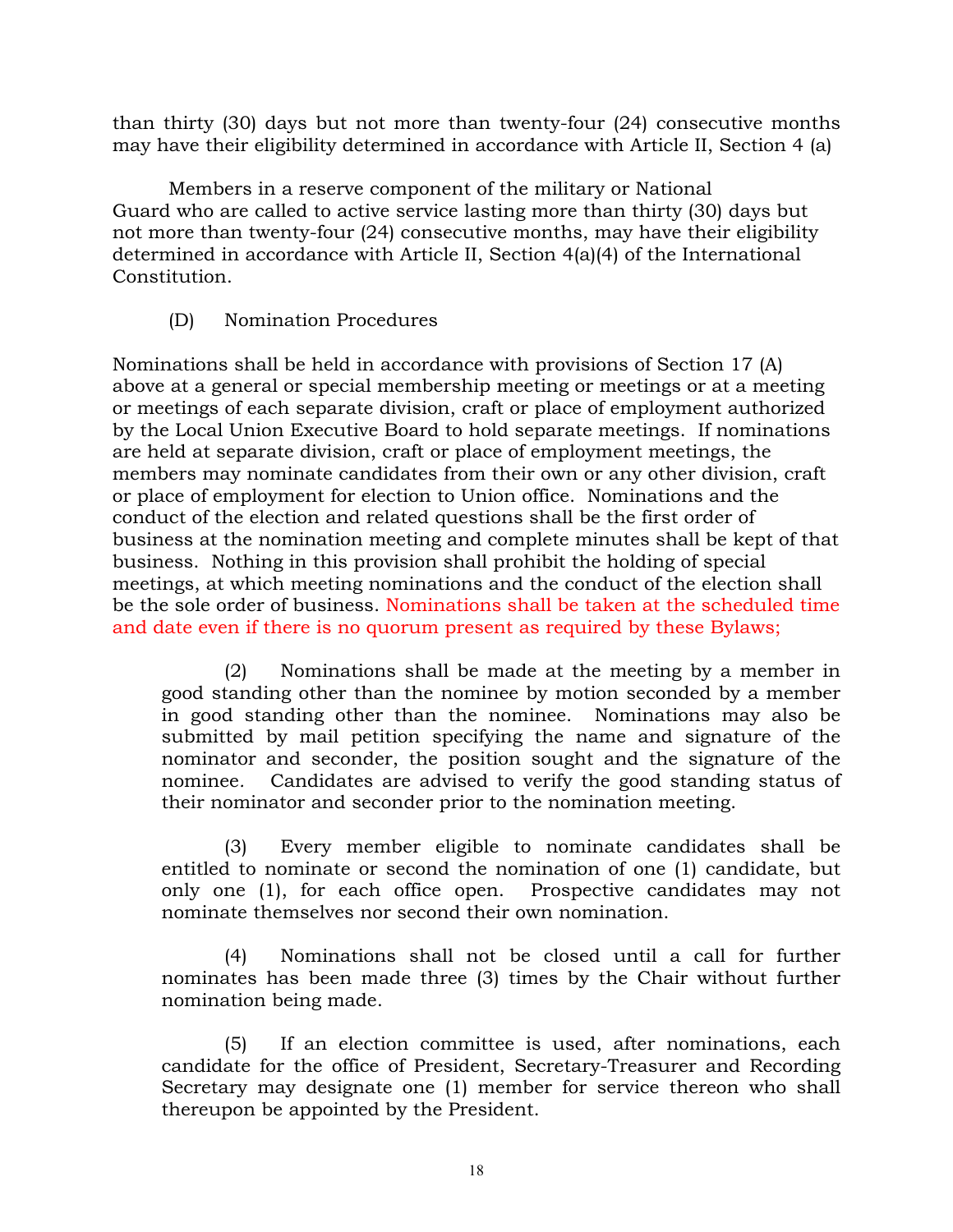(6) In the event only one (1) candidate is nominated for any office, no election shall be conducted for such office unless required by law, and such unopposed candidate shall be declared elected by acclamation at the nominations meeting, effective as of the conclusion of the term of incumbent.

(7) A member otherwise eligible to run for office shall become a bona fide candidate only upon his nomination for office and acceptance of the nomination. To be eligible to nominate and otherwise participate in the nomination meeting, a member must have his dues paid through the month prior to the month in which the nomination meeting is held. Candidates must accept nominations at the time made either in person or, if absent, in writing, and may accept nomination for only one office. A member may also run for and be elected as a Business Agent or Assistant Business Agent, as provided in Article XXII, Section 8 of the International Constitution and may hold both the office and the position if elected to both*.* After a candidate has accepted nomination, he may not, under any circumstances, revoke his acceptance after the ballots are printed, except where as a result of the revocation the remaining candidate is unopposed.

(8) If any nominee should die before the election, his name shall nevertheless appear on the ballot. In the event such name shall receive the requisite number of votes to be elected, the position shall then be filled in the same manner as vacancies are filled when they occur during a term of office as provided in Section 14(a)(6) of these Bylaws.

(9) If there is only one (1) nominee for an office and he is finally ruled ineligible after the nomination meeting, then the office shall be filled by appointment by the newly elected Local Union Executive Board.

# (E) Elections

(1) After the nominations meeting, but not less than twenty (20) days prior to the election, specific notice of the date, time and place of the election and of the offices to be filled shall be mailed to each member at his last known home address, if no notice has previously been sent. The election shall be held at such place or places and at such time, not earlier than (30) days after the nomination meeting, as may be designated by the Local Union Executive Board. The election shall be by secret ballot to be placed in boxes, unless the Local Union Executive Board has authorized the use of some standard type of election mechanical devise insuring a secret ballot by machine vote or unless the election is conducted by mail ballot. Ballots shall be mailed to all active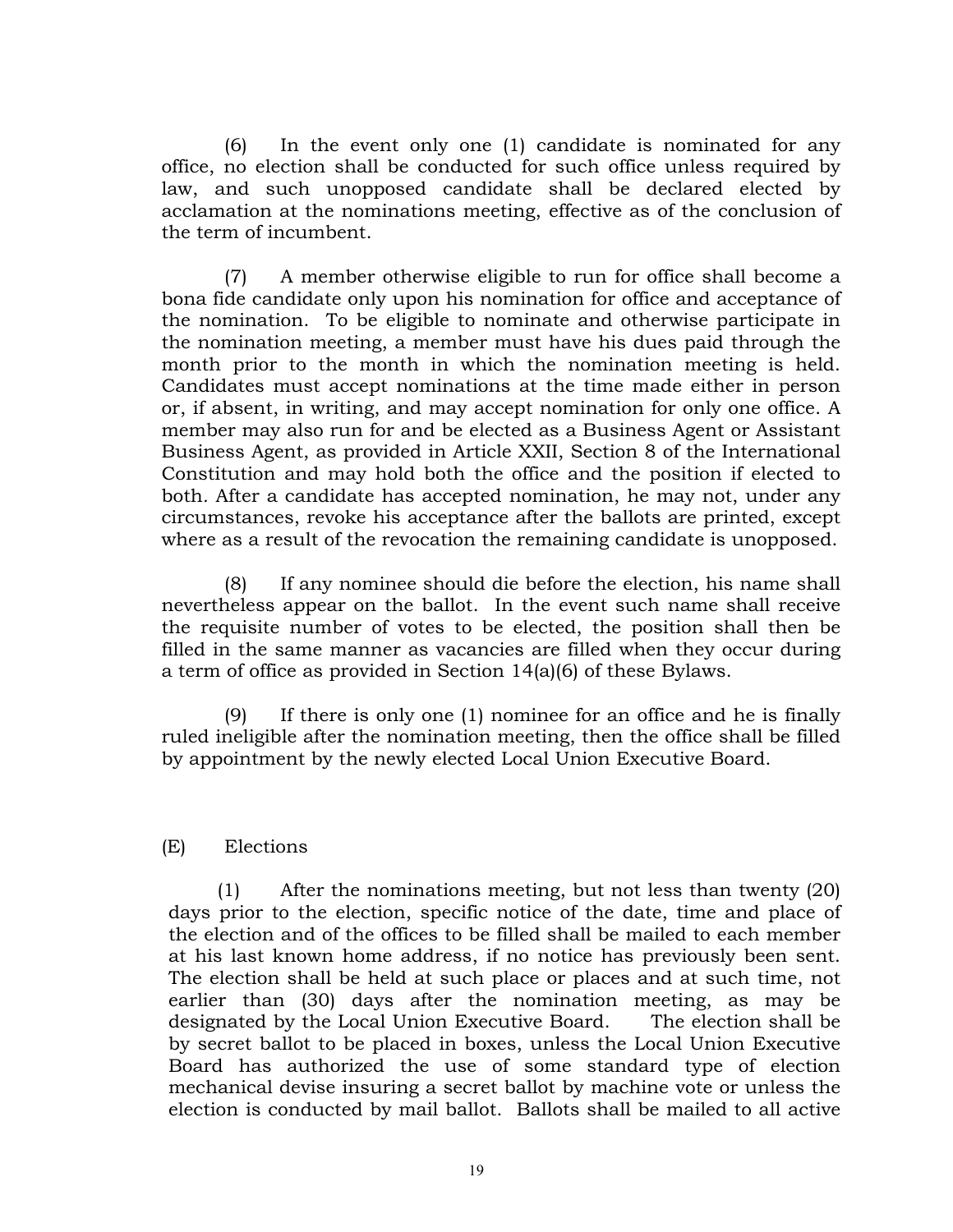members and shall be returnable to a secure post office box no earlier than thirty (30) days after the nomination meeting. The Executive Board may retain a neutral agency to supervise the distribution, collection and tabulation of the ballots. Candidates shall have the right to have their observers present at all phases of the ballot processing procedure.

If a walk-in ballot is utilized. The election box or boxes or machine or machines will be located at a place or places designated by the Local Union Executive Board. Balloting shall be open for a period not less than six (6) hours during the period between the hours of 8:00 a.m. and 8:00 p.m. A Local Union may extend voting beyond these hours if necessary to accommodate work schedules and provide members a reasonable opportunity to vote. It shall be the duty of the Local Union Executive Board to provide safeguards for the honest and fair conduct of such election.

(2) Voting shall be conducted by secret ballot among the members in good standing. There shall be no proxy voting. Each such member shall be entitled to one vote. The Local Union Executive Board shall have the authority to establish all rules and regulations for the conduct of the election to supplement the provisions of the International Constitution and the Local Union Bylaws, including the authority to use mail referendum balloting or absentee balloting without membership approval. The General President shall also have the authority to direct the use of mail referendum balloting or absentee balloting without the membership approval, and action of the Local Union Executive Board to the contrary notwithstanding. Absentee voting by mail shall be permitted only upon application of members who are ill, or absent from the city or town where they are normally employed at the time of voting, because on vacation or on employment tour of duty. The Local Union Executive Board may permit additional reasons for absentee balloting if they so desire. Application for absentee ballots shall be made to the Secretary-Treasurer not less than five (5) days prior to the date set for election and shall contain the grounds therefore. Absentee ballots shall be valid only if they are received by noon of the day on which the polls close. Absentee voting shall be conducted with all proper safeguards for secrecy of the ballot. Voting by writing in the name of a person who was not duly nominated shall not be permitted. Any ballot shall be declared void if it contains any mark other than the voting mark.

(3) Each candidate, at his own expense, shall have the right to have an observer other than himself at each polling place and at the counting of the ballots who must be a member of the Local Union in good standing. Observers may challenge the eligibility of voters, and all challenged ballots shall be sealed in a blank envelope which in turn shall be sealed in an envelope with the name of the voter thereon. If votes are challenged, such challenge shall be made in writing at the time of the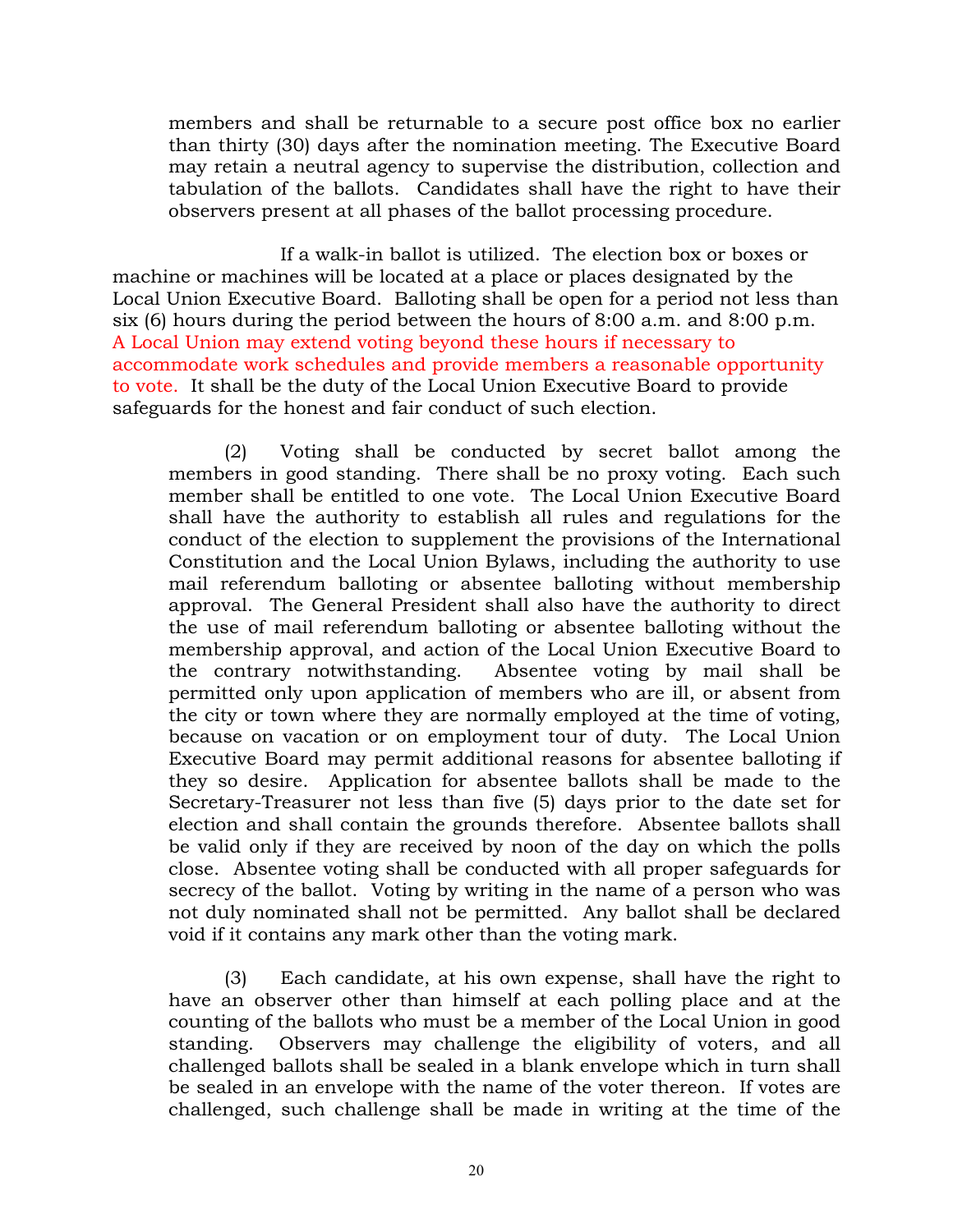election with specific reasons given for such challenge. Challenges shall be investigated to determine their validity if the challenged ballots are sufficient in number to affect the result of the election. The blank envelope containing the ballot shall not be opened until such time as all challenges have been ruled upon. Upon request of any candidate, deeded reasonable by the Election Committee, voting machines, if used, shall be checked for proper operation. Candidates shall have the right to be present at the counting of the ballots.

(4) To be eligible to vote in the election, a member must have his dues paid up through the month prior to the month in which the election is held and must still be an active member on the day of the election. The candidate for each office who receives a plurality of the votes cast for the office shall be elected thereto, except in the case of Trustees, in which case the three (3) candidates receiving the highest number of votes shall be elected. In the event of a tie vote, the candidates shall resolve such tie by lot, except in the case of a tie for the office of principal officer of the Local Union, in which case there shall be a re-election between only the candidates who have tied for the highest number of votes and only for that principal office. The officers-elect may be installed at the same meeting at which they are elected or, if not elected at a meeting, at the next meeting following their election. The officers-elect shall take office at the end of the term of the incumbent officers, regardless of the date of installation, which installation may take place at either the same meeting at which they are elected or, if not elected at a meeting, at the next meeting following their election. Except as provided above, no runoff election shall be held.

(5) No officer may run for another office in this Local Union, the term of, which covers part of his current term, unless he resigns from his current office, effective upon the certification of the results of the election. He shall announce his intention to resign not later than fifteen (15) days prior to the nomination meeting and will not be eligible for appointment to the vacancy created by his resignation. No officer may hold another office in any other Local Union (other than a trusted Local Union) during his term of office, except by authorization of the General President and the Local Union involved.

(6) There shall be no write-in candidates and any ballot containing a write-in candidate shall be void insofar as the vote for that office is concerned and such ballot for that office shall not be considered as having been cast in determining the vote for that office.

(7) During the period between the date of election and the end of the term of office no extraordinary expenditures of Local Union funds shall be made and no action shall be taken that commits the Local Union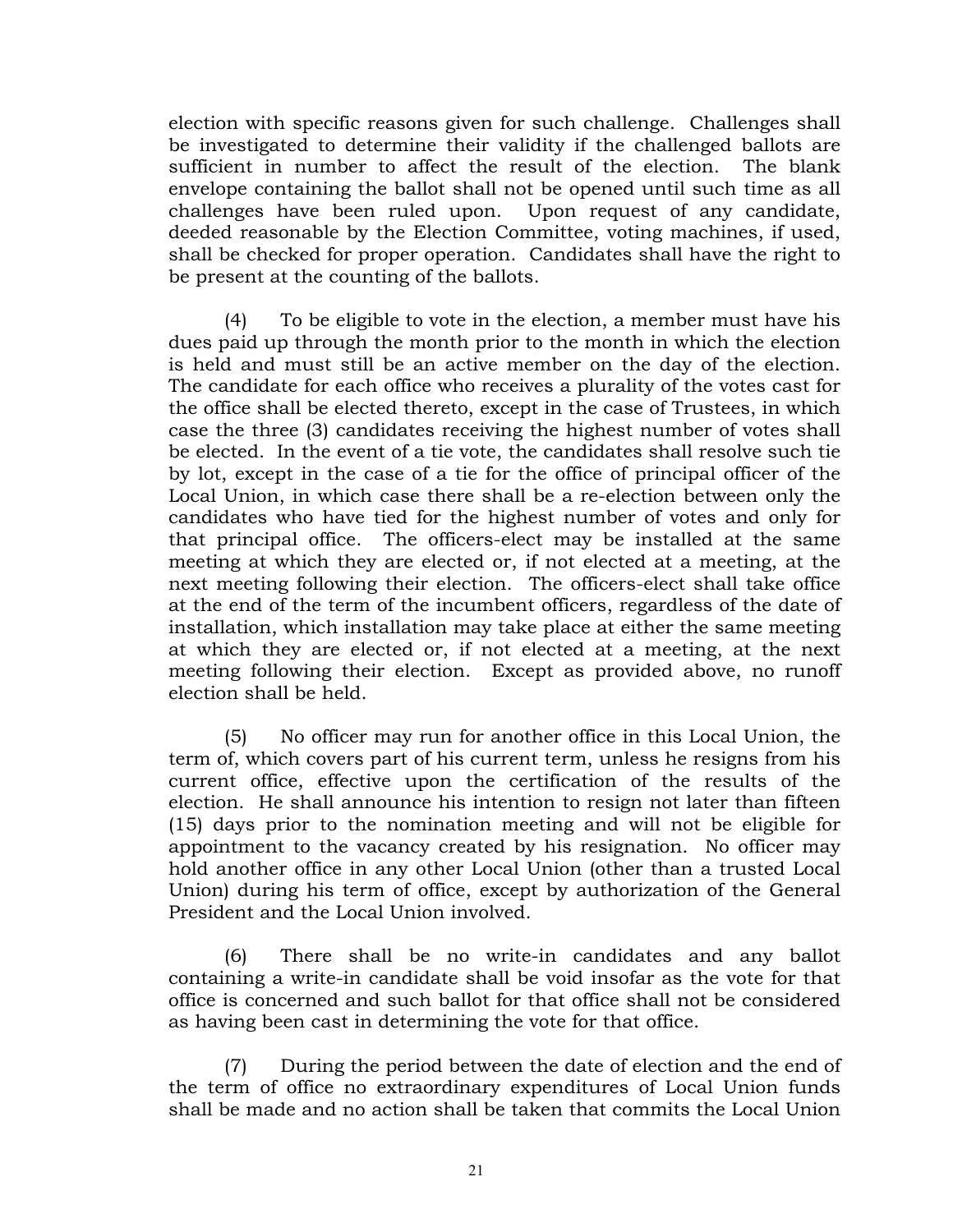to make such extraordinary expenditures in the future without the approval of the officers-elect and the membership. An expenditure shall be considered extraordinary if it falls within the definition set forth in Article XXII, Section 4(e) of the International Constitution. In the event the election results in a new complement of officers, the outgoing officers must comply with the restrictions in Article XXII, Section 2(b) of the International Constitution regarding entering into contracts for personal services.

### (F) Duties of Secretary-Treasurer in Connection with Nominations and Election

(1) The Secretary-Treasurer shall at least twenty (20) days prior to the holding of the nominations give notice, as above provided, to the membership of the time, place and date and the offices for which nominations will be in order in connection with the election. Such notice shall be given in the manner determined by the Local Union Executive Board, consistent with these rules.

(2) After the nomination meeting, the Secretary-Treasurer shall review the eligibility of all candidates, their nominators and seconders and certify their eligibility to run for office. The Secretary-Treasurer shall immediately notify all nominees of their eligibility status and shall specifically notify any disqualified nominee of the reason for said disqualification. The Secretary-Treasurer shall comply with requests from members to determine their eligibility if made prior to the nomination meeting.

(3) Unless a joint nomination-election notice was sent, the Secretary-Treasurer shall give written notice to the membership of the Local, at least twenty (20) days prior to any election date, of the time, place, date, hours, and number of offices upon which voting shall be held, by mailing such notice to the last known home address of every active member;

(4) Upon reasonable request of any declared and eligible candidate for office, the Secretary-Treasurer shall arrange for the distribution of any campaign literature by mail, or otherwise, provided that such candidate pays the reasonably estimated cost involved in advance. Candidates may make such requests a reasonable period of time prior to the conduct of the nomination meeting. The Secretary-Treasurer shall not delay the distribution of any candidate's mailing. Any reduced rate-mailing permit available to any candidate shall be made available to all candidates on an equal basis. The Secretary-Treasurer may require that all campaign literature shall be presented to him at the principal office of the Local Union no later than a reasonable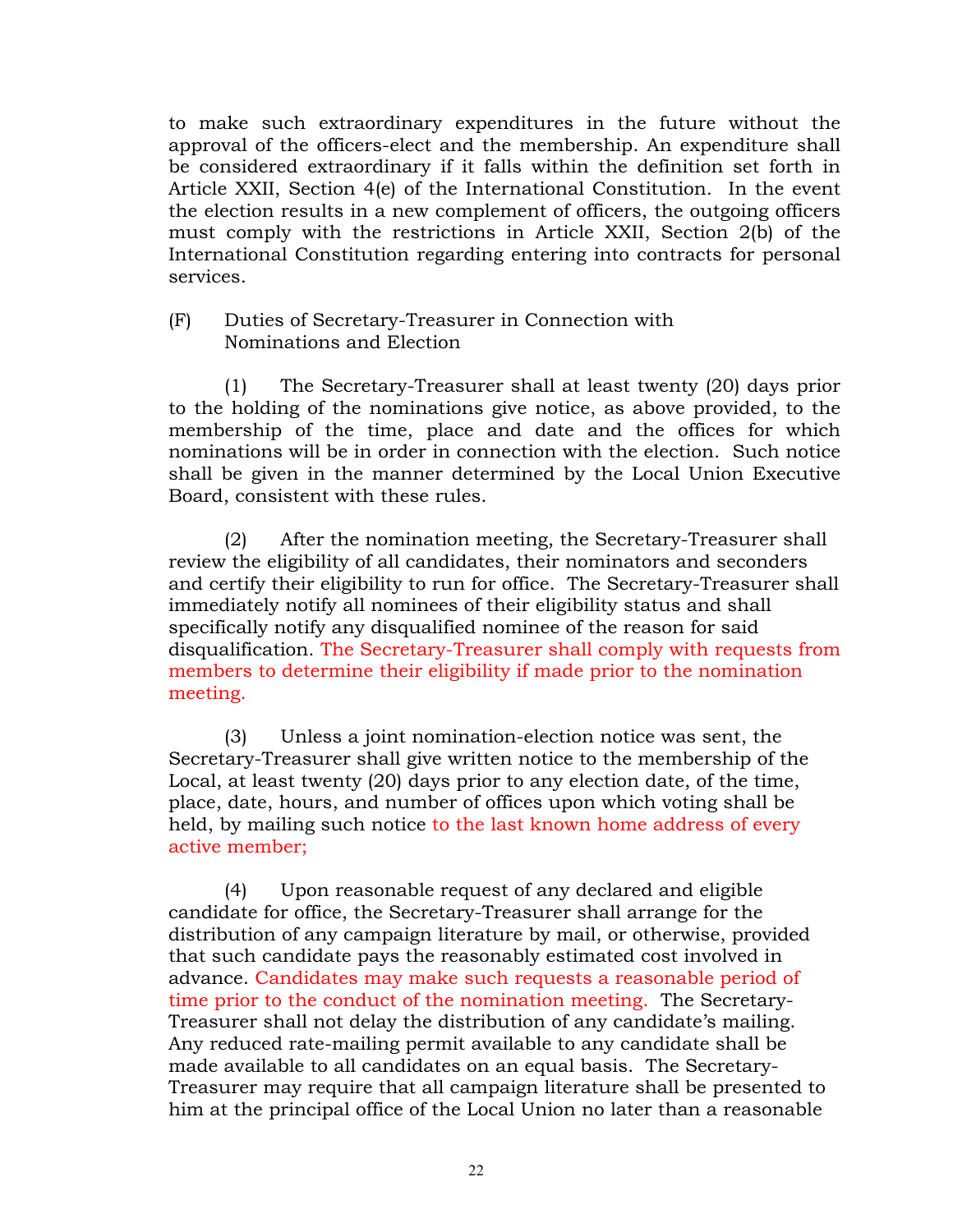number of days prior to the election and all candidates shall be given reasonable notice of that cutoff date. The Secretary-Treasurer may, where in his judgment it appear necessary, provide for a consolidation of such distribution in which case the cost of such distribution shall be assessed upon the candidates involved on a pro rata basis.

(5) The Secretary-Treasurer, to the extent required by law, shall upon reasonable notice make available for inspection by any bona fide candidate the membership list of the Local Union covered by union security agreements once within thirty (30) days prior to the election date. No candidate shall be permitted by the Secretary-Treasurer to copy any names or addresses of employees shown on such list and such inspection must be made in the presence of the Secretary-Treasurer or his designee.

(6) The Secretary-Treasurer shall retain copies of all requests for distribution for campaign literature and copies thereof, shall make a record of the date the literature was distributed, the cost thereof and the amount received therefore, and shall also retain a copy of the notices of nominations and of the election, a copy of the ballot, the official tally sheet submitted by the tellers, all ballots, ballot return envelopes and such other records including election rules as shall relate to the conduct of the election. All copies and records shall be retained for one year.

# (G) Nomination and Election Protests

(1) Any member who desires to challenge a ruling on eligibility to run for office shall appeal, in writing, within forty-eight (48) hours after receipt of the ruling to the General President or his designee. The decision of the General President shall be appealable to the General Executive Board pursuant to the provisions of Article VI, Section 2 of the International Constitution. In the event there shall be any protest or charges made concerning an election by any member prior to the holding of the election, such protest or charge shall be made in writing by such member within forty-eight (48) hours of his knowledge of the event complained of any shall specify the exact nature and specifications of protest. Such protest or charges shall be made to the Local Union Secretary-Treasurer who shall refer the protest or charges to the Local Union Executive Board for disposition. The decision of the Local Union Executive Board shall be appealable to the General President, pursuant to the provisions of Article VI, Section 2 of the International Constitution.

(2) In the event there shall be any protest or charge by any member concerning the conduct of the election after the election has been held, such protest or charge shall be made in writing by such member within seventy-two (72) hours setting forth the exact nature and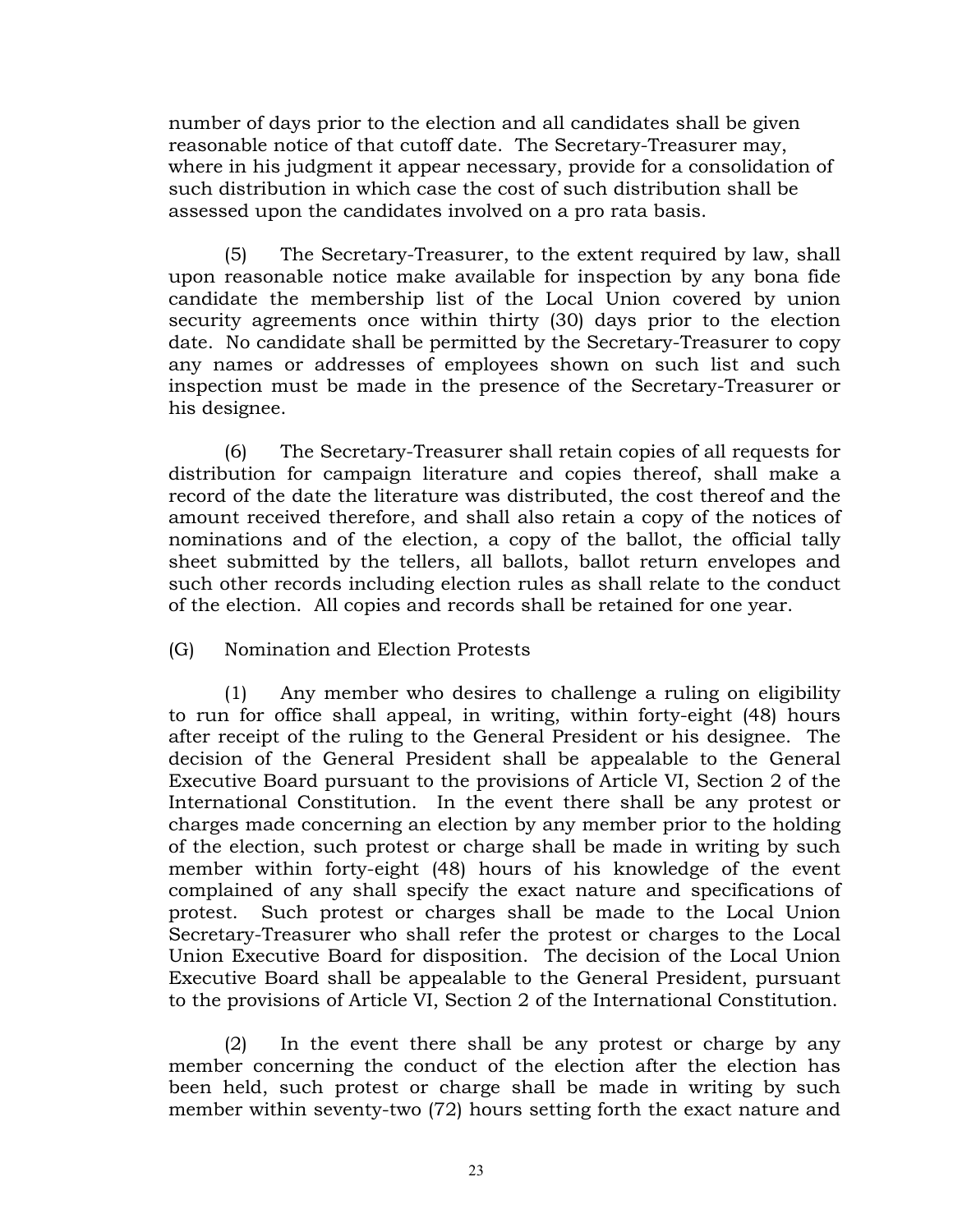specifications of the protest and his claim as to how it has affected the outcome of the election. Such protest or charge shall be made to the Secretary-Treasurer of the Joint Council, or State Conference, if there is no Joint Council, with which the Local Union is affiliated and the protest or charge shall be referred to the Executive Board for disposition. The decision of the Executive Board shall be appealable to the General Executive Board for final decision, which is not appealable to the Convention.

### **Section 18 - DUES AND INITIATION FEES**

(A) The minimum monthly dues of this organization shall be calculated on the basis of the formula set forth in Article X, Section 3(d), or higher if voted upon by the members in accordance with these Bylaws and the International Constitution. In no event shall monthly dues be less than the minimum established in the International Constitution.

(1) Dues of this Local shall be payable quarterly with the quarters starting: January 1, April 1, July 1 and October 1. Any member failing to pay dues on or before the last business day of the first month of any quarter shall automatically be fined \$20.00. Any member failing to pay dues on or before the last business day of the second month of any quarter, shall be fined an additional \$20.00.

- (B) Commencing January 1, 2015, Initiation Fees for the membership in Teamsters Local 399 shall be \$2500.00 for all Motion Picture members (excluding Associate Casting Directors). Effective January, 2016, Initiation fees for all Motion Picture members shall increase to \$3000.00. The Initiation fee for all other members shall be \$650. If any member initiates at the lower \$650 rate and later transfers to a Motion Picture position, that member shall then be responsible for the difference between the \$650 and the Initiation fee in effect at the time the member originally initiated into Local 399. Provided, however, that such Initiation fee may be waived or reduced in connection with the organization of unorganized employees at the discretion of the Local Union Executive Board.
- (C) Re-initiation fees shall be as follows:
	- 1) First suspension \$200;
	- 2) Second Suspension \$400 if the second suspension is within three (3) years of the first offense;
	- 3) Third Suspension \$600 if the third suspension is within three (3) years of the second offense;
	- 4) Thereafter, \$1,200.00.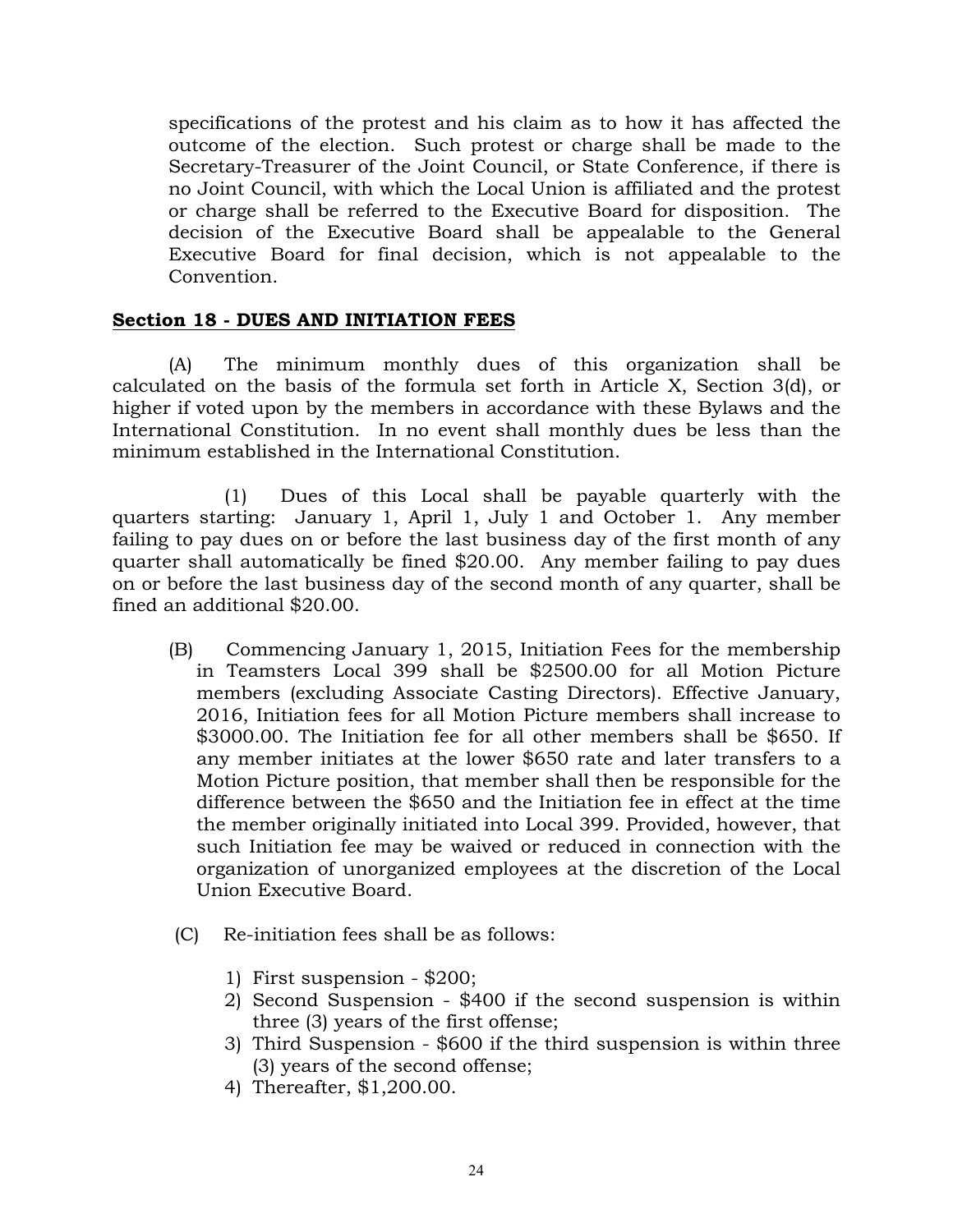Under this new procedure, the re-initiation for a first suspension will no longer be waived.

(D) Any member who shall be three months in arrears in the payment of dues, fines, assessments, or other charges, shall automatically stand suspended at the end of the third month and shall not be entitled to any rights or privileges of membership. Any member who has been automatically suspended for failure to pay dues and other charges shall be under a continuing obligation to pay dues during the period of his suspension. Upon payment of the delinquent dues and reinitiation fee, the member shall be restored to good standing status. However, payment of dues shall not restore good standing status if fines and other charges due are not paid. The Local Union Executive Board shall have the power to waive, or reduce on a nondiscriminatory basis, the payment of delinquent dues, assessments and/or reinitiation fees.

(E) General or Special assessments and levies may be made from time to time in the manner provided hereinafter.

(F) Members, in addition to their membership dues shall pay such amounts for group insurance, death benefits, life insurance, supplemental or administrative dues, etc., as may be specified from time to time by the membership in accordance with these Bylaws.

(G) Any increase in the rate of dues or initiation fees or the levying of any general or special assessment by the Local Union shall be made at a general or special membership meeting in accordance with the following procedures:

(1) Reasonable notice shall be given of the meeting at which the membership will consider the question of whether or not such dues, initiation, or reinstatement fees, general or special assessment shall be increased or levied. The notice shall indicate that a proposed increase or assessment is to be voted on.

(2) At the meeting called as provided in this Section, voting shall be by secret ballot of the members in good standing.

(3) A majority vote by secret ballot of the members in good standing voting at such meeting shall decide the issue.

(4) This provision supersedes Section 29 (Amendments) with respect to changing the dues and fees set forth in these Bylaws.

(5) Nothing contained in Section 18(G) of these Bylaws shall preclude the Local Union Executive board in the exercise of its discretion, from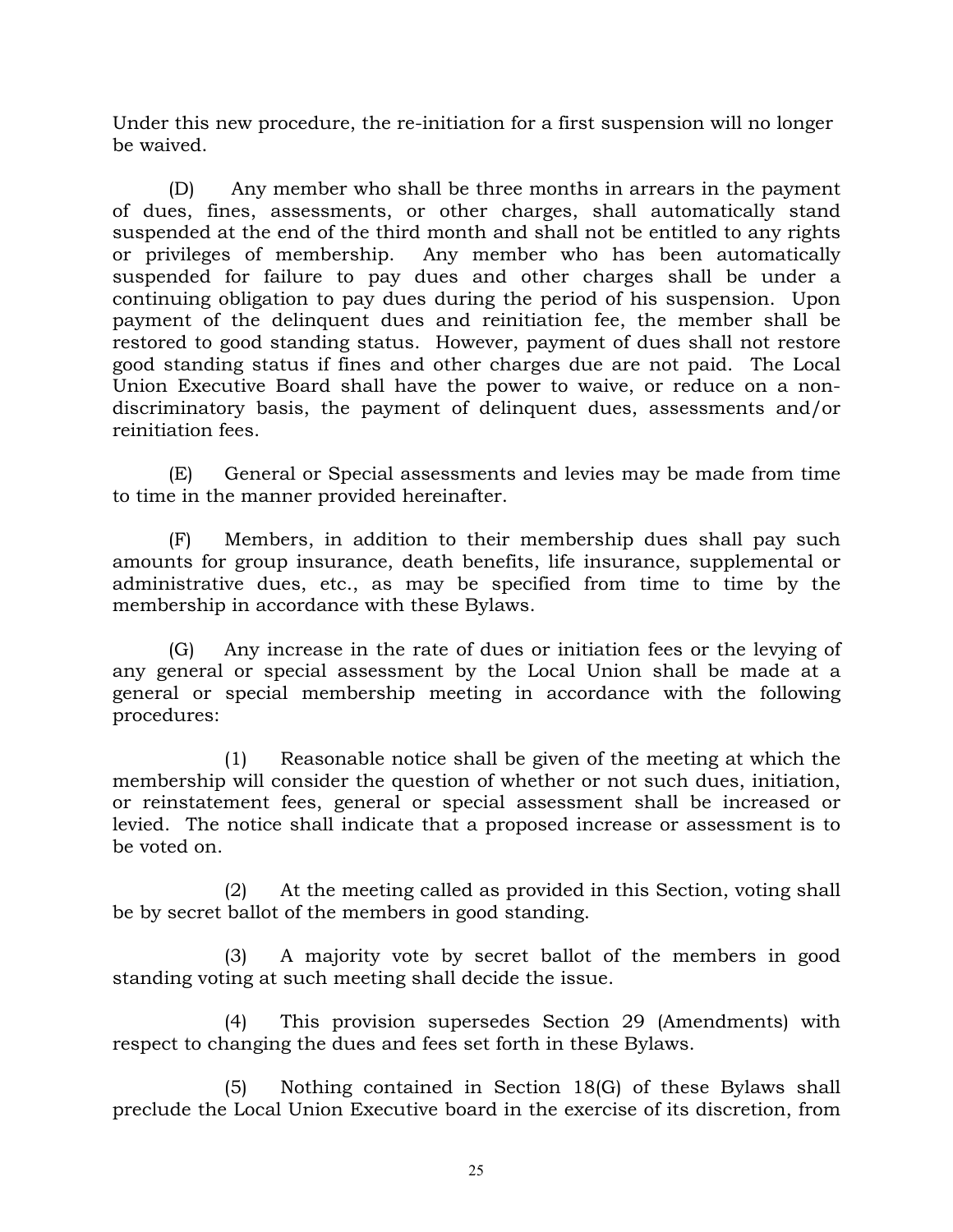directing that a membership vote on issues involving dues, fees, or assessments be conducted by mail ballot referendum after appropriate notice and with safeguards for preserving the secrecy of the balloting.

### **Section 19 - MEETINGS**

Membership meetings shall be general or special.

(A) General Membership Meetings

(1) General membership meetings shall be held quarterly during the months of January, April, July, October, at such place and time as shall be designated by the Local Union Executive Board subject to disapproval by the membership. The time and place of meeting in effect when these Bylaws are adopted shall continue until changed by the Local Executive Board upon reasonable and adequate notice to the membership.

(2) Members in attendance at membership meetings shall have the right to express their views, arguments or opinions upon any business properly before the meeting subject to these Bylaws and the rules and regulations adopted by the Local Union Executive Board pertaining to the conduct of meetings, but no member in exercising such rights shall evade or avoid his responsibility to the organization as an institution or engage in or instigate any conduct which would interfere with the Local Union's performance of its legal or contractual obligations.

If it should appear to the presiding Chairman that any member is so conducting himself to constitute a threat to the orderly conduct of the business of the meeting, he may order him ejected, subject to appeal to the membership.

At any time when in the judgment of the presiding Chairman of the meeting it appears that the meeting has become so disorderly as to prevent proper deliberation on the matters which might properly come before the meeting, the presiding Chairman shall have the right to adjourn such meeting forthwith, upon his own motion, and without second, and even though there may be other motions upon the floor. There shall be no appeal from such action since it is taken as a result of conditions which would prevent orderly consideration of the appeal by the meeting.

If such action is taken by the presiding Chairmen the time and place for a subsequent meeting, if there is to be one, shall be determined by the Local Union Executive Board. If no such determination is made, then the next meeting shall be the next regularly scheduled meeting.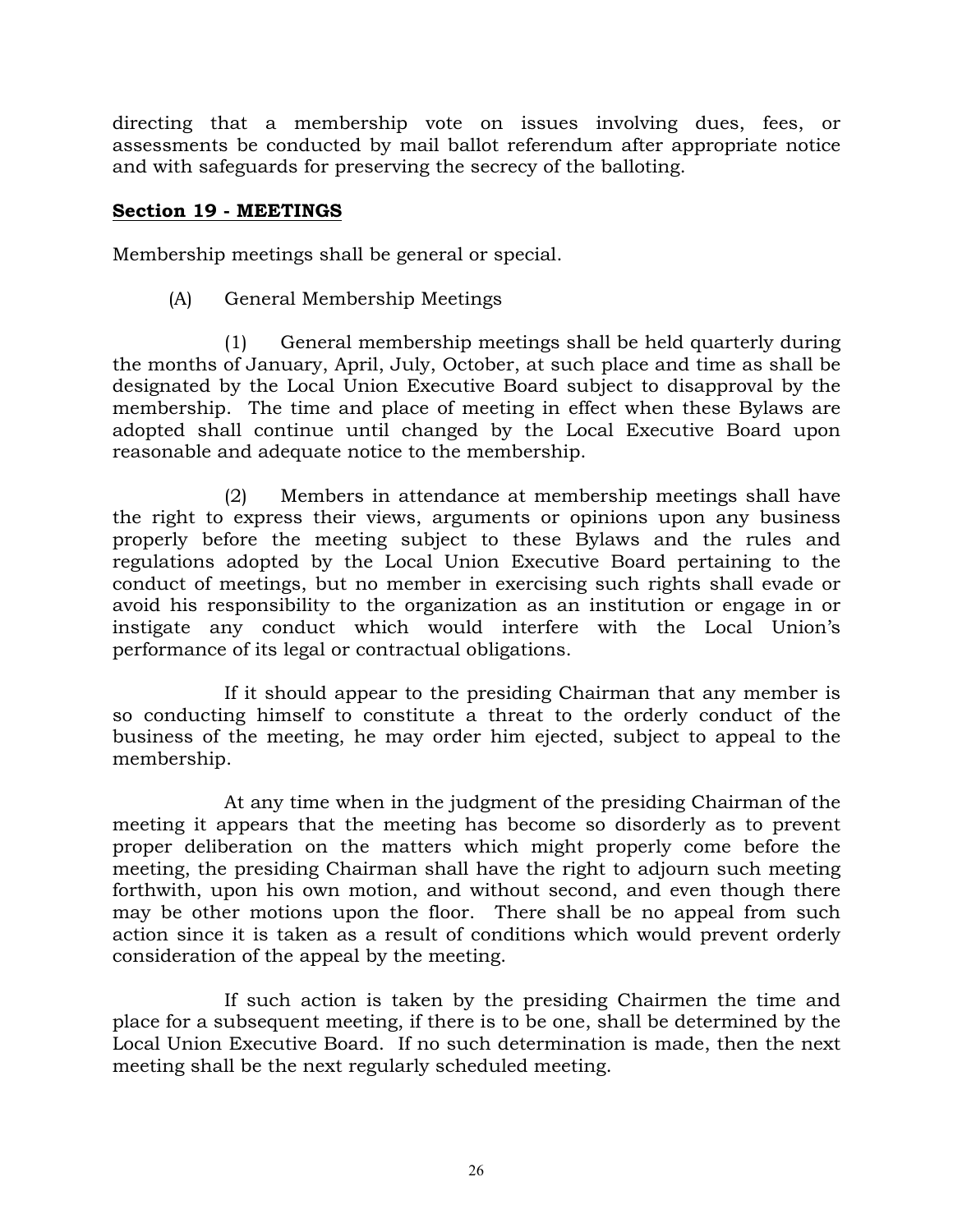The presiding Chairmen can detail members or other persons to remove persons who have been ordered removed, or to prevent attendance of members who are "under the influence" or disorderly without calling upon the police.

The rights of members to attend meetings, to remain in such meetings or to participate in matters which come before such meetings are subject to the above powers and duties of the presiding Chairman and of the Local Union Executive Board.

(3) The Local Union Executive Board is authorized to permit membership meetings to be held on a division, craft, place of employment or other similar basis as it shall consider appropriate considering the special needs of the organization so as to permit the membership to attend meetings and to express their view and otherwise exercise their rights as members. There shall be no limitation on the right of any member to be heard at any such separate meeting provided herein on all matters which apply to the general membership, but such member shall be permitted to vote only at such separate division, craft or place of employment meeting to which he has been assigned. Membership meetings permitted under this subsection shall be subject to all of the requirements of subsections (A)(1) and (2) above.

(4) When the Local Union Executive Board authorizes such meeting by division, craft, or place of employment, each such meeting shall be conducted by the officers of the Local Union or by their designees and under the same procedures and rules as a general membership meeting, excepting only special meetings for limited purposes such as voting on contracts or strikes, handling of grievances, etc.

(5) On all matters which apply to the general membership, the votes of the meeting of each particular division, craft or place of employment shall be totaled to determine the action of the Local Union in such matter.

(6) Members at each separate division, craft or place of employment authorized to hold separate meetings may nominate candidates from their or any other division, craft or place of employment for election to Union office; may vote separately on initiation fee, dues and assessments which apply to them alone, if higher than the minimum applicable to the general membership; and may, when authorized by the Local Union Executive Board, vote separately on approval or disapproval of, or on matters arising under, contracts applicable only to them, and strikes or other activities in which only they will participate.

(7) Signed attendance cards shall be deposited with the Warden at all regular and special membership meetings.

(B) Special Meetings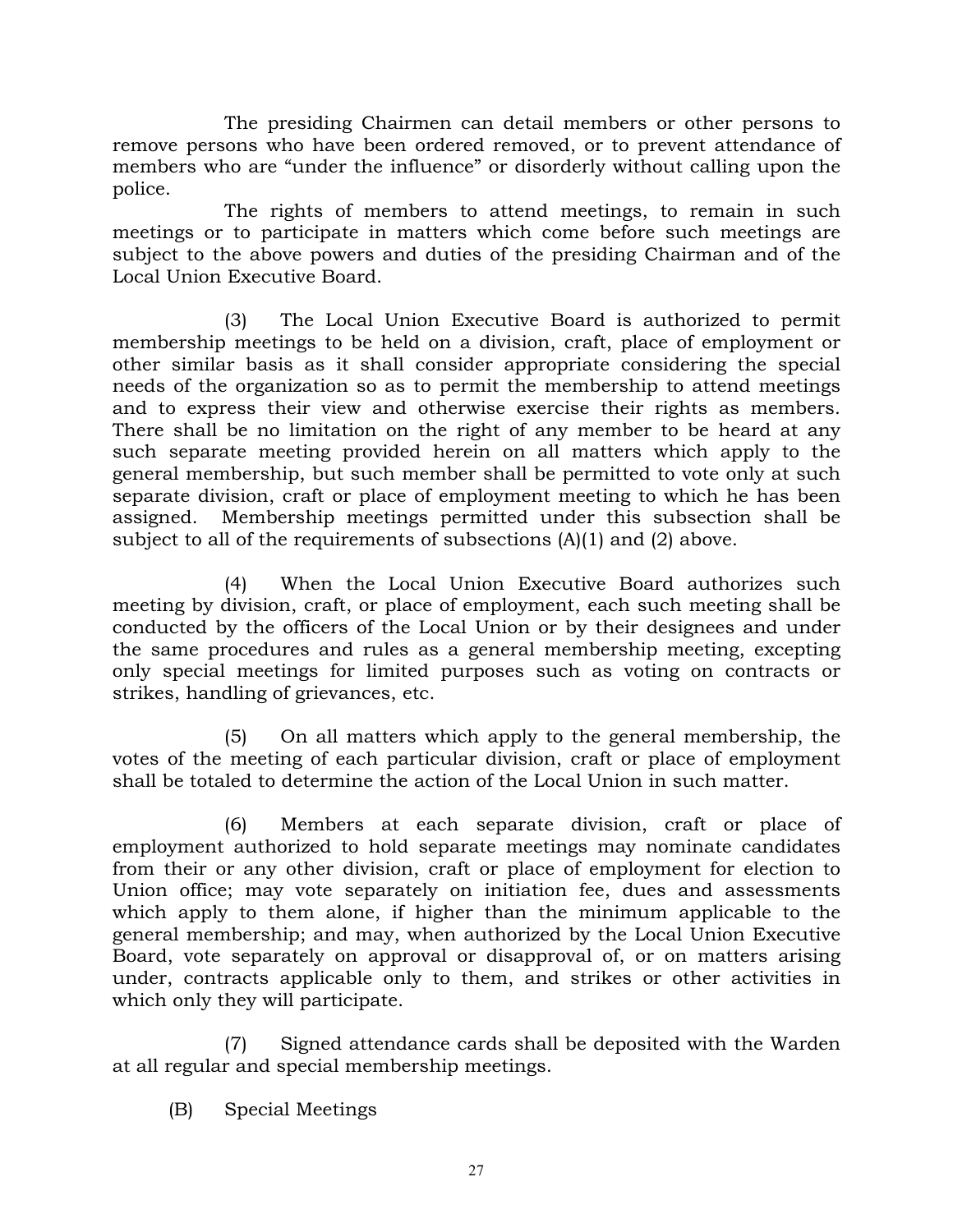Twenty per cent (20%) of the members in good standing of the Local Union may submit a written petition for a special meeting to the President of the Local Union, setting forth the reasons therefore, and the President shall call the special meeting within a reasonable time. If the Local comprises employees of more than one employer, then no more than half of such twenty per cent (20%) shall be from the same employer. If the President does not call such meeting, the Local Union Executive Board shall call such meetings within fifteen (15) days of the original petition. The President may, on his own motion, call a special meeting. Reasonable notice of the date, time and place of any special meeting, and of the questions to be presented, shall be given the membership.

(C) Quorum

The quorum of a general or special membership meeting shall be fifty (50), excluding the Executive Board and Staff of the Local. The Local Union Executive Board shall establish the number constituting the quorum for division, craft or place of employment meetings.

(D) Referendum

When a referendum is authorized by the Local Union Executive Board, reasonable notice shall be given by the Secretary-Treasurer of the time, date, place and question upon which the referendum is to be held. In a referendum, only members affected shall be permitted to vote concerning matters not affecting the entire membership. The Local Union Executive Board shall, at least ten (10) days in advance of the referendum, adopt rules and regulations for the conduct of the referendum.

(E) Subject to the provisions of Article VI, Section 1(h) of the International Constitution, every member eligible to vote in an election under Section 17(C)(1) shall be eligible to vote on any question before the membership meeting or in a referendum, except that members who are on layoff but who retain seniority at a company may vote on proposed collective bargaining agreements which affect then even if they are inactive by virtue of having taken a withdrawal card.

(F) If it should appear to the presiding Chairman that any member is so conducting himself to constitute a threat to the orderly conduct of the business of the meeting, he may order him ejected, subject to appeal to the membership.

# **Section 20 - MEMBERSHIP**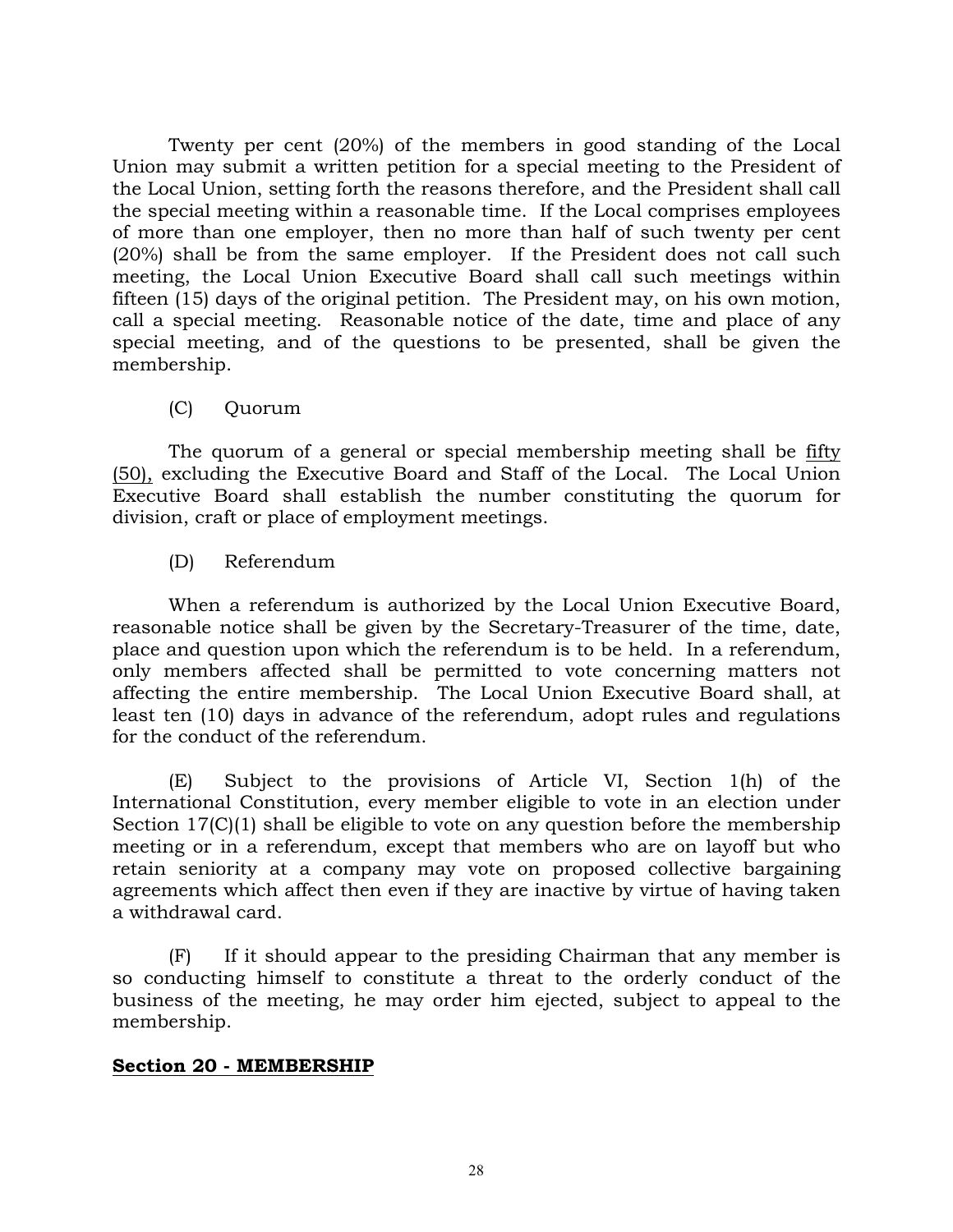(A) An applicant shall be considered a member when he shall meet all the following requirements for membership;

> (1) He shall have executed a written application for membership on a form provided by the Secretary-Treasurer.

(2) He shall have signed a dues checkoff authorization permitting the initiation fee to be withheld from earnings. If no dues checkoff authorization is signed membership shall date from the first month for which dues are paid, once full payment of the initiation fee is completed. Or, he shall have tendered the initiation fee and one month's dues by cash.

dues.

(3) The Local Union shall have accepted his application and

(4) He shall have taken the oath of obligation as a member at a regular meeting following the action upon his application, unless dispensed with by the Local Union by policy or practice; provided, however, that no applicant shall become a member in the first ten days following the filing of his written application. In the event the applicant shall fail to take the obligation within a reasonable time following the acceptance of his application, he shall forfeit the monies tendered except for good cause shown.

(5) The first money received from an applicant for membership must be applied to the payment of dues for the month in which the applicant is first obligated to pay an initiation fee on a deferred basis, the installment payments must be allocated to first satisfy the member's dues obligation. Membership for new members shall date from the first month for which dues are paid once full payment of the initiation fee is completed. All new members presenting themselves for initiation shall receive upon request a free copy of the International Constitution and Local Union Bylaws from the Local Union. However, any alleged failure to receive such copy shall not excuse a member from violation of any duty or obligation imposed upon him by this oath of office, initiation or membership.

(B) Good Standing

(1) A member shall lose his good standing membership in the organization by acceptance of a withdrawal card, by suspension or expulsion from membership after appropriate proceedings consistent with the Bylaws or the Constitution, or by nonpayment of dues on or before the last business day of the current month. Members whose dues have been withheld by their employer pursuant to a voluntary checkoff agreement shall not be declared in bad standing merely because the employer fails to remit checkoff dues to the Local Union on or before the last business day of the month. Payment of dues to an officer or steward authorized by this Local Union to collect such dues shall be deemed payment to the Local Union.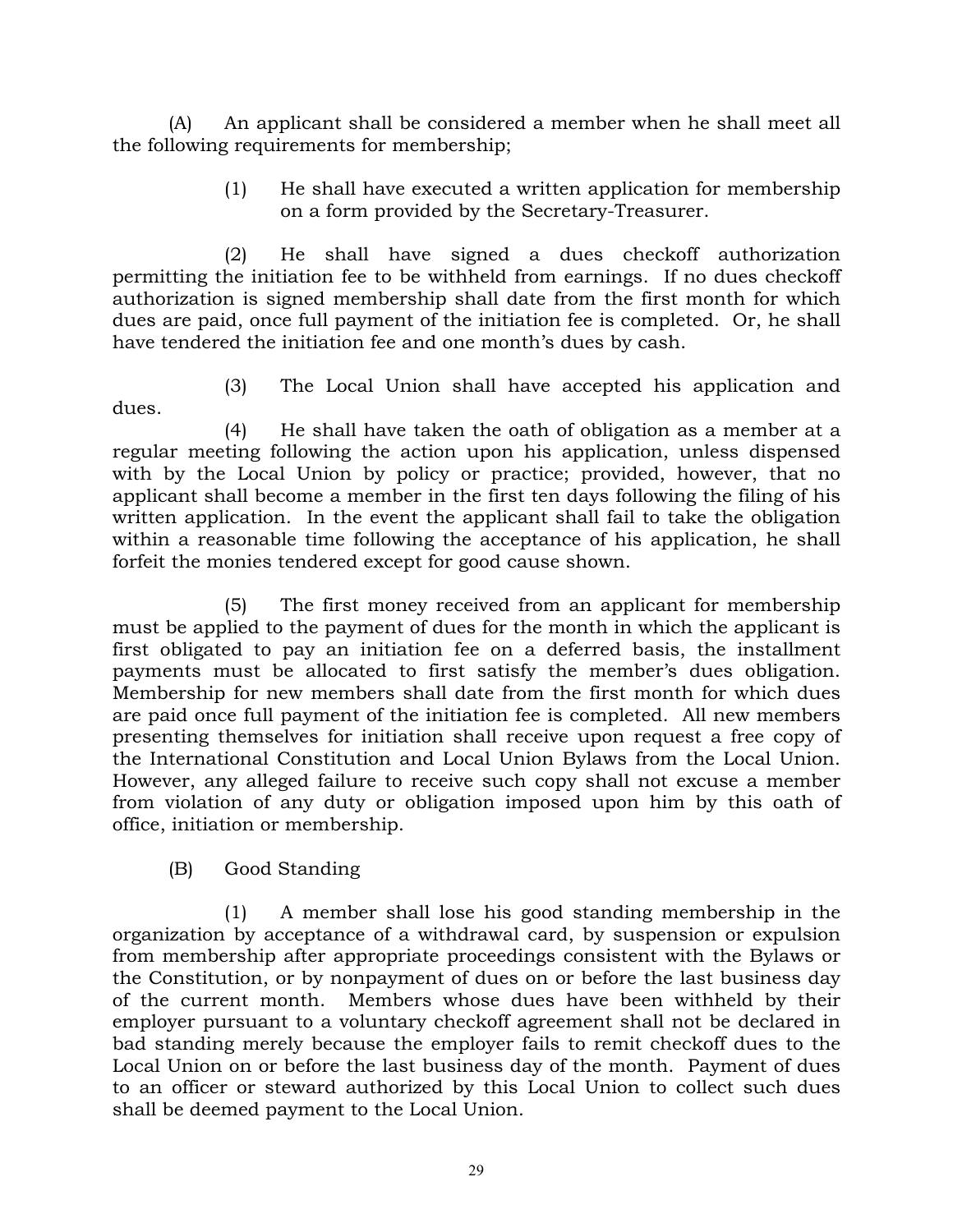(2) A member in a suspended status because of his failure to pay his dues or other obligations as required by the International Constitution and these Bylaws, and not suspended or expelled from membership pursuant to disciplinary action, may reinstate his good standing by the payment of all delinquent dues and other financial obligations.

# (C) Issuance of Transfer and Withdrawal Cards

(1) The issuance of transfer cards must be handled in strict compliance with Article XVIII, Sections 1 and 2 of the International Constitution. The acceptance of transfer cards must be in accordance with the provisions of Article XVIII, Sections 3 and 4. The jurisdiction to issue honorable withdrawal cards must be handled in strict compliance with Article XVIII, Sections 6 and 7 of the International Constitution.

(2) When the Local Union is required to give to a member an honorable withdrawal card under the terms of the International Constitution and its Bylaws it may provide for the continuance of Local Union benefits to such inactive member under conditions which it may set forth, but such inactive member shall not be permitted to hold office or vote, and shall have only such right to participate in the meetings and the affairs of the Local Union as shall be uniformly permitted by the Local Union Executive Board.

(3) A withdrawal card shall be issued to any member, including a Local Union Officer, who has retired, except that a member who continues to work at the craft, including employment with the international union or any affiliate, shall be required to retain active membership.

(D) Upon the approval of these Bylaws by the General President, supervisory employees and such other classifications as the Local Union Executive Board may lawfully determine, shall take no part on committees selected to negotiate wages and working conditions with employers, and shall not be permitted to vote on any such agreement or on any vote to strike or take other action with respect to the agreement to which they may be subject or parties. Supervisory employees shall not be permitted to hold office unless permitted by federal, state, local or provincial law.

(E) Responsibility of Members to the Local Union

(1) Every member by virtue of his membership in this Local Union is obligated to abide by these Bylaws and the International Constitution with respect to his rights, duties, privileges and immunities conferred by them. Each member shall faithfully carry out such duties and obligations and shall not interfere with the rights of fellow members.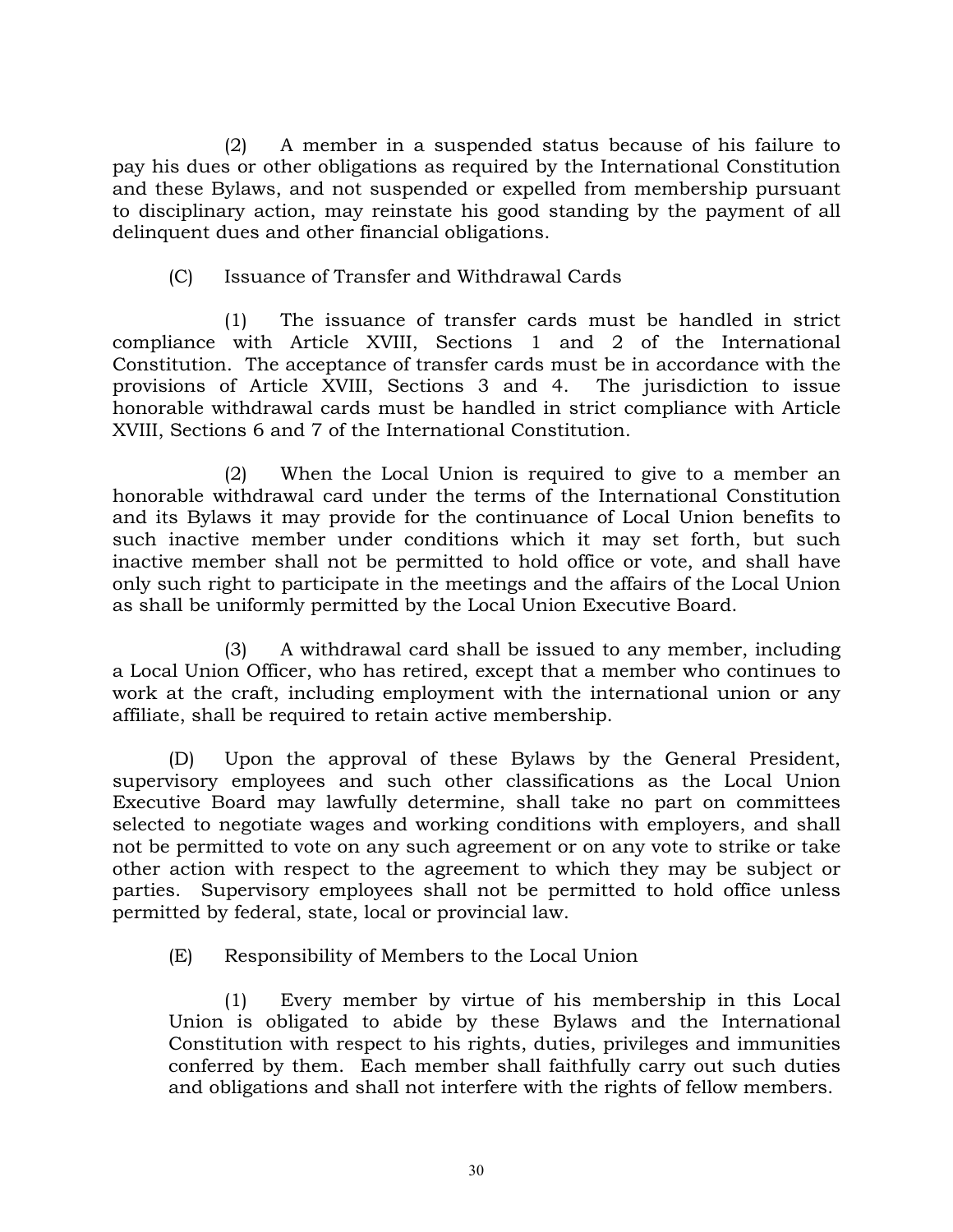(2) Every member covered by a collective bargaining agreement at his place of employment authorizes his Local Union to act as his exclusive bargaining representative with full and exclusive power to execute agreements with his employer governing terms and conditions of employment and to act for him and have final authority in presenting, processing and adjusting any grievance, difficulty or dispute arising under any collective bargaining agreement or out of his employment with such employer in such manner as the Local Union or its officers deem to be in the best interests of the Local Union, all subject to Article XII and other applicable provisions of the International Constitution relating to such matters. The Local Union and its officers, business representatives and agents may decline to process any grievance, complaint, difficulty or dispute if in their reasonable judgment such grievance, complaint or dispute lacks merit. The provisions of Article XII, Section 2 relating to area, multi-area, national company-wide or industry-wide contracts, shall supersede any provision of this Section.

(3) No member shall interfere with the elected officers or business agents of this organization in the performance of their duties, and each member shall, when requested, render such assistance and support in the performance of such duties as may be required by them, provided that this does not interfere with the individual rights of members. Each member and officer shall adhere to the terms and conditions of pertinent collective bargaining agreements and shall refrain from any conduct that would interfere with the performance by this Local Union of its legal or contractual obligations.

(4) No member shall engage in dual unionism or espouse dual unionism or disaffiliation, or be a party to any activity to secure the disestablishment of the Local Union as the collective bargaining agent for any employee.

(5) No member shall be permitted at any Union meeting or assembly to engage in any of the conduct hereinbefore described.

(6) Every member shall follow the rules of order at all meetings of the Local Union.

(7) Membership in this Local Union shall not vest any member thereof with right, title or interest in or to the funds, property of other assets belonging to the Local Union now or hereafter and no member shall have a property right to membership in this organization.

(8) No member seeking to resign from membership in any Local Union may do so except by submitting such resignation in writing to the Secretary-Treasurer of the Local Union. Any member who resigns before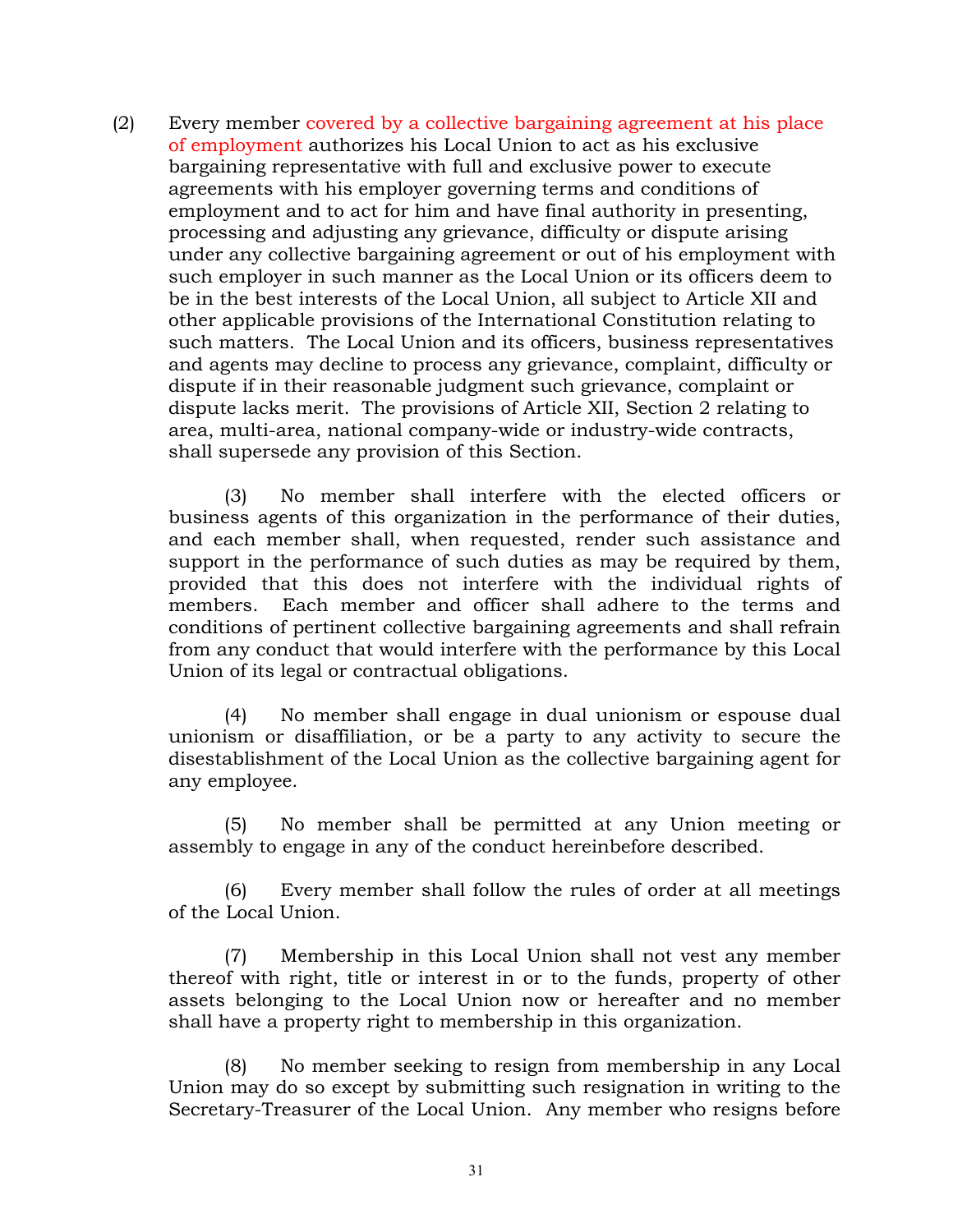he has paid all dues, assessments, fines and other financial obligations owing to any subordinate body shall be obligated to pay such obligations to his former Local Union. All members acknowledge that any obligations owing at the time of resignation shall be collectible by the Local Union in any appropriate form. This shall not relieve any member of any obligation to comply with any other provision of this Constitution regarding acquisition or maintenance of membership in good standing.

(F) Rights of Members

No provision of these Bylaws, rule of parliamentary procedure or action by the Local Union or its officers shall be administered in such a way as to deprive individual members of their rights under applicable law and the following membership rights:

(1) The right to nominate candidates or vote in elections or referendums of the Union;

(2) The right to attend membership meetings, and to participate in the deliberations and voting upon the business of such meetings;

(3) The right to meet and assemble freely with other members and to express any views, arguments, or opinions, and to express at meetings views upon candidates in an election of the Union or upon any business properly before the meeting, subject to the organization's established and reasonable rules;

(4) The right to information concerning the conduct of the Local Union business; and

(5) The right to institute an action in any court or in a proceeding before any administrative agency, irrespective of whether the Local Union or its officers are defendants in the action, or to appear as a witness in a judicial, administrative or legislative proceeding, or to petition any legislator, subject to the exhaustion of intraunion remedies as required by the International Constitution and applicable law.

(6) For the purpose of Section 20(F) only, the term "meeting" includes any public meeting to which members of the Local Union are invited.

(7) All the rights of members set forth in Section 20(F) shall be subject to reasonable application and subject to the right of the Local Union to impose reasonable limitations upon the exercise of these rights by the members.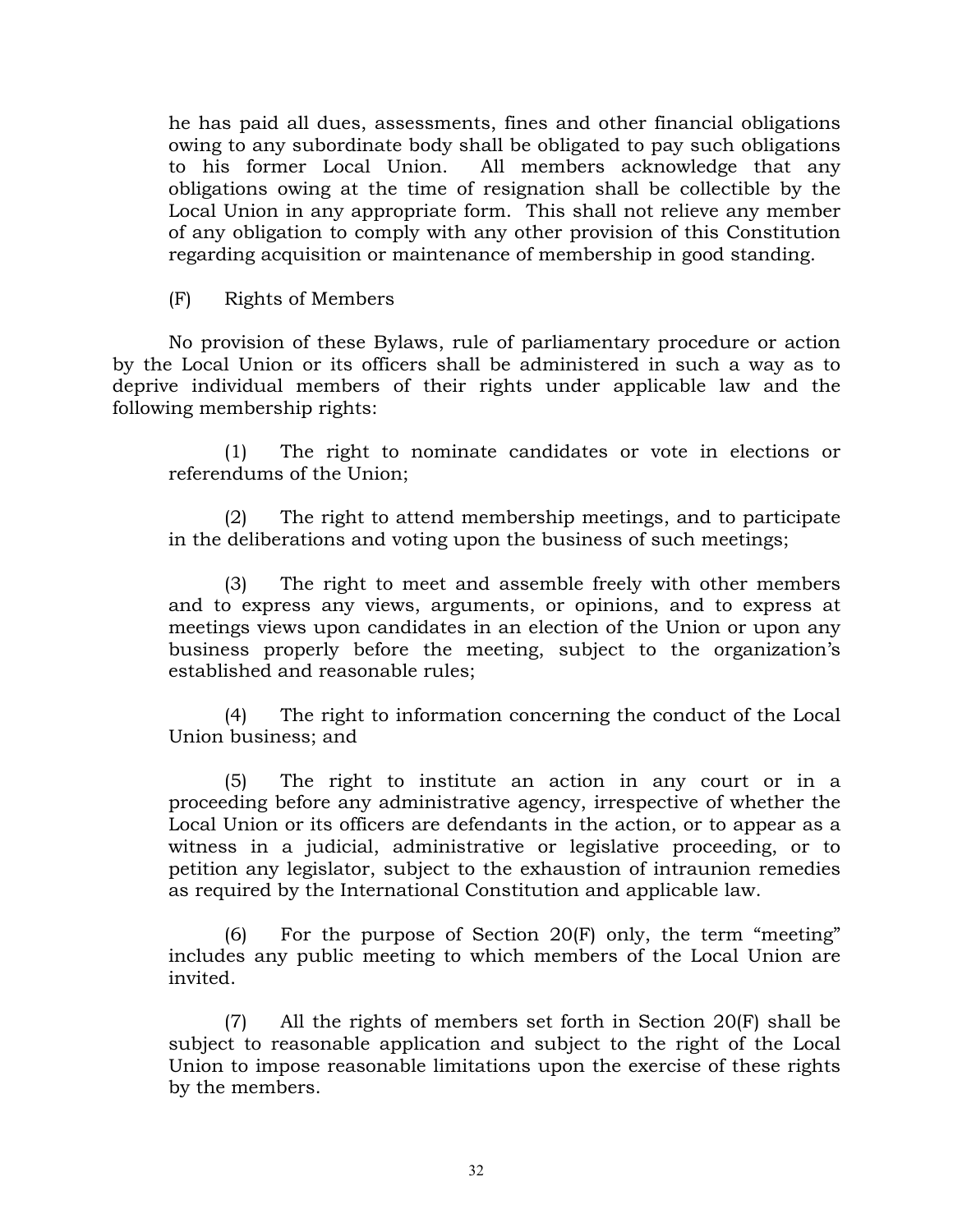### **Section 21 - CHARGES AND TRIALS**

(A) Each member of this Union shall have the right to fair treatment in the application of union rules and law in accordance with the International Constitution and these Bylaws. In applying the rules and procedures relating to union discipline, the essential requirements of due process of law (notice, hearing, and judgment based upon the evidence) shall be observed, without, however, requiring the technical formality followed in courts of law. Recognizing that these requirements of fairness and due process of law will be administered by groups of laboring men and women, this Local Union adopts the following procedures which supplement the requirements of Article XIX of the International Constitution. The following procedural guides are designed to attain justice both to the individual member and the organization, and in instances where deviations from such procedures are not such as to substantially affect the members substantive right, these procedures are not to constitute technically precise requirements of strict pleadings of courts of law.

### (B) Trials and Appeals

(1) Trial. Every member charged with a violation of these Bylaws or the International Constitution shall be accorded a full and fair hearing as required by law. No member of the Local Union Executive Board involved in the subject matter of the charge, shall sit on the trial board. The decision on disqualification under this provision, if raised by an interested party, shall be made in the first instance by majority vote of the Local Union Executive Board, whose decision shall be appealable as part of the case, in accordance with the appeal procedure of the International Constitution and these Bylaws. The officer alleged to be involved shall not vote on whether he is qualified to remain on the hearing panel. If the member charged or preferring the charges is a member of the Local Union Executive Board, or if a member of the Local Union Executive Board is unable to attend the hearing for any reason, then the principal executive officer of the Local Union shall appoint an uninvolved member as a substitute. If either the President or Secretary-Treasurer of the Local Union are charged or are preferring the charges, or is unable to attend the hearing for any reason, the other officer shall appoint the substitute. If both the President and Secretary-Treasurer of the Local are charged or are preferring the charges, or for any reason are unable to attend the hearing, the remaining members of the Local Union Executive Board shall appoint the substitutes. Charges by, against or involving a majority of the members of a Local Union Executive Board shall be filed with the Secretary-Treasurer of the Join Council for trial by the Joint Council Executive Board. In no event shall any involved officer or member serve on a hearing panel participate in the selection of a substitute member of a hearing panel, or participate in the decision making process of the trial body.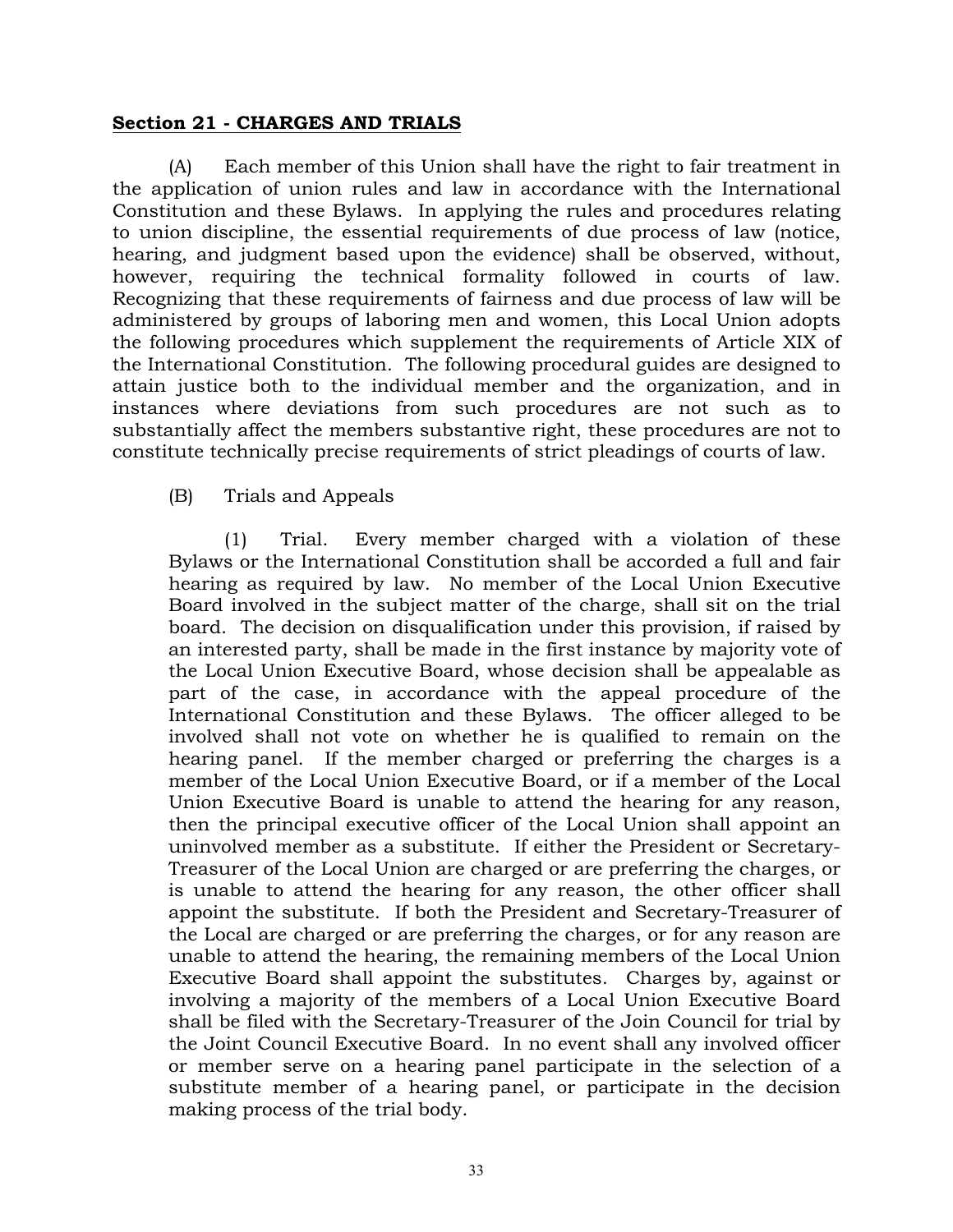Whenever the words "Joint Council" appear in other sections of these Bylaws, they shall mean Joint Council or State or Multi-State Joint Council and include State or Multi-State Conferences in all matters relating to disputes and appeals where there is no chartered Joint Council.

(2) Charges. Charges shall be in writing and signed by those filing same and must be filed in duplicate with the Secretary-Treasurer of the body which is to hear the charges, who shall serve the charges and notice of the hearing upon the accused either in person or by mail at least ten (10) days prior to the hearing. No hearing on any appeal shall be held less than ten (10) days from the date on which notice of the hearing has been served on the parties unless all parties agree to waive this requirement. In scheduling the time and place of the hearing, due consideration shall be given to the convenience of the accused and witnesses necessary in the case. The charges must set forth the provisions of the International Constitution or these Bylaws allegedly violated and the acts which allegedly constitute such violation in sufficient detail to inform the accused of the offense charged, including, where possible, dates and places. If charges are files, the charging party must include in the charges all alleged offenses of which he has knowledge, or in the exercise of due diligence should have had knowledge, as of the time of the filing of the charges. He may not subsequently file additional charges based upon facts of which he had knowledge, or in the exercise of due diligence should have had knowledge, as of the time of the filing of the charges. Any charge based upon alleged misconduct which occurred more than five years before the discovery of the conduct giving rise to the charge is barred and shall be rejected by the Secretary-Treasurer except charges based upon the non-payment of dues, assessments and other financial obligations. No member or officer shall be required to stand trial on charges involving the same set of facts as to which he is facing criminal or civil trial until his final court appeal has been concluded. Nor shall a member or officer be required to stand trial on charges that are substantially the same as arise under the same circumstances as prior internal Union charges against such member or officer provided that a decision was rendered on those prior charges. Charges may be preferred against a suspended member or an inactive member who has been issued a withdrawal card.

(3) In the event of non-compliance with the decision handed down by a trail or appellate body, the member, Officer or Local Union shall stand suspended from rights and privileges under the International Constitution until the provisions of the decision have been complied with, unless the General President has waived payment of a fine or stayed the effectiveness of the decision pending appeal. If, however, the decision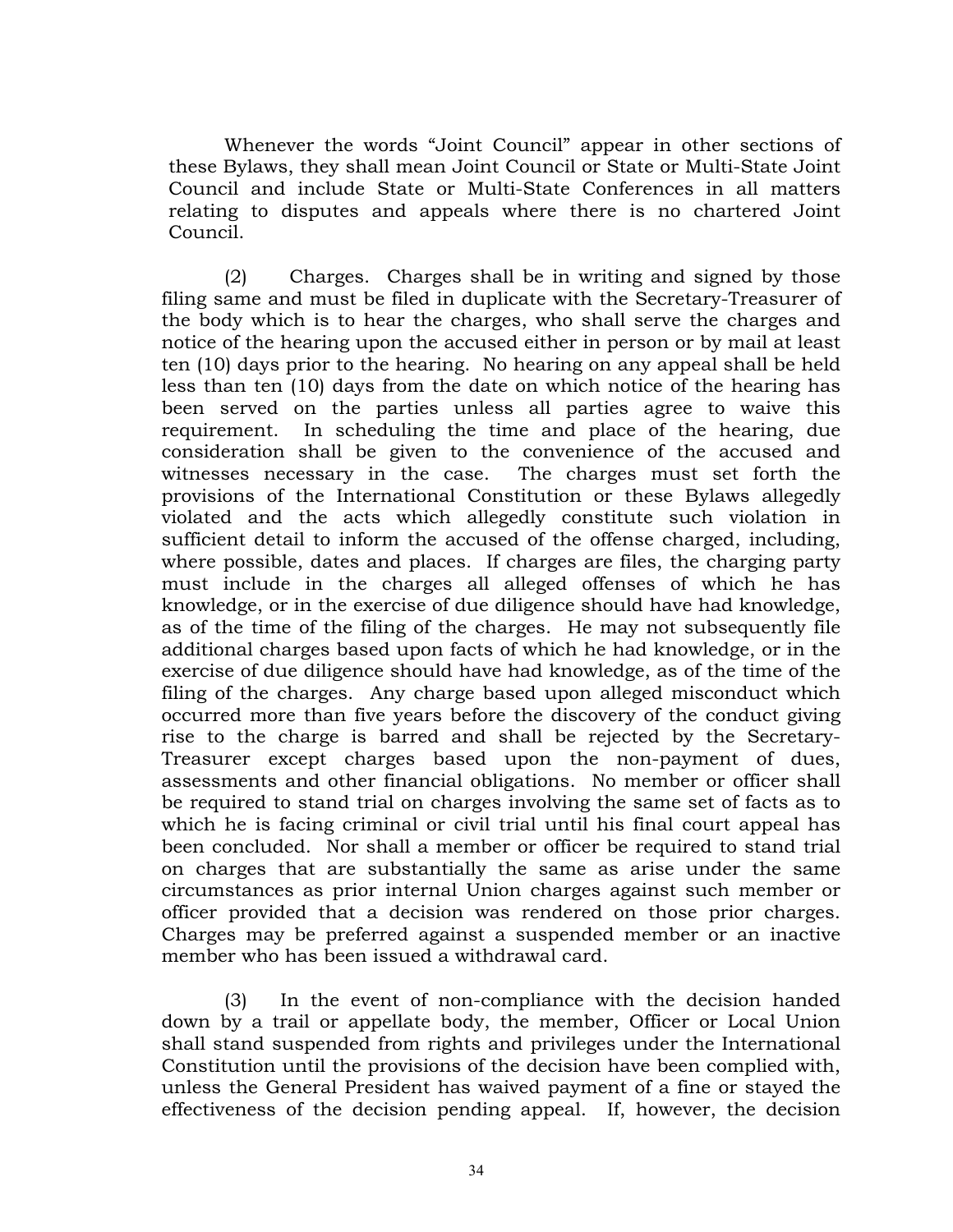carries with it an order of expulsion, then such order of expulsion shall immediately take effect, unless the General President has stayed the effectiveness of the decision pending appeal.

(4) Rights of the Accused. Throughout the proceeding, there shall be a presumption of innocence in favor of the accused. In order to be sustained, the charges must be supported by a preponderance of reliable evidence and a majority of the members of the panel must vote to find the charged party guilty. The accused shall have the right to present his own evidence, rebut testimony against him, present witnesses favorable to him and cross-examine adverse witnesses. The charging party, the accused and the Local Union Executive Board may select only a member in good standing of the Local Union to represent them at a hearing conducted before any trial or appellate body. Witnesses need not be members of the Union. The hearings shall be open to other members, subject to the discretion of the Local Union Executive Board in maintaining order and in excluding witnesses except when testifying.

(5) Action by the Local Union Executive Board. The Local Union Executive Board shall have the authority to determine the manner of reporting the hearings and shall have authority to exclude any method not authorized by it. Any request by a party that a verbatim record be made must be received by the Executive Board not later than five (5) business days prior to the scheduled commencement of the hearing and shall be honored. If the Local Union Executive Board decides to have a transcript or recording of the hearing made, the Local Union Executive Board shall furnish a copy of the same to the accused and to other interested parties upon payment of the cost for same, or shall make such copy available to any interested party for copying or consultation without cost.

Within a reasonable time after completion of the hearing, the Local Union Executive Board shall decide the case. The decision of the Local Union Executive Board shall be in writing and contain the charges, its own factual findings and decision, and a notice to the parties informing them of the proper body to which they may appeal, and the time within which the appeal must be filed. A copy of the decision of the Local Union Executive Board must be forwarded to the parties without delay. A copy of all documents in the proceedings shall be kept available at the Local Union's principal office until final disposition is made of these charges.

(6) Appeals. Appeals shall be taken pursuant to the provisions of Article XIX of the International Constitution.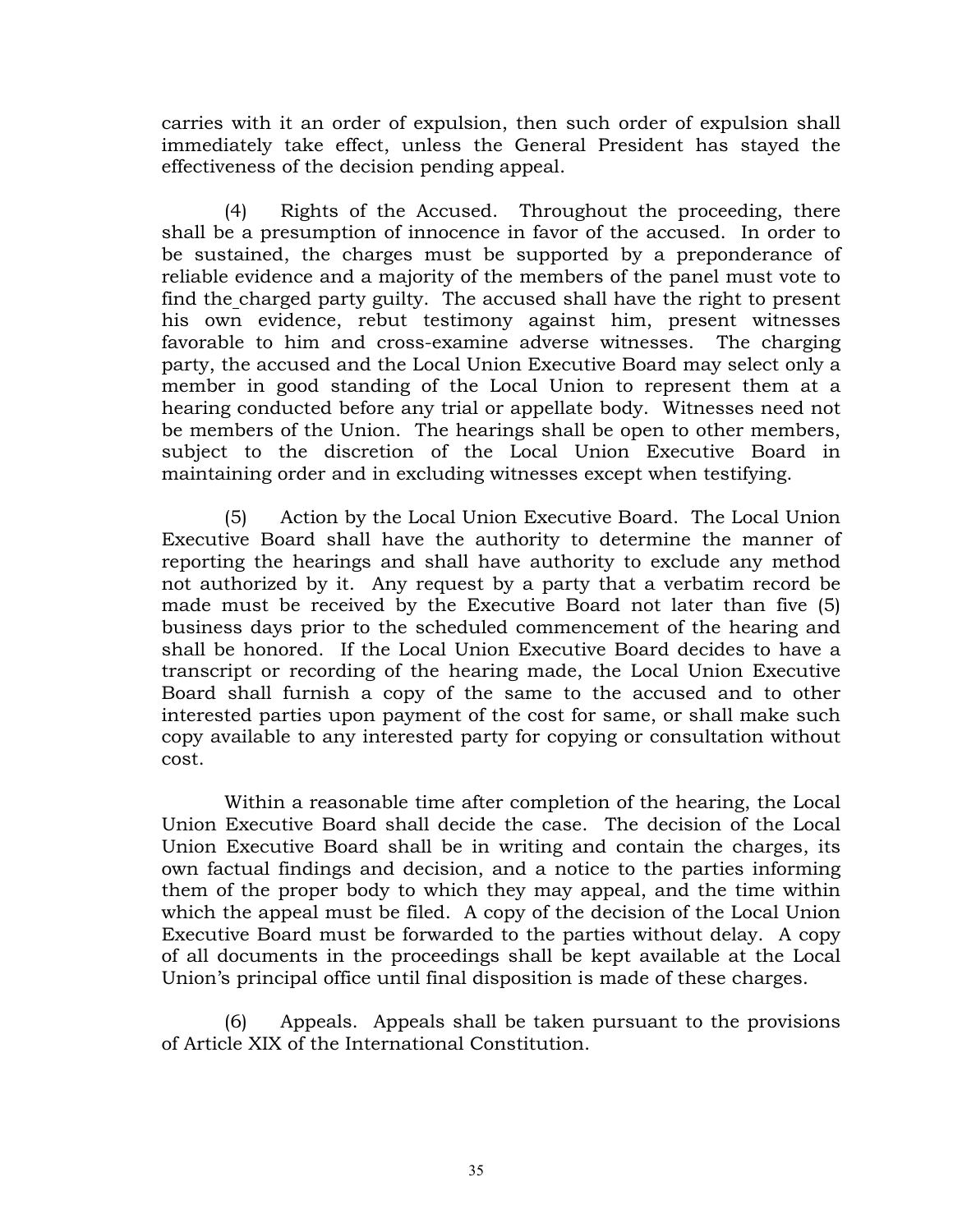### **Section 22 - BONDING**

(A) Every officer, agent, employee, other representative of this Local Union or shop steward who handles funds or other property of this organization shall be bonded in accordance with the requirements of the International Constitution and applicable statute. The amount of bond required of each person shall be ascertained by the Local Union Executive Board, and the premium charges shall be paid out of the general funds of the Local Union.

(B) If the Local Union Executive Board, in its sole judgment, believes that it would be to the advantage of this organization to join with the International and/or any or all of its subordinate bodies or affiliated Local Unions in obtaining a bond or bonds covering persons in this Local Union and such other organizations under a bond or bonds issued to said International Union or other subordinate body, then, in such event the Local Union Executive Board is authorized and empowered to enter into such arrangements and pay from the general funds of this Local Union the cost for bonding these persons in this Local Union, but such surety coverage shall conform to the requirements set forth in Section 22(A).

(C) Should the bond of any person required to be bonded be canceled after surety coverage's has been afforded, then such person shall be allowed thirty (30) days within which to arrange either for reinstatement of his coverage or the substitution of another bond meeting the requirements of Section 22(A) to take the place of the canceled bond. However, during the period such person or a new officer is not covered by such surety bond, the Local Union Executive Board shall make whatever arrangements shall be necessary to relieve such person of the handling of any money or property of the Local Union.

(D) If an employee or officer referred to in Section 22(C) cannot within thirty (30) days provide the surety bond required in conformity with the provisions of Section 22(A), the Local Union Executive Board shall be authorized and empowered to permit him to remain in his office or position under such arrangements as it may consider reasonable, but shall not require or permit him to handle any of the money or control any of the property of the Local Union.

# **Section 23 - RULES OF ORDER**

Rule 1. The regular order of business may be suspended by a vote of the meeting at any time.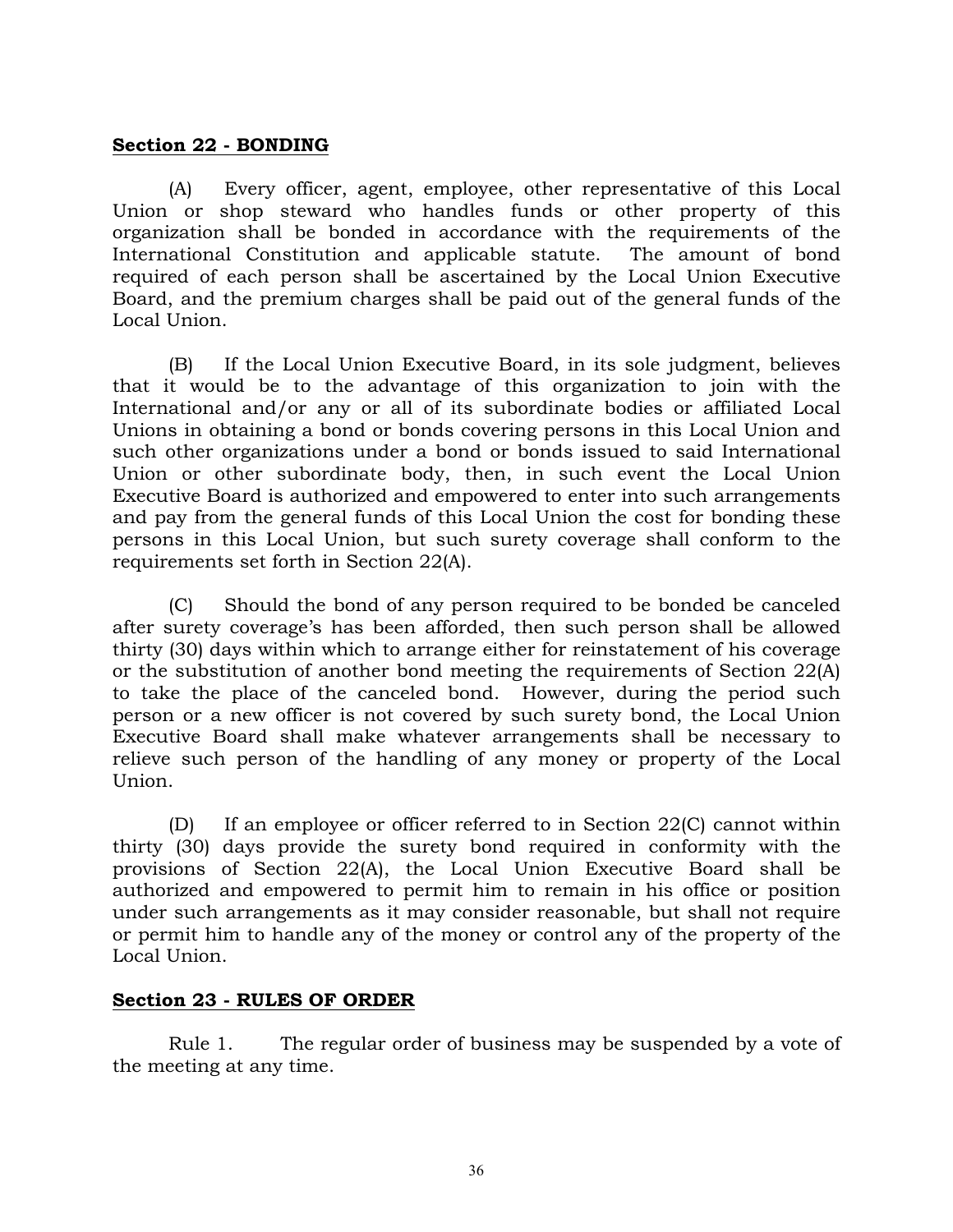Rule 2. The Chairman of the meeting shall enforce these rules and regulations and may direct that members be removed from the meeting for violation of these rules.

Rule 3. Any conversation by whispering or otherwise, or any other activity which is calculated to disturb or may have the effect of disturbing a member while speaking or disturb the conduct of the meeting or hinder the transaction of business, shall be deemed a violation of order.

Rule 4. Attending meetings "under the influence" is basis for removal.

Rule 5. The meeting may determine what portions of its business shall be secret.

Rule 6. When a member wishes the floor, he shall rise and respectfully address the Chair, and if recognized by the Chair, he shall state his name.

Rule 7. If two or more members rise to speak, the Chair shall decide who is entitled to the floor.

Rule 8. Every member, while speaking, shall adhere to the question under debate and avoid all invective and indecorous language, but all members shall have the right to express their views, arguments and opinions upon candidates and upon any business properly before the meeting.

Rule 9. No member shall interrupt another member while speaking except for a point of order, and he shall definitely state the point, and the Chair shall decide the same without debate.

Rule 10. Any member, while speaking, being called to order by another, at the request of the Chair, shall cease speaking and be seated until the question or order is determined.

Rule 11. If any member shall feel himself aggrieved by a decision of the Chair, he may appeal from the decision of the Chair to the meeting without debate.

Rule 12. When an appeal is made from the decision of the Chair, said appeal shall be stated by the Chairman to the meeting in these words: "Shall the decision of the Chair be sustained as the decision of this meeting?" The member taking the appeal will have the right to state the grounds of appeal, and the Chair will give his reasons for the decision. Thereupon, the members will proceed to vote on the appeal without further debate, and it shall require a majority vote to overrule the Chair.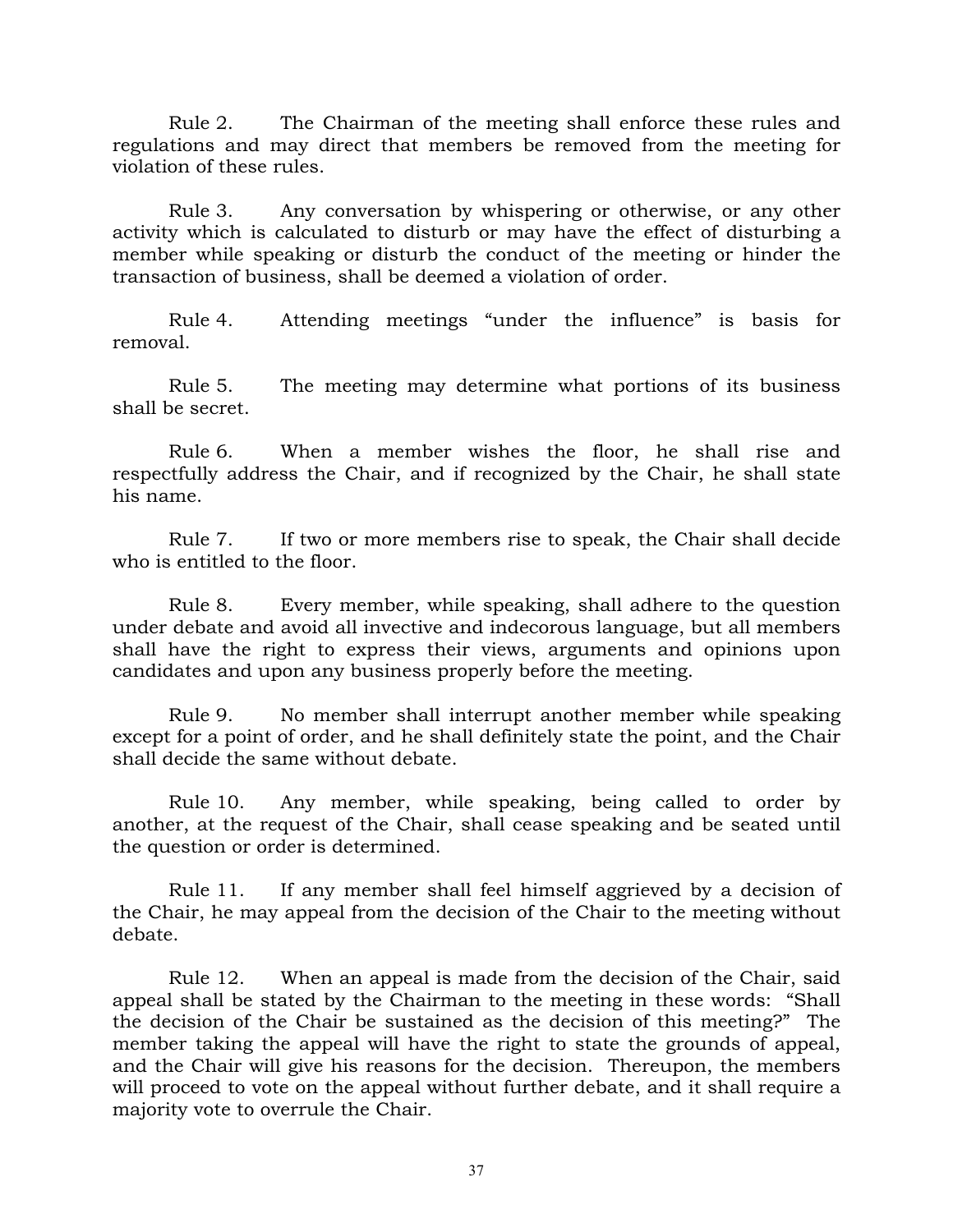Rule 13. No member shall speak more than once on the same question until all members wishing to speak have had an opportunity to do so, nor more than twice without the permission of the Chair, nor more than ten (10) minutes at one (1) time.

Rule 14. In presenting a motion, a brief statement of its objects may be made, but no discussion of its merits shall be admitted until the question is stated by the Chair.

Rule 15. Any member may call for a division of a question when the subject or sense admits thereof.

Rule 16. All votes other than amendments to these Bylaws or Rules of Order may be reconsidered at the same or next succeeding meeting upon a motion made and seconded by two (2) members who voted in the majority, provided a majority of the membership present and voting agrees thereto; but after a motion to reconsider has once been lost, it shall not be renewed.

Rule 17. The following motions shall have precedence in the following order; first, to adjourn; second, to close debate; third, to take up the previous question; fourth, to lay on the table; fifth, the postpone indefinitely; sixth, to postpone to a definite time; seventh, to refer; eighth, to amend. The first four shall be decided without debate.

Rule 18. When a question is postponed indefinitely, it shall not come up again, except upon a majority vote of the members present and voting.

Rule 19. The motion to close debate may be made by two (2) members, and shall be put in this form: "Shall the debate now close?" If adopted, the President shall proceed to take up the question before the membership, according to priority, without further debate.

Rule 20. The call for the previous question on the original motion may be made by six (6) members and shall be put on this form: "Shall the main question be now put?" If adopted, the effect shall be to take up the question on the original motion to the exclusion of all debate and all amendments which have not been adopted.

Rule 21. If proper motion to amend has been made, the question on the amendment shall be put first; if more than one amendment has been offered, the question shall then be put as follows: (1) amendment to the amendment; (2) amendment; (3) original proposition.

Rule 22. A motion to adjourn shall always be in order except; (1) when a member has the floor; (2) when members are voting; (3) when a motion is pending.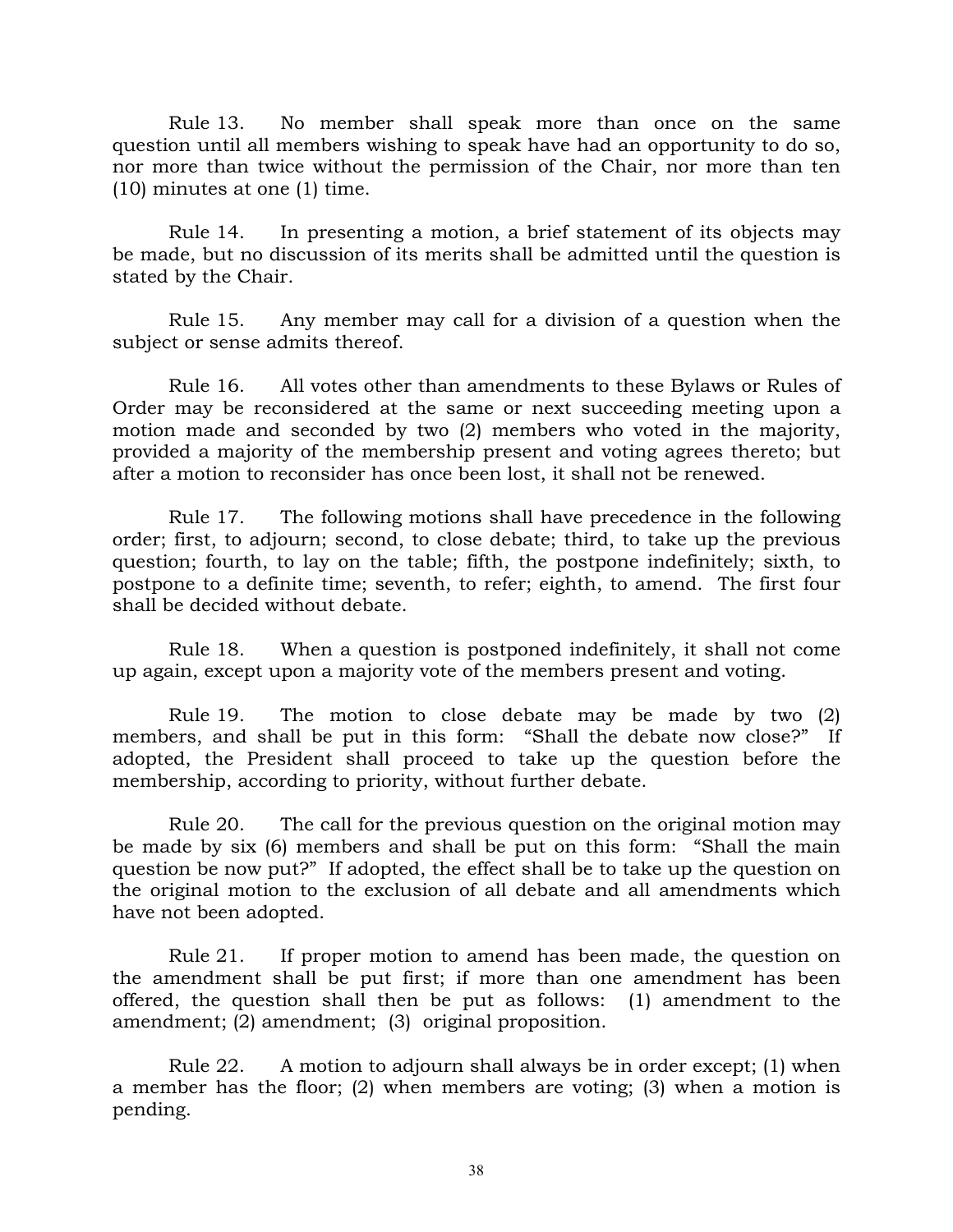Rule 23. A motion to adjourn having been put and lost shall not be in order again, provided there is further business before the Local Union, until fifteen (15) minutes have elapsed.

Rule 24. The Chair shall state every question coming before the Local Union before permitting the opening of debate thereof. Immediately before putting it to a vote he shall ask: "Is the Local Union ready for the question?" Should no member rise to speak on the question, or if a majority shall vote to close discussion, the Chair shall put the question. After he has risen, no member shall be permitted to speak further upon it.

Rule 25. When the presiding Chairman has commended taking the vote, no further debate or remarks shall be allowed, unless a mistake has been made, in which case the mistake shall be rectified and the presiding Chairman shall recommence taking the vote.

Rule 26. One (1) tap of the gavel shall call to order; two (2) taps to be seated; three (3) taps to rise.

Rule 27. Any question on procedure in debate, not provided for herein, shall be governed by Robert's Rules of Order, Revised.

Rule 28. All rulings of the presiding officer on procedure which are not challenged during the meeting become final and unappealable upon adjournment of the meeting.

Rule 29. Any member who brings a grievance issue on the floor that has not been first discussed with Business Agent and/or Secretary-Treasurer will be ruled out of order.

### **Section 24 - STANDING COMMITTEES**

The Standing Committees of this Local Union may include; Committees on Bylaws, Political Action and Legislation, Finance and Organization, Application, Unemployment, Grievance and Benefits, and such committees shall perform such duties and functions as shall be assigned to them from time to time by the principal executive officer.

### **Section 25 - INTERNATIONAL CONSTITUTION**

The Local Union acknowledges that the Constitution of the International Brotherhood of Teamsters, Chauffeurs, Warehousemen and Helpers of America supersedes any provisions of these Bylaws herewith or hereinafter adopted which may be inconsistent with such Constitution. The Local Union hereby readopts, as its Constitution, such International Constitution, and incorporates herein by reference, as though fully set forth herein, all such provisions of such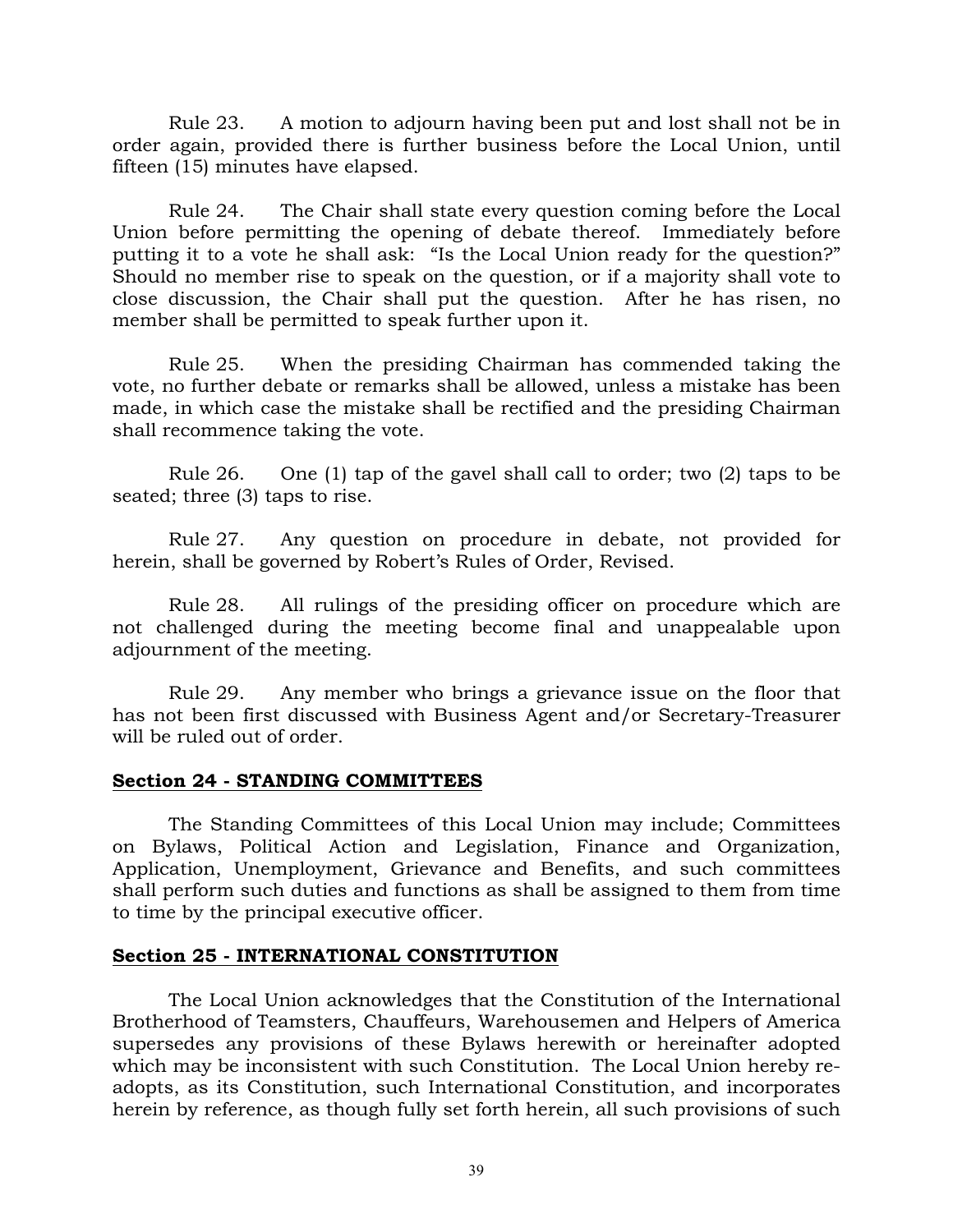Constitution, as it may be interpreted, modified, or amended from time to time, which are applicable to Local Union matters and affairs, and shall perform all the duties imposed upon a Local Union by such Constitution.

These Bylaws are subject to the Constitution and Bylaws of the International Brotherhood of Teamsters and applicable Conference and Joint Council Bylaws.

Neither this Local Union, nor any of its officers, business representatives or employees has the power to make any contract or agreement or to incur any liability which shall be binding upon the International Union or any of its affiliates other than this Local Union unless the written consent of the governing body or executive officer thereof has first been obtained authorizing such action. Neither this Local Union or any or its officers, representatives or employees has been authorized or empowered to act as an agent of the International Union or any of its affiliated bodies and shall not be deemed an agent for any such body unless expressly authorized in writing by the governing body of such body to act in that capacity. No agreement or contract shall be binding upon this Local Union unless executed and delivered by its duly authorized officers, and a contract or agreement for personal services shall not be binding beyond the expiration of the term of the Executive Board at the time such contract or agreement is made. This shall not prevent a Local Union Executive Board from entering into a bona fide collective bargaining agreement with another union covering Local Union employees, subject to the requirements of Article XXII, Section 2(b) of the International Constitution.

### **Section 26 - LOCAL UNION PROPERTY**

No property of the Local Union, and no property in the possession, custody or control of this Local Union or any of its officers, representatives or employees and no property held in trust by any trustee for and in behalf of this Local Union, express or implied, which was created or established by this Local Union itself, or the members of the Local Union or their beneficiaries, shall be given, contributed, donated or appropriated, either directly or indirectly, to aid or assist or be expended in behalf of any seceding, dual or antagonistic labor organization or group, nor to any Local Union which is acting in violation of the Constitution of the International.

### **Section 27 - NEGOTIATIONS, RATIFICATION OF AGREEMENTS, STRIKES AND LOCKOUTS**

(A) Whenever a collective bargaining agreement is about to be negotiated, modified or extended at the request of this Local Union, the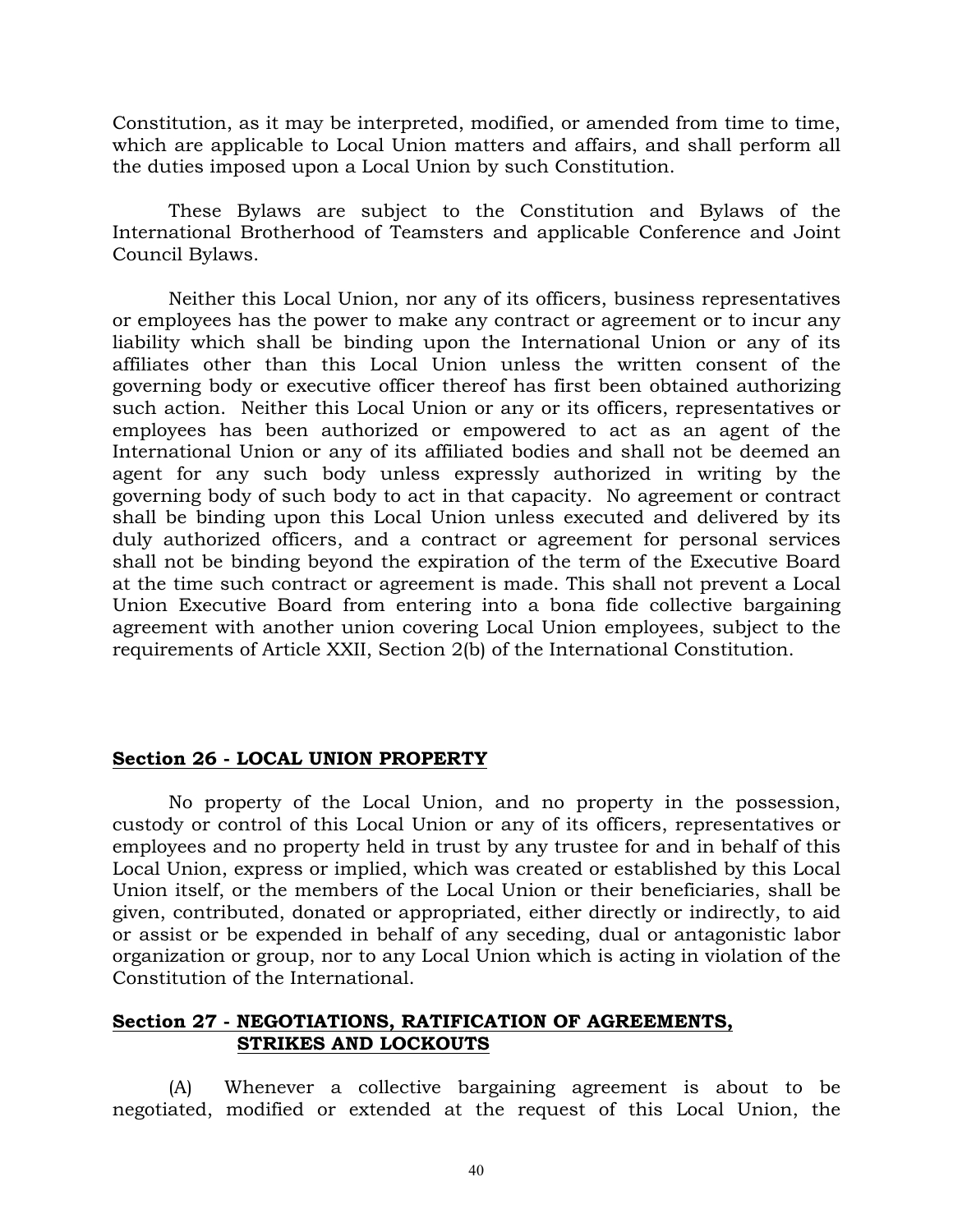principal executive officer shall call a meeting at which the membership shall determine and authorize the bargaining demands to be made. The Local Union Executive Board shall determine whether such meeting shall be limited to the members in a particular division, craft or place of employment. Where this Local Union is a participant in an area-wide agreement, it is understood that the bargaining demands of the Local Union may be accepted, modified, or rejected by the overall negotiation committee in accordance with such rules and procedures as may be adopted by the area-wide, conference-wide or national bargaining group.

(B) The Secretary-Treasurer shall submit to the Joint Council 42 two (2) copies of all proposed collective bargaining agreements with a company in an industry in which there is an area standard established by pre-existing agreements or amendments thereto, or where otherwise directed to do so by the Joint Council for approval before submission to the employer. If no Joint Council exists, such proposals shall be submitted to the State Conference for its approval. In those cases where the proposed agreement is for operations which are already subject to an area-wide agreement, or a prospective areawide agreement is already planned, the proposed agreement shall be submitted to the Director of the appropriate Trade Conference or Division for approval before submission to the employer.

(C) Ratification of agreements or amendments shall be subject to vote in the same manner as provided for in connection with bargaining demands as set forth in Section 27(A), or in the case of area-wide, conference-wide or national agreements in accordance with the Constitution and rules adopted by such bargaining group, except that where the General Executive Board has directed the Local Union to refrain from executing such agreement, no proposed agreement shall be considered ratified by any vote until and unless it is specifically approved by the General Executive Board. True copies of final agreements arrived at by the Local Union shall be filed by the Secretary-Treasurer with the Economic and Contracts Departments of the International Union within sixty (60) days after execution, together with a list of the names and locations of employers and number of employees covered by such agreements. The Secretary-Treasurer shall, as of January first of each year submit to the Economic and Contracts Departments of the International Union a list of agreements in effect, showing the name of the employer or employers, parties thereto, location or locations, and the expiration date.

(D) If a settlement cannot be reached in connection with the negotiation or modification of a collective bargaining agreement between the members of this Local Union and an employer after the officers have used reasonable means of achieving a settlement through the process of collective bargaining, the matter shall be subject to the strike procedure, conditions and qualifications set forth in the Constitution. The Local Union Executive Board may, in its discretion, provide that the strike vote be limited to the members

41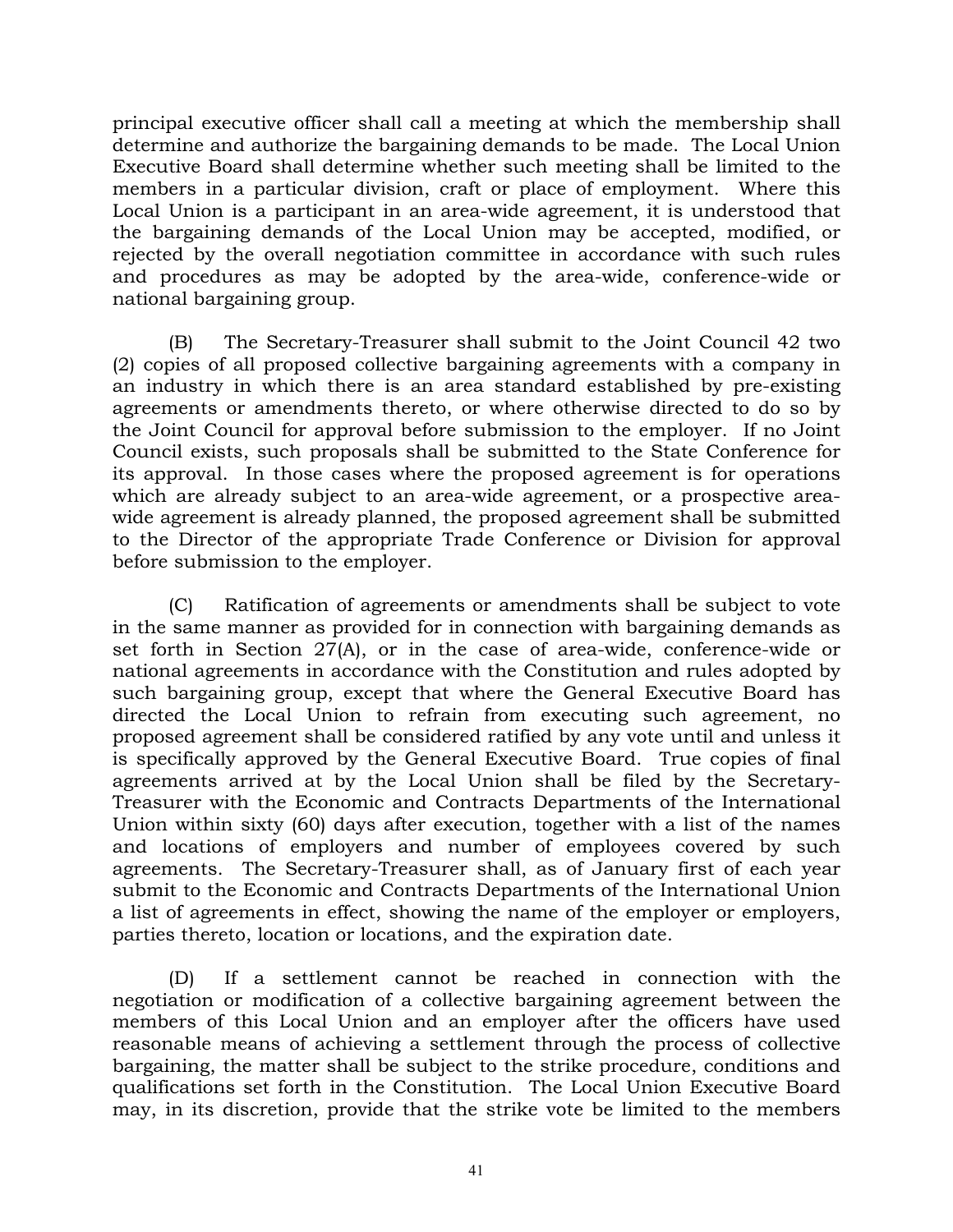employed in a particular division, craft or place of employment. In such cases where area-wide, conference-wide or national agreements are involved, it is understood that the specified majorities of the members covered by such agreements must vote to strike as set forth in Article XII, Section 1 or 2 of the Constitution, and in such event, such strike vote shall apply to this Local Union, irrespective of the individual vote of this Local Union on that question.

(E) Strike votes shall not be required in any case where a collective bargaining agreement then in existence authorizes such strike for the purpose of enforcing the terms of such agreement. Nor shall a strike vote be required for a strike in support of demands that an employer agree to the terms and conditions of an agreement already negotiated and approved on a state, multistate, multi-area, multi-employer or national, company-wide or area basis of which unit such employer as a member. In either case, the Local Union Executive Board, subject to the approval of the General President, may call the strike in support of its position, and may also, with the approval of the General President, terminate such strike without vote.

(F) At least forty-eight (48) hours prior to a strike, and in the case of picketing, lawsuit or other serious difficulty, the Secretary-Treasurer shall immediately notify the Joint Council of which it is a member of any contemplated action, as required by the Constitution.

(G) Out-of-Work benefits shall be payable to members only as provided by and in accordance with the Constitution. The Secretary-Treasurer shall be responsible for securing of such benefits where the Local Union is eligible to receive them, executing all documents required by the International and returning all monies to the International Union remaining unused by the Local Union at the close of the strike or lockout.

(H) Strikes which are not terminated by the conclusion of a collective bargaining agreement or by arbitration or otherwise may be terminated in such manner as the Local Union Executive Board shall determine appropriate.

# **Section 28 - SAVING CLAUSES**

(A) The provisions of the Constitution relating to the payment of dues, assessments, fines or penalties, etc., shall not be construed as incorporating into any union-security contract those requirements for good standing membership which may be in violation of applicable law, nor shall they be construed as requiring any employer to violate any applicable law. However, all such financial obligations imposed by or under this Constitution and Local Union Bylaws (and in conformity therewith) shall be legal obligations of the members upon whom imposed and enforceable in a court of law.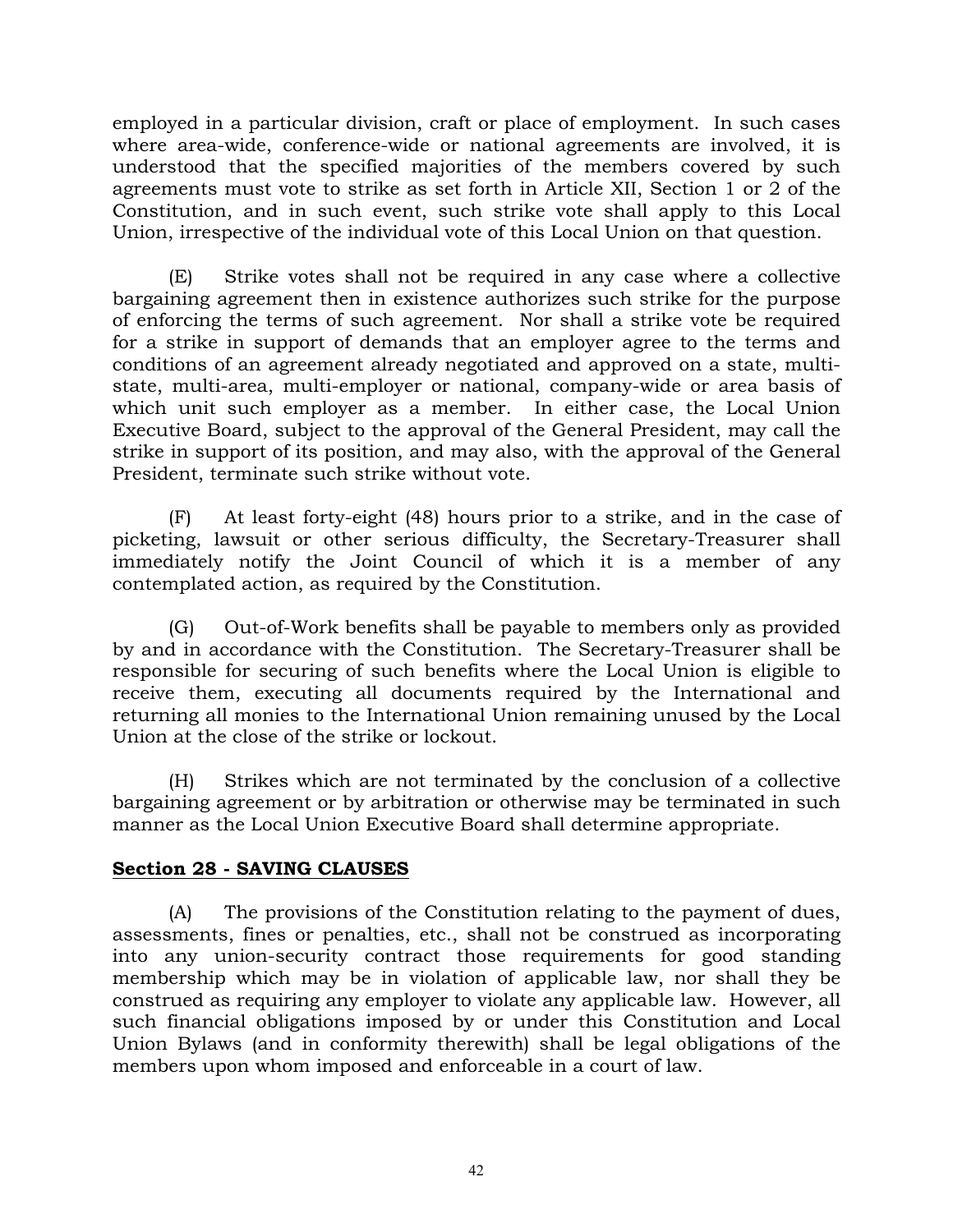The General Executive Board is authorized to adopt any plan or arrangement relating to such requirements and obligations which may be imposed by applicable law.

(B) If any provision of these Bylaws shall be declared invalid or inoperative by any competent authority of the executive, judicial, or administrative branch of federal or state government, the Local Union Executive Board shall have the authority to suspend the operation of such provision during the period of its invalidity and to substitute in its place and stead a provision which will meet the objections to its validity and which will be in accord with the intent and purpose of the invalid provision. If any section or subsection of these Bylaws should be held invalid by operation or law or by any tribunal of competent jurisdiction, the remainder of these Bylaws or the application of such section or subsection to persons or circumstances other than those to which it has been held invalid, shall not be affected thereby.

(C) Where used in these Bylaws, words in the masculine also shall be read and construed as in the feminine in all cases where such construction would so apply.

### **Section 29 - AMENDMENTS**

(A) Proposed amendments to the Bylaws shall be submitted in writing at a regular meeting of the Local Union only in January of each year upon initiation either by petition of seven (7) members in good standing, or by resolution of the Local Union Executive Board. Under no circumstances may these Bylaws be amended during a term of office to affect or modify the powers and duties of the incumbent officers or elected business agents. Such amendments may be made effective only as of the beginning the next term of office.

(B) The proposed amendments shall then be read at two (2) consecutive regular meetings of the membership or at two (2) consecutive division, craft or place of employment or similar meetings (if the Local Union Executive Board has determined that membership meetings be conducted on such basis), and voted upon at the third meeting or meetings. A two-thirds (2/3) vote of the members in good standing voting at such meeting shall be required for passage.

(C) Amendments to these Bylaws are subject to the approval of the General President, as provided in Article VI, Section 4 of the International Constitution and shall not be effective until such approval has been given.

(D) Nothing contained in Section 29 of these Bylaws shall preclude the Local Union Executive Board in the exercise of its discretion, from directing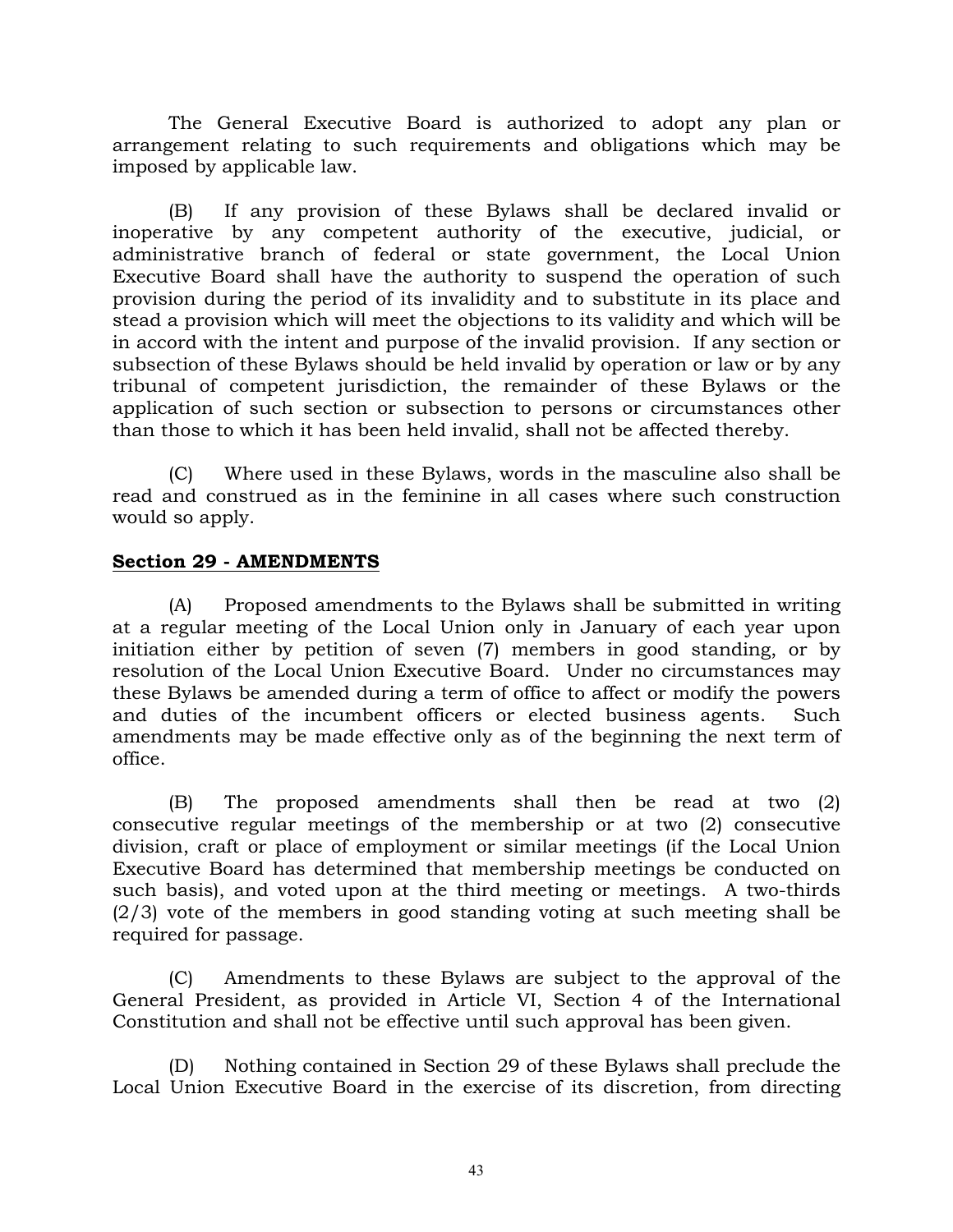that a membership vote be conducted by mail referendum after appropriate notice and with safeguards to ensure the integrity of the balloting.

### **Section 30 - OBLIGATION**

Fellow worker, you will now take an obligation that will bind you to the International Brotherhood of Teamsters, and this Local Union, and that will in no way conflict with your religious belief or your duties as a citizen.

I, give name) in pledge my honor to faithfully observe the Constitution and the laws of the International Brotherhood of Teamsters, and the Bylaws and laws of this Local Union.

I pledge that I will comply with all the rules and regulations for the government of the International Union and this Local Union.

I will faithfully perform all the duties assigned to me to the best of my ability and skill.

I will conduct myself at all times in a manner as not to bring reproach upon my Union.

I shall take an affirmative part in the business and activities of the Union and accept and discharge my responsibilities during any authorized strike or lockout.

I pledge not to divulge to non-members the private business of this Union, unless authorized to reveal the same.

I will never knowingly harm a fellow member.

I will never discriminate against a fellow worker on account of race, color, religion, sex, age, physical or mental disability, national origin, sexual orientation, gender identity, or any other legally protected group;

I will refrain from any conduct that would interfere with the Union's performance of its legal or contractual obligations.

I will at all times bear true and faithful allegiance to the International Brotherhood of Teamsters, and this Local Union.

I hereby affirm that the above listed language mandated by amendments to the IBT Constitution has been incorporated into Local Union #399 Bylaws.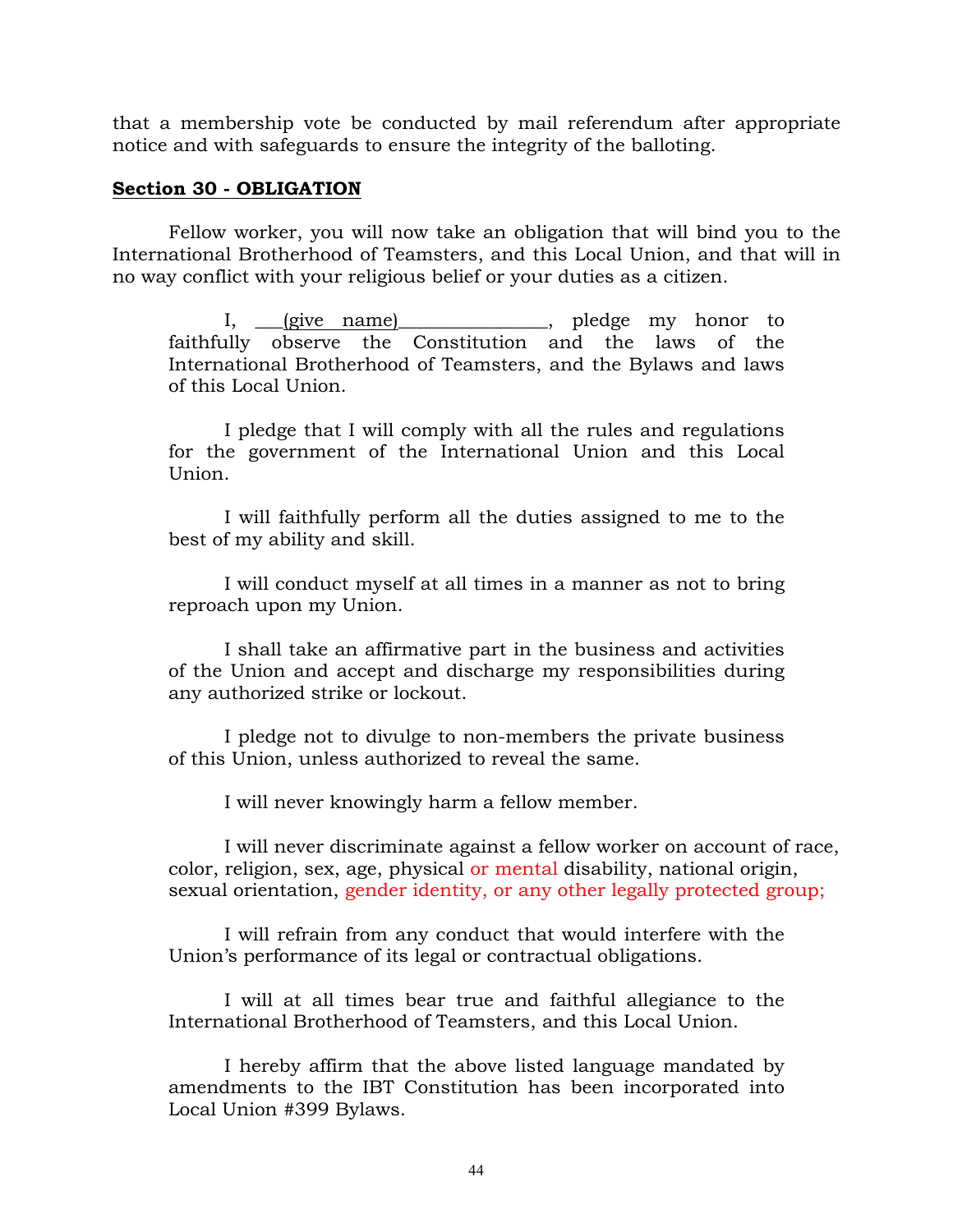\_\_\_\_\_\_\_\_\_\_\_\_\_\_\_\_\_\_\_\_\_\_\_\_\_\_\_\_\_\_\_ \_\_\_\_\_\_\_\_\_\_\_\_\_\_\_\_\_\_\_\_\_\_\_\_\_ Name and Office Date

# **Section 31 - FRATERNAL BENEFITS**

(1) All full time employees of the Local shall receive two (2) weeks' vacation with pay after one (1) year's employment, three (3) weeks' vacation after five (5) years' employment and four (4) weeks' after ten (10) years' employment.

(2) All employees shall take their vacations in the year due at a time agreed to by the Secretary-Treasurer. In the event, however, the Secretary-Treasurer, in his discretion, does not allow an employee to take his vacation in the year due, then such vacation shall accrue until a vacation can be taken. But in no event shall vacation accrual exceed two (2) years.

(3) All full time employees of the Local shall receive raises or reduction in salary according to the formula negotiated in the regular studio contract of the Alliance of Motion Picture and Television Producers, Inc. However, this shall not prevent the Executive Board from making pay adjustments (increases or decreases) when so discussed and voted on by the Executive Board.

(4) The Local Union shall provide directly, or through a competent and approved Life Insurance Company, group-life-insurance coverage for each member in good standing, in an amount approximating \$10,000.00 or any other amount as the Executive Board shall determine from time to time.

(5) Each member of the Local shall file with the office of the Local, in writing over his signature, on form furnished by the Local or by the contracting insurance company, the name and address of his beneficiary, or contingent beneficiary. This beneficiary, or contingent beneficiary, can be changed at any time by the member. In the event a member neglects to file the name of his beneficiary, the death benefit shall be paid to a near relative, defined as meaning wife, husband, child, children, parent or parents only, in the order mentioned.

# **Section 32 - MISCELLANEOUS**

Any member having charges brought against him and, if found guilty by the Trial Board, may be fined, suspended, or expelled for violation of any of the following work rules.

# In the event a member is fined: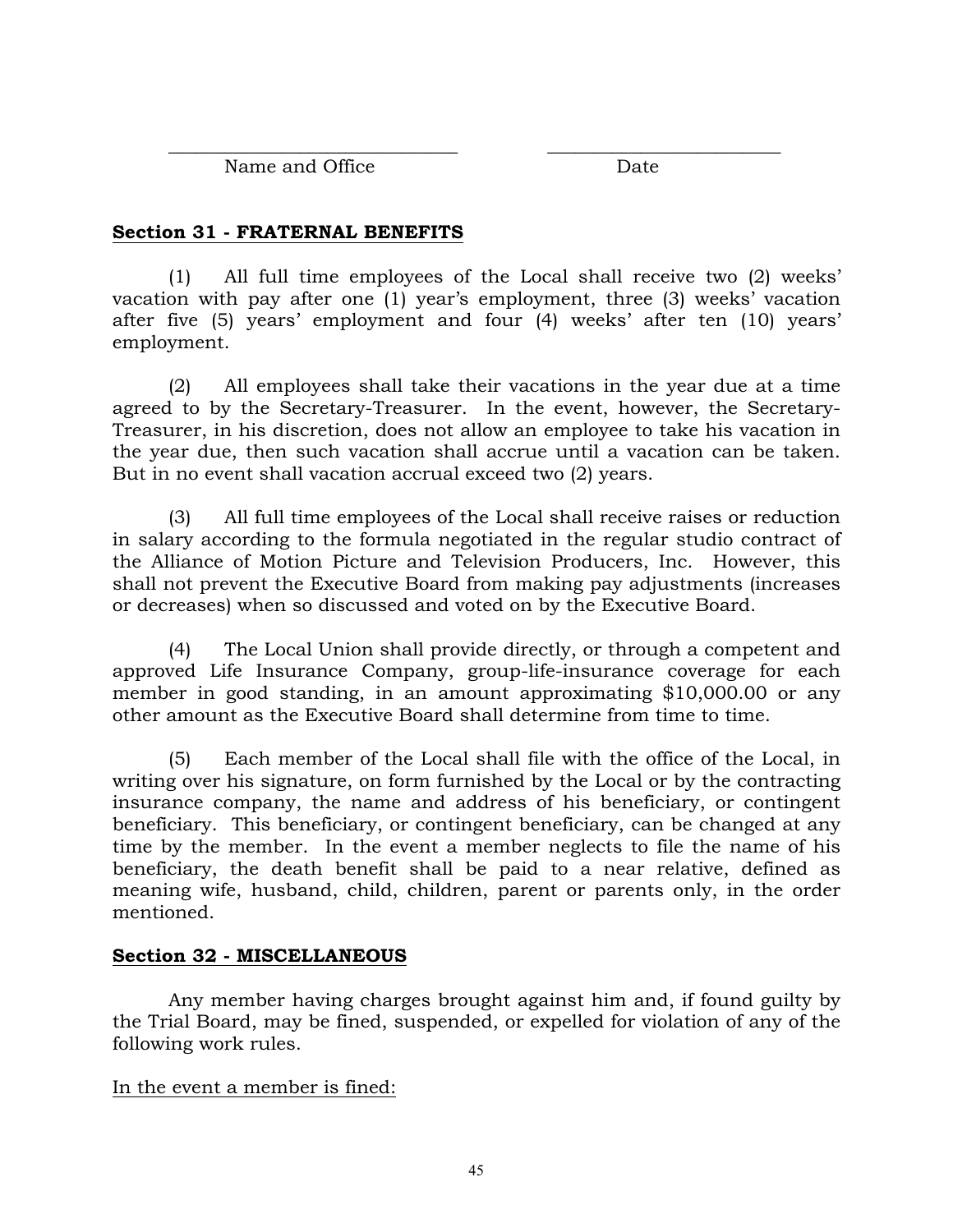For the first offense a minimum fine of \$500.00 and maximum of \$3,000.00. For the second offense a minimum fine of \$3,000.00, up to and including the same amount of any settlement of a grievance or arbitration. Fines are mandatory if the member is found guilty of the charges. Also at the discretion of the Executive Board the member may be suspended or expelled from the Union. The member will be suspended until such time that the fines and penalties are paid. The third offense will result in mandatory expulsion.

Ignorance of the Local Union Bylaws, or any working agreement of the Local #399, shall never constitute a defense for a violation of said laws or agreements, and each thereof shall be strictly, fairly and impartially enforced.

(a) Working for less than wages, hours and working conditions of the Collective Bargaining Agreement under which the member is employed.

(b) Working for any firm declared unfair by the Local Executive Board or on the "We Do Not Patronize List" of the Joint Council of Teamster No. 42 or the International Brotherhood of Teamsters.

(c) Paying for damages of any kind incurred from an accident in which he is involved while working.

(d) Double-shifting without authorization from the Secretary-Treasurer.

(e) Dismissal from the job due to drinking or dishonesty.

(f) The Call Board shall not required to attempt to place on jobs members who fail to register with the Board.

(g) No member shall be entitled to support of the Union if guilty or being drunk on the job or dishonesty.

(h) Members shall carry their Union Cards or latest receipt with them at all times while on the job.

(i) No Steward, Business Agent or Officer shall be required to process any complaint or grievance that is not reduced to writing and signed.

(j) A Gang Boss, Assistant Gang Boss, Captain, Coordinator, Ramrod, Trainer, Planner, Dispatcher or Supervisor having knowledge of a violation of the collective bargaining agreement by a fellow member, Producer or his agent, or having knowledge of a violation or attempted violation of any working agreement of this Local by a member or employee must immediately report the same to the Steward, or Local Union business office.